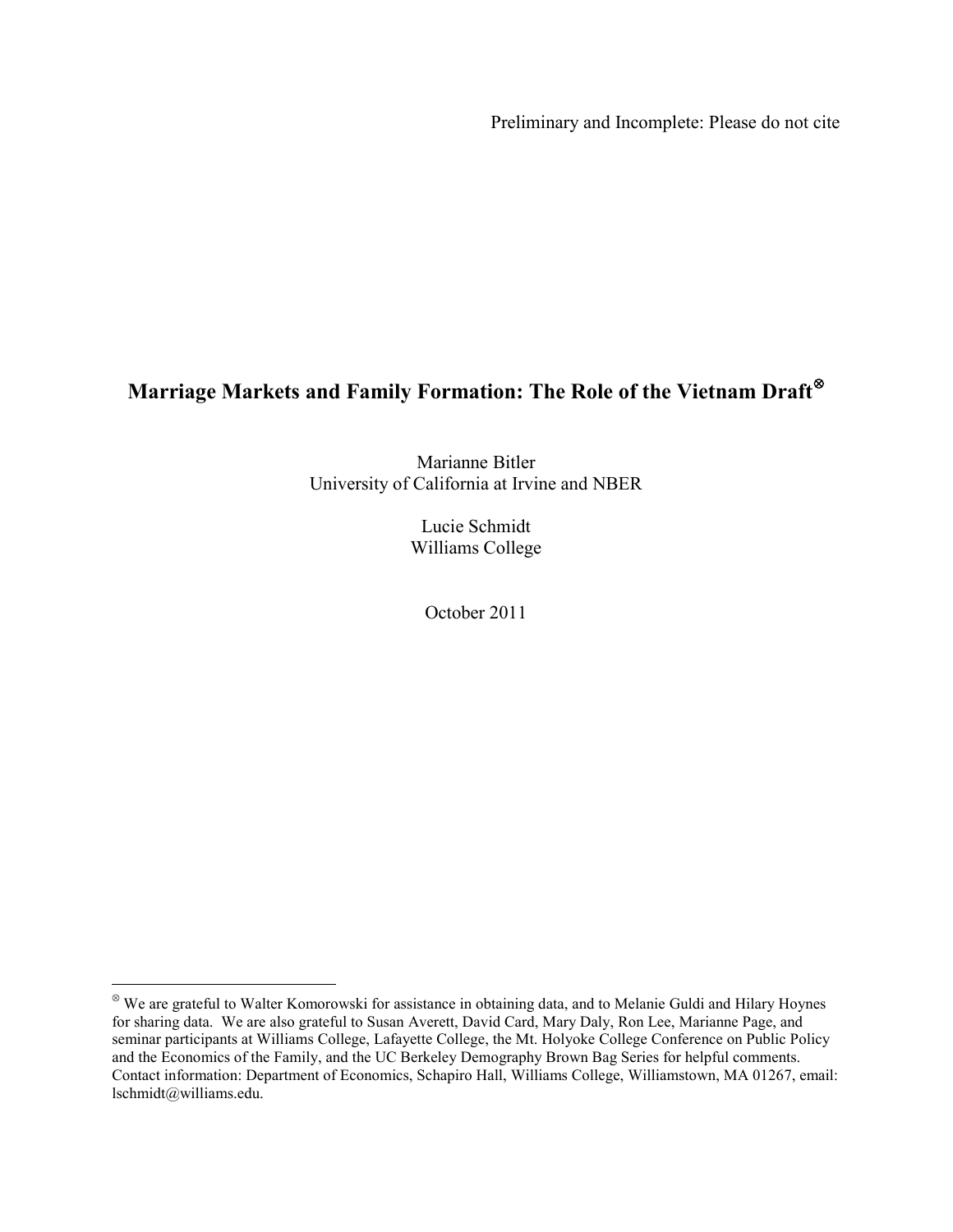#### **I. Introduction**

During the Vietnam Conflict, over 8 million Americans served in the armed forces, and almost 3.5 million were deployed to Southeast Asia (Department of Veterans' Affairs). The war is considered by some to be the defining event of that generation – not just because of the size of the deployment of troops (the largest since the Second World War), but because of how it affected all men of that generation – those who served, as well as those who were able to avoid service $1$ 

A large literature has examined the post-war effects of Vietnam-Era service on a number of outcomes, including earnings (Angrist, 1990; Angrist and Chen, 2008); disability status (Angrist and Chen, 2008), health and mortality (Angrist and Chen, 2008; Dobkin and Shebani, 2009; Conley and Heerwig, 2011), crime (Lindo and Stoecker, 2010; Kuziemko, 2010), and long-term marital and residential mobility (Conley and Heerwig, 2011). However, effects of the war-time mobilization on family formation *during the time of the conflict* have been largely ignored. The mobilization led to the absence of a large number of young men from local marriage markets, and this shock to sex ratios could have significantly disrupted normal family formation patterns, including assortative matching and fertility behavior.<sup>[2](#page-1-1)</sup> This could be particularly important in certain racial and socio-economic groups, since less-educated men were significantly more likely to serve in the war (Card and Lemieux, 2000, 2001).

In this paper, we exploit variation across states and over time on Vietnam-era inductions to analyze the effects of the wartime mobilization on these family formation patterns. We find preliminary evidence that a higher percentage of drafted men led to a significant decrease in birth

<span id="page-1-0"></span><sup>&</sup>lt;sup>1</sup> Baskir and Strauss (1978) write that "… the Vietnam draft cast the entire generation into a contest for individual survival." They note that of the men who escaped combat, approximately 60% had taken positive actions to "help fate along."

<span id="page-1-1"></span><sup>&</sup>lt;sup>2</sup> In addition, draft deferments for married men and men with dependents also affected family formation during certain years of the war (see discussion below).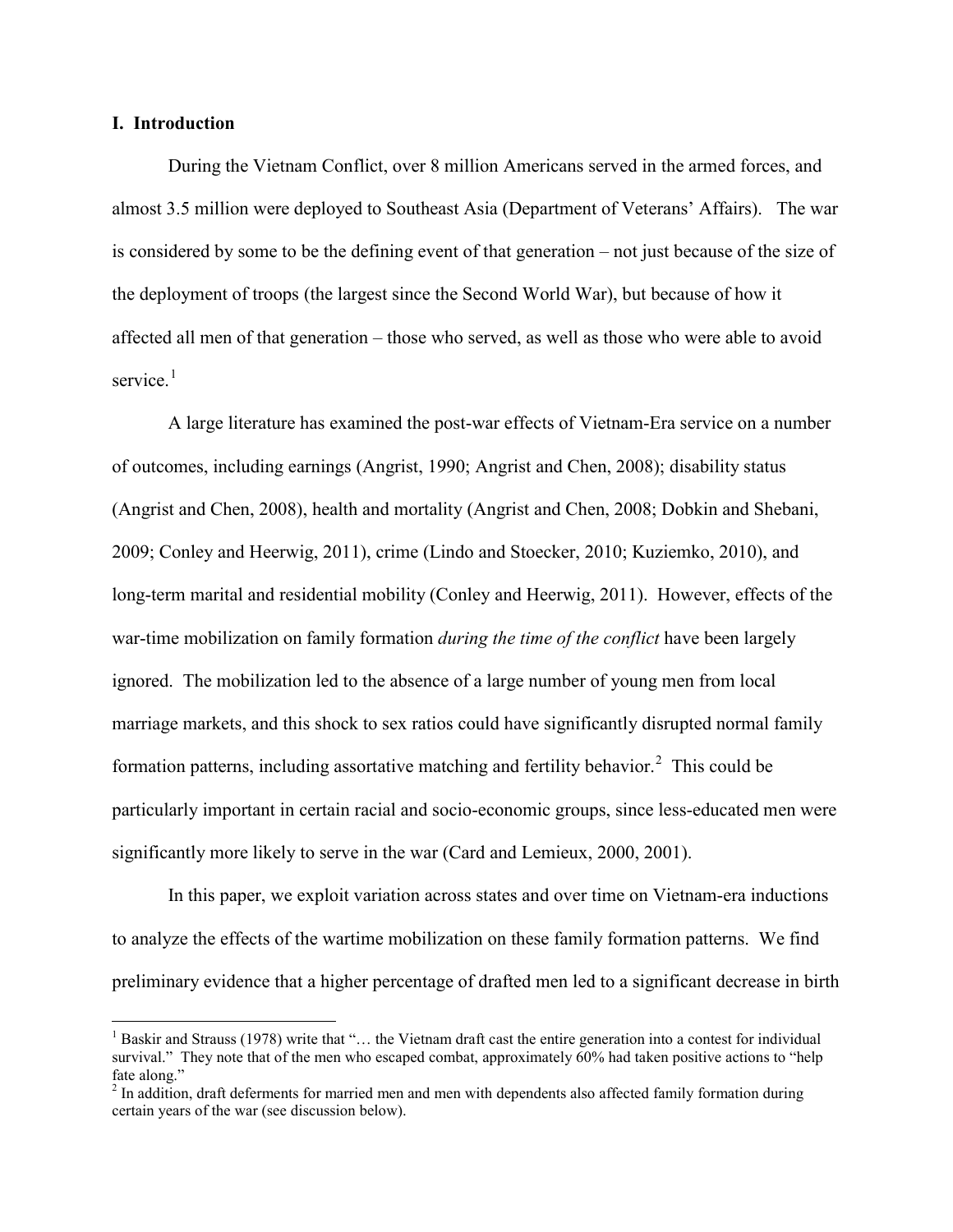rates. These results are largest for women in the age groups who would be most likely to match with draft-aged men, and we find no effects on birth rates for older women.

#### **II. Background**

#### *The Vietnam Conflict and the Draft*

Over the course of the Vietnam Era, from 1965 through 1975, 8.7 million individuals served in the military. However, only approximately half of these served in Indochina.<sup>[3](#page-2-0)</sup> Over this time period, the Armed Forces could not obtain enough personnel to maintain military strength through voluntary enlistments alone, so the Selective Service system was used to obtain draftees or inductees into the Armed Forces. Upon turning the age of 18, young men were required to register with their local draft boards, at which time they would fill out a classification questionnaire. This questionnaire provided the local draft board with the information necessary to classify the individual as exempted, deferred, or available for service. Those who were classified as available for service (I-A) were required to report for a pre-induction examination, which included a "medical exam (both physical and psychiatric), mental tests, and a moral examination (Semi-Annual Report of the Director of Selective Service, 1967)". Those who passed the exam were then required to report for induction when notified. Large fractions of those forwarded by the local draft boards were found not qualified by the Armed Forces preinduction exam – for example, in the first half of 1969, 47% of the 610,000 men forwarded by the local boards were found to be not qualified.

The Selective Service System had three levels. The Secretary of Defense would place monthly calls or request at the national level with the Director of Selective Service for a

<span id="page-2-0"></span><sup>&</sup>lt;sup>3</sup> A large number of others served abroad in other locations. In 1969 there were approximately 300 major American military bases outside of Vietnam in about 25 countries. The largest presence was in other parts of East Asia and in Europe (Moskos, 1970).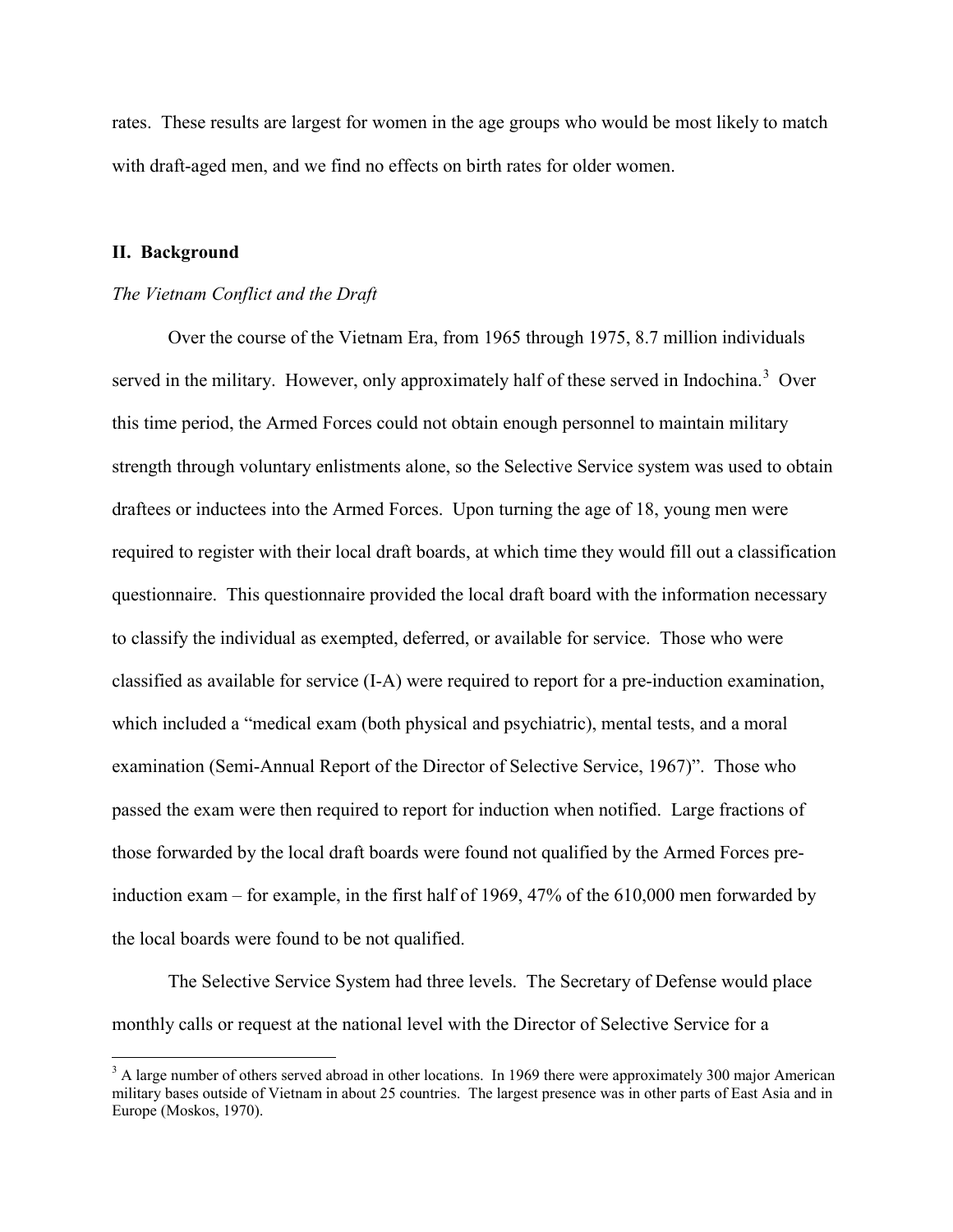particular number of men to be inducted into the Armed Forces. That number was then divided among states according to a formula. The State Directors would apportion this request among the local draft boards within that state, and the local boards would then deliver the requested number of registrants for induction. For the first half of this time period, the local draft boards decided which registrants to induct using approximately the same Selective Service system that was first implemented in 1940. Men were at risk for induction between the ages of 19-25, and the stated order of eligibility for draftees had the *oldest* called first.<sup>[4](#page-3-0)</sup> Reports from the early 1960s suggest an average age of regular inductees of approximately 23 years old. However, as additional calls were made due to escalation of the conflict in Vietnam, the average age of regular inductees begins to fall, reaching approximately 21  $\frac{1}{2}$  by 1964 and 20  $\frac{1}{2}$  by 1966.

There were some other categories and distinctions that allowed for deferments. Paternity deferments were available until 1970 (Davis and Dolbeare, 1968). Between 1963 and 1965 married childless men were also able to get a deferment (Davis and Dolbeare, 1968; Kutinova, 2009). Other categories with low priority for being inducted included men ages 26-34 with "extended liability" due to receiving deferments; and men 18.5-19 years old. However, in practice these last two categories were not actually inducted (Tatum and Tuchinsky, 1969).

In 1969, an amendment to the draft law authorized the establishment of a random selection sequence procedure, which began in 1970. One notable difference between the random selection sequence and the system in place earlier was that, in the lottery, men were at risk of induction for only a single year (the calendar year of their  $20<sup>th</sup>$  birthday), rather than for all ages

<span id="page-3-0"></span><sup>&</sup>lt;sup>4</sup> This was noted as a concern in the Annual Report of the Director of Selective Service to Congress for FY 1958. In the post Korean War era, as the baby boom generation began to enter draft-eligible ages, Selective Service had a large manpower surplus. The Director of Selective Service wrote, "This is not in the national interest because it … provides the Armed Forces with inductees older than they want."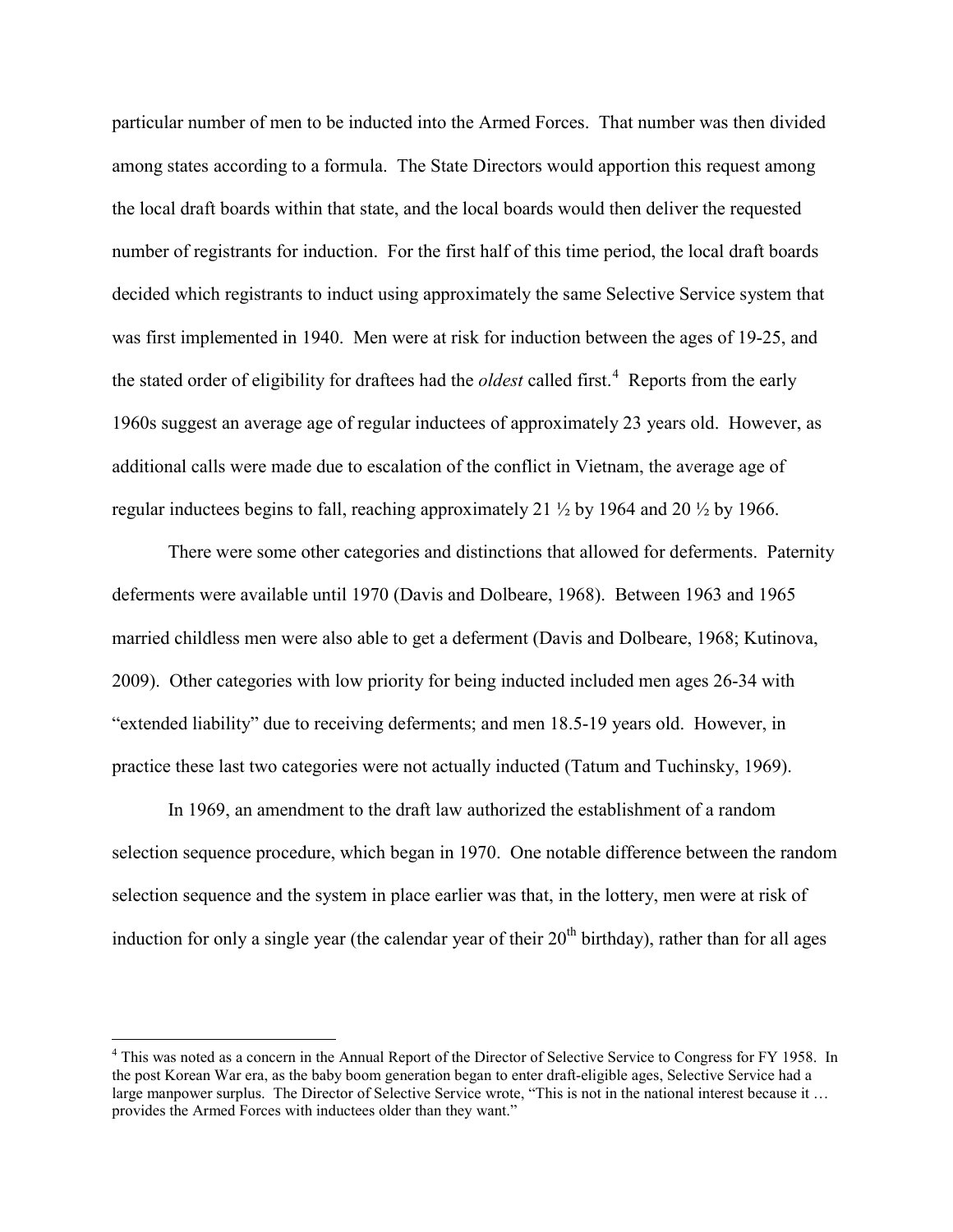between  $19-25$  $19-25$ .<sup>5</sup> The average age of inductees remained relatively constant at between 20-21 during the years of the draft lottery (Semi-Annual Report of the Director of Selective Service, various years). Figure 1 shows the total number of men inducted by fiscal year from 1960 to 1979. Inductions at the national level rise from fiscal year 1960 to fiscal year 1968, and then fall until the suspension of the draft in 1973, with a total of 2.25 million men being inducted over this time period.<sup>[6](#page-4-1)</sup>

Inductees only made up approximately one-third of all individuals who served in the armed forces over this time period, with men who enlisted voluntarily making up the remaining two-thirds. However, there is reason to believe that enlistments responded to calls for inductions. Individuals at risk of being inducted often preferred to enlist, since by enlisting they were able to enter military service under better circumstances. The 1967 Semiannual Report from the Director of Selective Service to the Congress writes, "Enlistments generally tend to fluctuate with variations in the induction call. As the requisitions for induction rise, so do enlistments, and enlistments drop off as inductee requisitions decrease."<sup>[7](#page-4-2)</sup> Davis and Dolbeare (1968) note that in fiscal year 1966, of roughly 1.1 million men who entered service, 344,000 were inducted, but another 380,000 enlisted after they were given pre-induction exams and found to be qualified. Estimates from the Office of the Assistant Secretary of Defense from 1970 suggest that half of all enlistees in the Army and Air Force that year were draft-motivated, and draft-motivated enlistees tended to have higher levels of education than those who enlisted for other reasons. Angrist (1991) uses data from the draft lottery, and shows that those with "bad"

<span id="page-4-0"></span><sup>&</sup>lt;sup>5</sup> Since 1970 was a transition year, men of all ages 19-25 who had not already been drafted received lottery numbers and were at risk of being inducted. (Semi-Annual Report of the Director of Selective Service, 1970)

<span id="page-4-1"></span> $6$  July 1, 1973 was officially the last day of presidential induction authority. However, during the first six months of calendar year 1973 there were no induction calls and no armed forces examinations given (Semi-Annual Report of the Director of Selective Service, 1973).

<span id="page-4-2"></span> $\overline{7}$  This is true at the state-year level as well. Regressions of the induction rate on the enlistment rate and state and year fixed effects show a significant positive association between enlistments and inductions.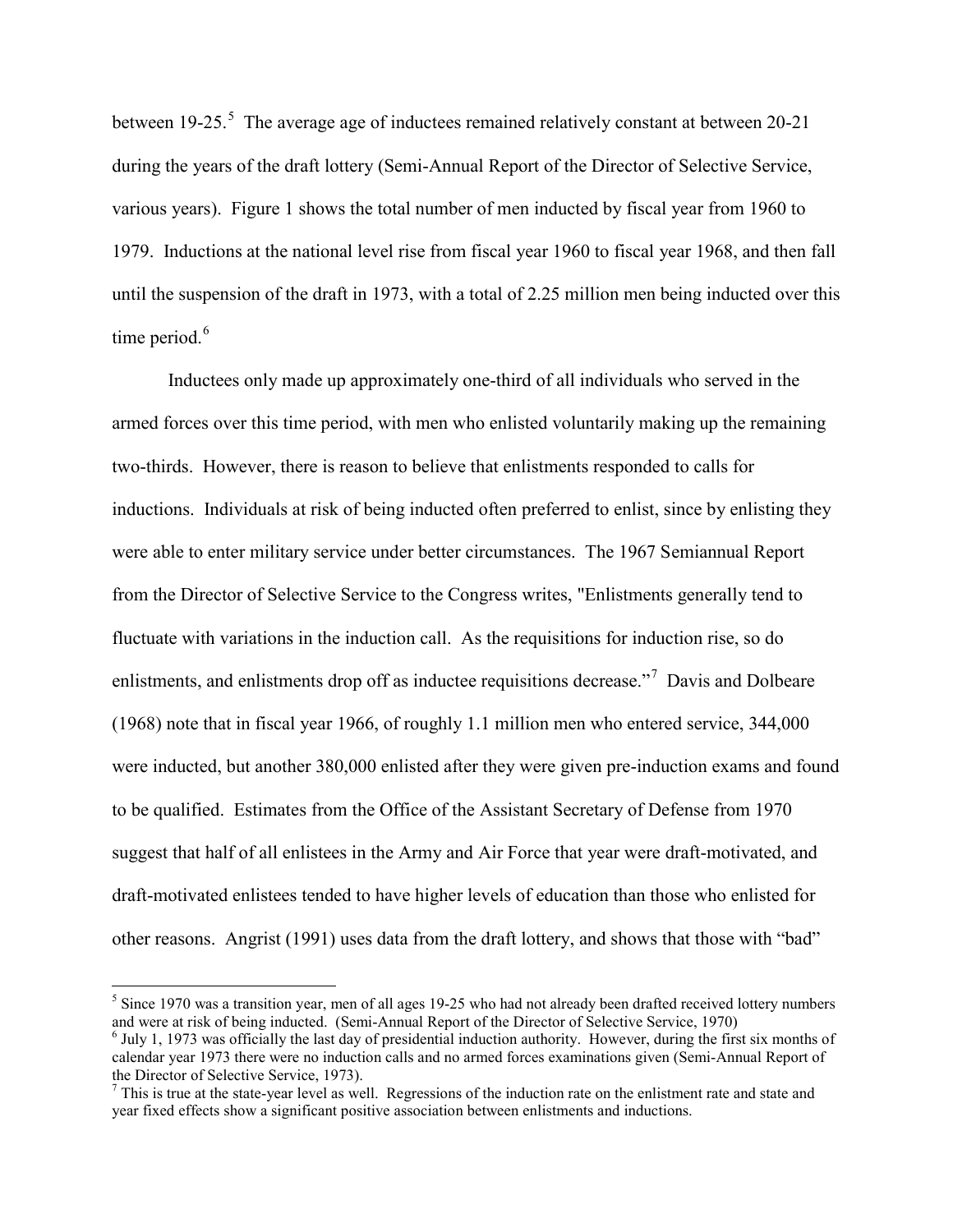draft lottery numbers were overrepresented among men who enlisted in the armed forces, although this effect is stronger for whites than for non-whites.

A great deal of literature documents the fact that the men entering the military during this time period were much more likely to be less educated and of lower socioeconomic status than men who were able to avoid service. Educational deferments meant that men who could afford to stay in college full time were able to delay, and in many cases, forgo service. Throughout most of the war, those working on a four-year degree were eligible for educational deferments as long as they remained in good standing, until they turned 24. College graduates could obtain graduate school deferments (issued until 1968), or occupational deferments (issued until 1970). New college deferments were not given after 1971, but those with an existing deferment could keep it.

In June of 1969, of 38,340,721 living Selective Service Registrants, 1,807,000 (4.7%) had college II-S deferments.<sup>[8](#page-5-0)</sup> Card and Lemieux (2000,2001) show that a measure of national cohort induction risk raised college attendance rates for men relative to women by 4-6 percentage points in the late 1960s. Malamud and Wozniak (2010) examine the effects of both national cohort induction risk and state-level cohort induction risk on years of completed schooling in a first stage regression, and find that the two measures both lead to increased schooling, but that they are highly collinear. Note that while more college attendance might - like lower sex ratios -- lead to fewer births, the magnitude of any college effect on birth rates is likely to be small, since overall college attendance only rose by 4-6 percentage points in response to draft induction risk (Card and Lemieux, 2001).

<span id="page-5-0"></span> <sup>8</sup>  ${}^{8}$ Semi-annual Report of the Director of Selective Service (1969). At the same time, 3,953,234 (10.3%) had parental or hardship deferments (III-A).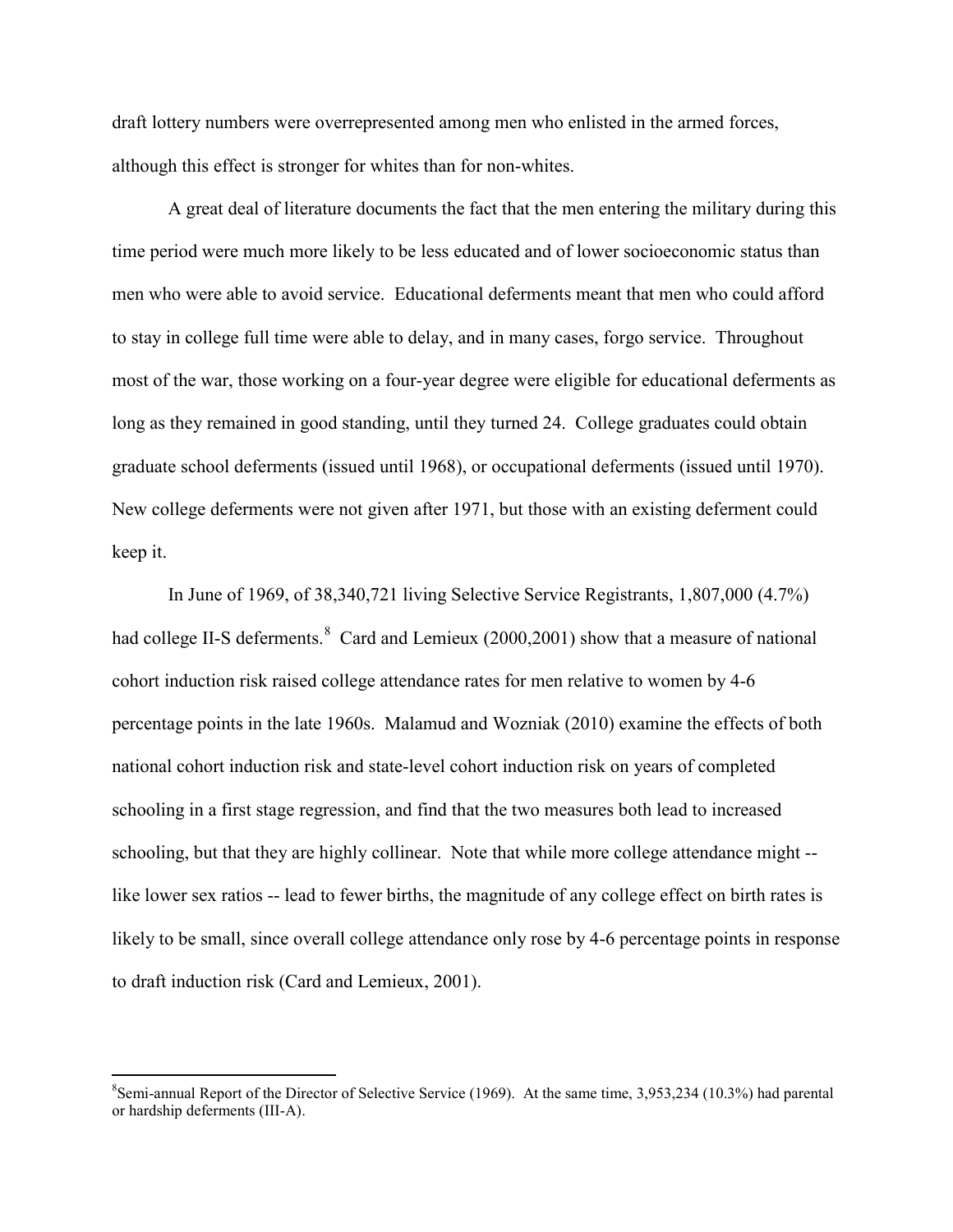Over most of the Vietnam Era, blacks were slightly underrepresented in the military relative to the overall population. However, Moskos (1973) argues that of those eligible for service, blacks were significantly more likely to enter the military. Approximately four times as many blacks as whites failed the pre-induction mental examinations, and blacks were significantly less likely to receive educational deferments.

Most draftees were inducted into the Army and served for two years.<sup>[9](#page-6-0),10</sup> As Moskos (1970) writes, "the incoming serviceman begins his military life with an abrupt and complete break with the civilian world (page 56)." For draftees in the Army, this began with two months of basic training. This was followed by advanced training, which could range in length from two months for training in infantry, cooking, or construction to over a year for more specialized training, although draftees were unlikely to be chosen for such specialized training. Draftees were assigned a particular type of advanced training and had no say in the matter. After finishing advanced training, service men would receive their first permanent duty assignment. Soldiers assigned to Vietnam after their training served in an individual rotation system with a twelve-month tour of duty in Vietnam (Moskos,  $1975$ ).<sup>[11](#page-6-2)</sup> The combination of time spent in training and the twelve-month tours of duty meant that most drafted soldiers were away from home for the majority of their two-year terms.

A large number of papers in economics have exploited the Vietnam draft lottery that began in 1970 to estimate instrumental variable regressions of Vietnam veteran status on earnings (Angrist, 1990; Angrist and Chen, 2008); disability status (Angrist and Chen, 2008), health and mortality (Angrist and Chen, 2008; Dobkin and Shebani, 2009; Conley and Heerwig,

<span id="page-6-0"></span> $9$ <sup>9</sup> The information in this paragraph comes from Moskos (1970).

<span id="page-6-1"></span> $10$  Minimum initial obligations for enlisted men depended upon the branch of the military – two years for the Marine Corps, three years for the Army, and four years for the Navy and Air Force.

<span id="page-6-2"></span><sup>&</sup>lt;sup>11</sup> This was very different than soldiers in World War II, who served for the duration of the war (Moskos, 1975).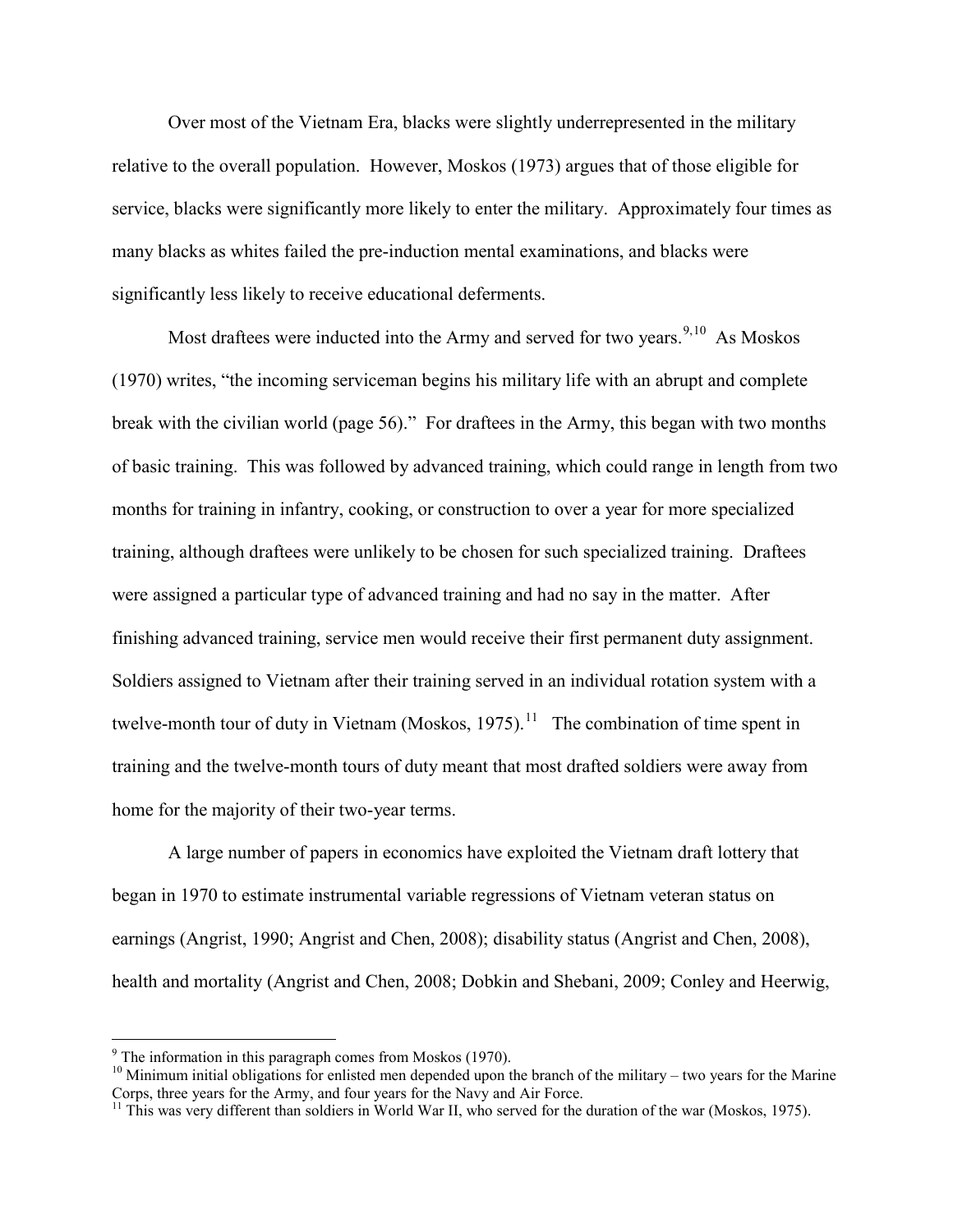2011), crime (Lindo and Stoecker, 2010; Kuziemko, 2010), and long-term marital and residential mobility (Conley and Heerwig, 2011). However, effects of the war-time mobilization on family formation *at the time of the conflict* have been largely ignored. <sup>12</sup> The mobilization led to the absence of a large number of young men from local marriage markets, and as such could have significantly disrupted normal peacetime family formation patterns, including matching in marriage markets and fertility behavior.

#### *Likely Effects of Vietnam on Family Formation*

In his Treatise on the Family, Becker (1981) discusses the critical role played by the sex ratio in family formation and the marriage market. Theory suggests that imbalanced sex ratios should affect marriage markets, fertility, and the share of births that are non-marital, as well bargaining power and division of marital surplus between partners. In addition, imbalanced sex ratios should affect assortative mating, with a decrease in the number of men implying that men will be able to mate with women of a higher quality or class than was previously possible (Becker, 1981; Burdett and Coles, 1997).

A large empirical literature tests for these effects of sex ratios on a number of outcomes. However, until recently the majority of this literature did not adequately account for the fact that sex ratios are often determined endogenously with other variables of interest. Several more recent papers have exploited plausibly exogenous and predominately permanent variation in sex ratios by using data on immigration policy (Angrist, 2002), incarceration rates (Charles and Luoh, 2010) and war-related male mortality -- in France during WWI (Abramitzky et al., 2010) and in Russia during WWII (Brainerd, 2008). These papers find that regions with more women

<span id="page-7-0"></span><sup>&</sup>lt;sup>12</sup> Work by Kutinova (2009) examines the effects of paternity deferments issued in the early years of the Vietnam conflict, and finds that the strong incentives to have a first child significantly affected fertility timing among US couples.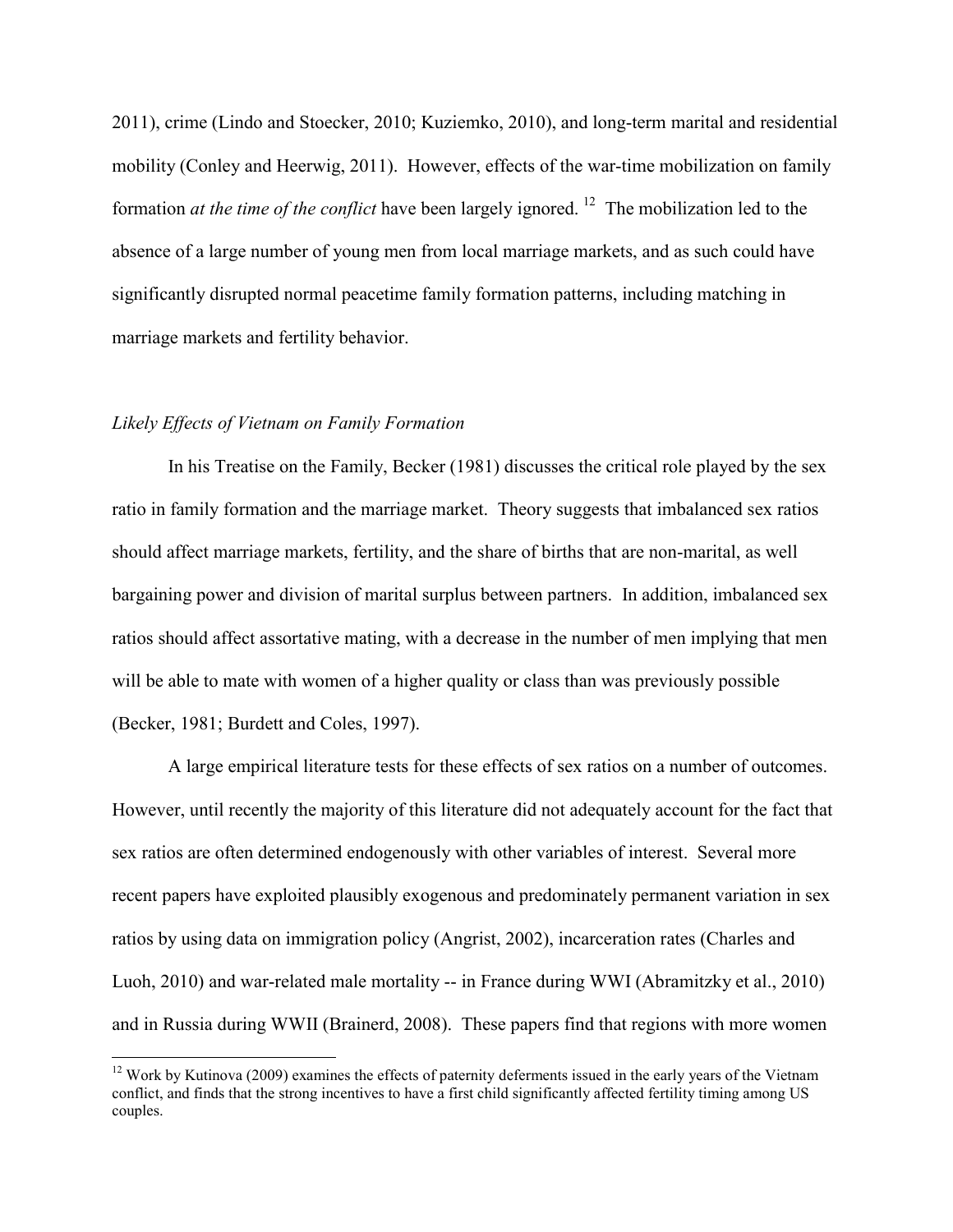experience decreases in marriage and fertility, increases in out-of-wedlock childbearing, and improvements in men's marriage market matches. These papers also analyze sex ratio imbalances that are quite large in magnitude and also that last for relatively long periods of time.

Much of this empirical literature also shows that marriage markets are defined quite narrowly by race, age, and geographic location (e.g. Charles and Luoh, 2010). A high degree of educational homogamy exists as well, and it has increased from 1960 to the present (e.g., Schwartz and Mare, 1991).

Sex ratio imbalances as a result of Vietnam-Era mobilizations would have been much smaller in magnitude than those analyzed in the previously mentioned studies. A relatively small fraction of age-eligible men served in the Armed Forces. However, the mobilization still could have significant effects on family formation patterns. Vietnam-era service men were tightly concentrated in specific age ranges, and induction rates per 100 men 19-25 ranged as high as 9 in some states over our time period of interest-1969-1979. The men were also displaced from their home communities for a substantial portion of their two-year terms of service. The educational and racial patterns in service suggest that while marriage markets faced by white, more-educated women of ages close to those of the drafted men may have remained relatively unchanged, those faced by similarly-aged blacks and less-educated women may have been affected dramatically. Figure 2 graphs sex ratios for this age group for the years 1969-1979 (sex ratios are calculated as the sum of men ages 19-25 divided by the sum of women ages 17-23 to take into account typical age gaps between partners), and shows a pattern over time that is essentially the mirror image of the stock of men who were inducted into the armed forces.

As described above, Vietnam-era draftees generally served two year terms, with a oneyear tour of duty in Vietnam. However, the constant rotating of young men in and out of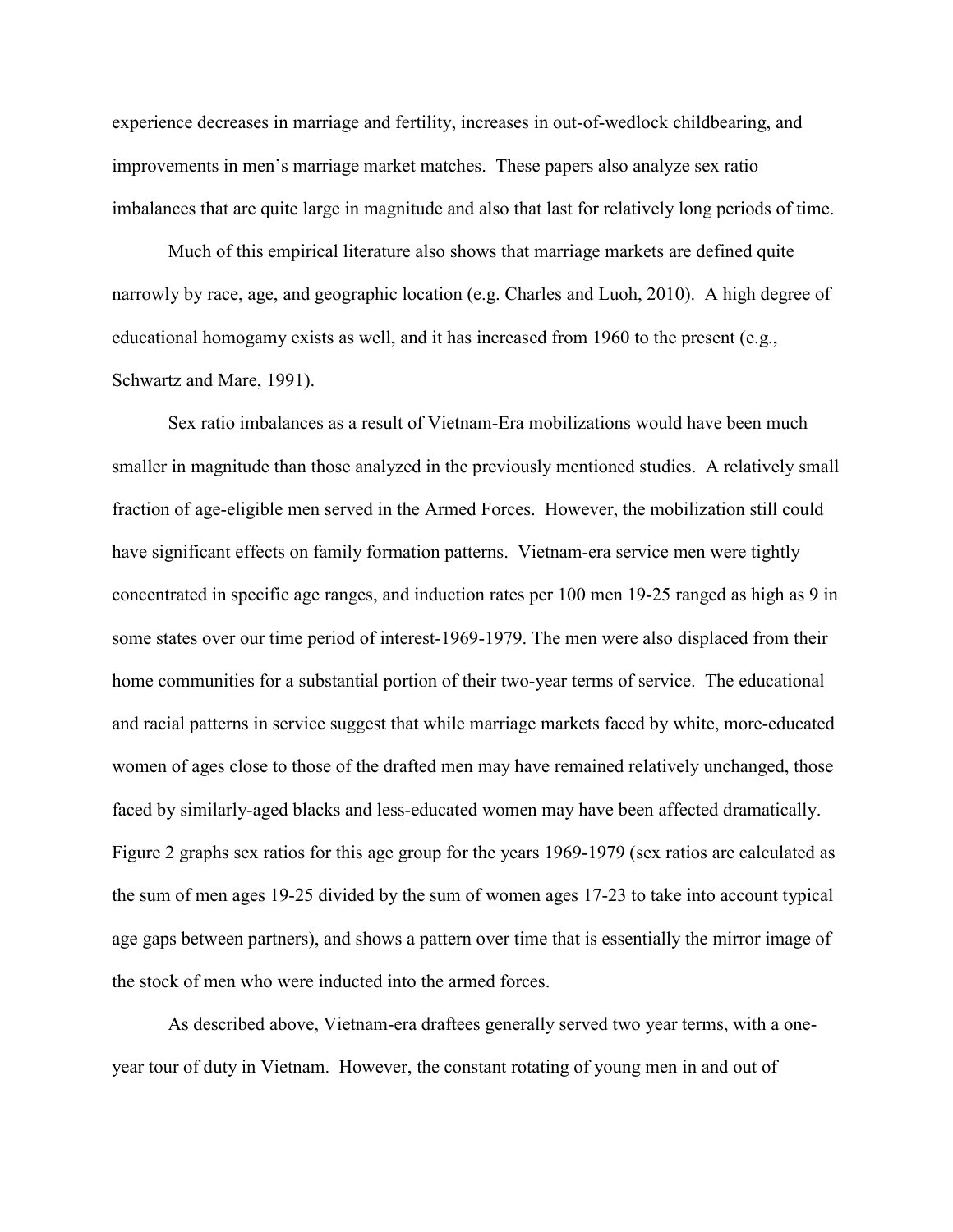Vietnam could have led to serious disruptions in normal family formation patterns. Women may have been less likely to marry and have children. If they did marry or have children, we might expect the matches they made to be "worse" in some sense. However, not all effects would necessarily have been negative. Women may have been more likely to stay in school, and delays in marriage and childbearing could have led to better matches and greater labor force attachment.<sup>[13](#page-9-0)</sup>

In this paper, we seek to examine the effect of the Vietnam-Era mobilization on family formation.<sup>[14](#page-9-1)</sup> However, we do not do simple comparisons of veterans and non-veterans, because in general veteran status is endogenously determined. This would be expected to result in selection bias. Instead, we exploit variation in induction by state and year. Before we go to our empirical analysis, we want to establish that: a) there was considerable variation across states and regions on level and pattern of inductions; b) this variation was plausibly exogenous; and c) that this variation in induction risk is associated with the likelihood that an individual was a veteran. Figure 3 plots the number of men inducted by year for a number of selected states, and shows that there is considerable variation across states and across regions on the level and pattern of inductions until the draft was suspended in 1973. Of the states shown, the most populous states had the highest number of draftees in levels, although there is significant variation across the sample. California saw the highest number of inductions in the late 1960s (29,000 in 1967 and 36,000 in 1968), but New York saw higher inductions in the early 1960s.

<span id="page-9-1"></span><span id="page-9-0"></span><sup>&</sup>lt;sup>13</sup> Charles and Luoh (2010) note this sex-ratio-related possibility in the context of high rates of male incarceration. <sup>14</sup> Understanding any potential effects of the Vietnam War on family formation is also particularly important given the timing of the conflict relative to other major changes that were occurring during this time period. The late 1960s and early 1970s saw large decreases in birth rates among young women in the United States. A number of explanations have been provided for this decrease, including the feminist movement, the introduction of oral contraceptives (Goldin and Katz, 2002; Bailey, 2006), and legalized abortion (Levine et al., 1999; Guldi, 2008). Others have argued that the decrease in birth rates in the 1960s reflects a return to the secular decrease in birth rates over most of the century that was interrupted by the post-World War II baby boom. If Vietnam era deployments affected birth rates during this time period, including induction rates in fertility regressions could be important for accurately estimating the effects of other variables.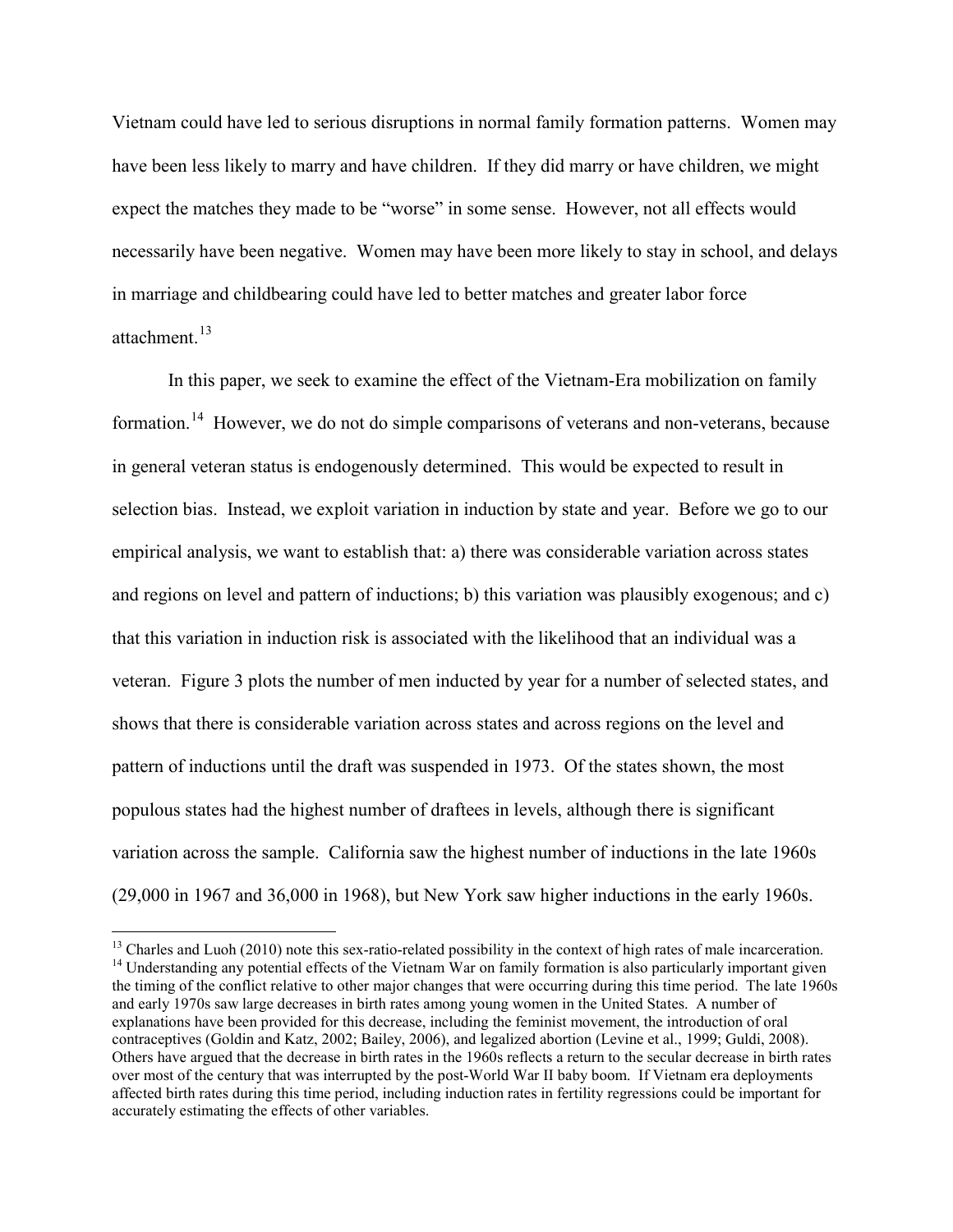Figure 4 takes into account differences in state populations, and shows the variation we will use in our empirical analysis by graphing inductions per 100 men aged 19-25. Here we see that relative to population, other states saw more men inducted. For example, in 1969 California had 5.6 men drafted per 100 men aged 19-25, while Alabama had 6.7 and Michigan had 8.6. Figure 4 also shows that there is variation in the timing of inductions over our sample period, with some states showing steep declines while others are relatively flat.<sup>[15](#page-10-0)</sup>

This variation across states and over time was essentially generated by the three-tier Selective Service System. Federal policies regarding the draft were issued to the states, which then interpreted them and passed information on to the local draft boards. As Davis and Dolbeare (1968) write, there were a number of differences in state-level interpretations of federal policies. In addition, there was a significant degree of idiosyncratic discretionary decisionmaking by local boards, such that jurisdictions with similar socioeconomic characteristics ended up with largely varying shares of registrants who were deferred or exempted. The system also experienced a number of lags in timing of information passed between the three tiers. As a result, there was significant variation in induction risk both within and between states, even among areas with similar socioeconomic characteristics.<sup>[16](#page-10-1)</sup>

In regressions presented in Table 1, we attempt to predict the determinants of inductions per 100 men aged 19-25 for the time period 1960-1973. We regress the induction rate on a lagged measure of wartime casualties per 100,000, as well as a number of other variables that might affect fertility, including abortion legalization, oral contraceptive access, unemployment rates, welfare benefits, the real manufacturing wage, and real per capita income. We also test the

<span id="page-10-0"></span><sup>&</sup>lt;sup>15</sup> Since our birth data begin in 1969, we are only exploiting the decrease in induction rates that occurred in the late 1960s and early 1970s, and we are not able to examine the preceding increase in induction rates that began in the early 1960s. In future work, we will expand our period of analysis to include earlier years in the sample using data from the Vital Statistics printed volumes.<br><sup>16</sup> See Davis and Dolbeare (1968) and Malamud and Wozniak (2010) for more information.

<span id="page-10-1"></span>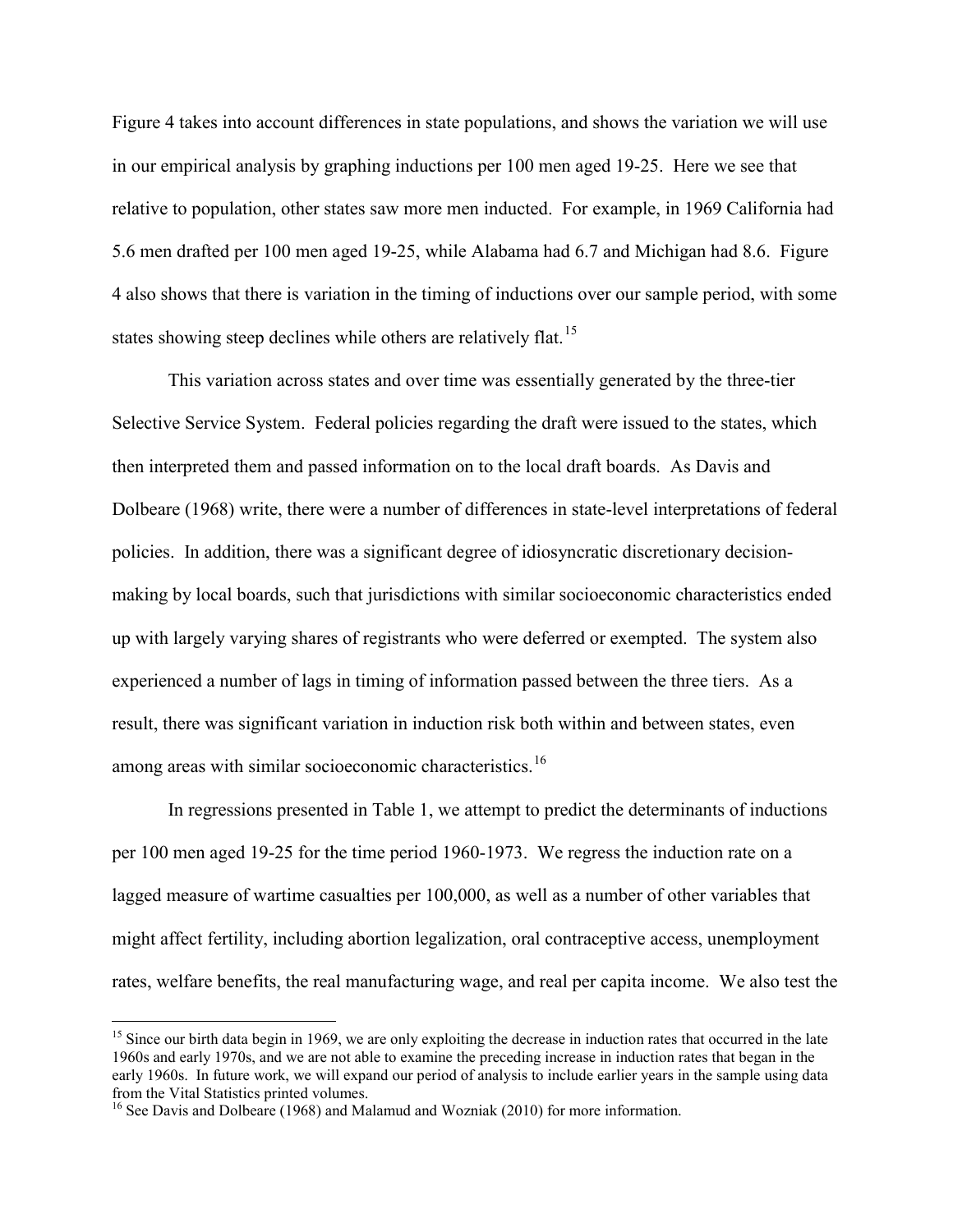importance of political factors (whether the Governor was Republican) and incarceration rates. As shown in Table 1, a higher lagged casualty rate is positively associated with the induction rate, although the effect is very small in magnitude. Abortion legalization, and higher welfare benefits are negatively associated with induction rates, and higher unemployment rates are positively associated with induction rates.

Table 2 uses a sample of men in the 1980 Census born between 1941 and 1953 (the years that should have been most affected by the draft). We regress Vietnam veteran status on a cumulative measure of total induction risk that takes into account the number of years that a man was at risk of being inducted, as well as a set of race, year of birth, and state fixed effects. Panel A presents the coefficient on the induction risk variable for the overall sample, which is positive and significant at the one-percent level. Panels B-D break the sample out by educational status. There is a positive and significant relationship between induction risk and Vietnam veteran status for high school dropouts (Panel B) and for high school graduates (Panel C). The coefficient for college graduates (Panel D) is much smaller in magnitude, negative, and not statistically different from zero. Our measure of induction risk is therefore significantly associated with Vietnam veteran status for exactly the groups we would expect given the educational differentials in service mentioned above.

## **III. Methodology and data**

In order to estimate the effects of Vietnam-era inductions on birth rates, we merge data from a number of different sources. We obtain data on the number of inductions of Selective Service Registrants to meet requisitions of the Armed Forces (used above in Figures 1, 3 and 4). These data are available by state and year from the Report of the Director of Selective Service to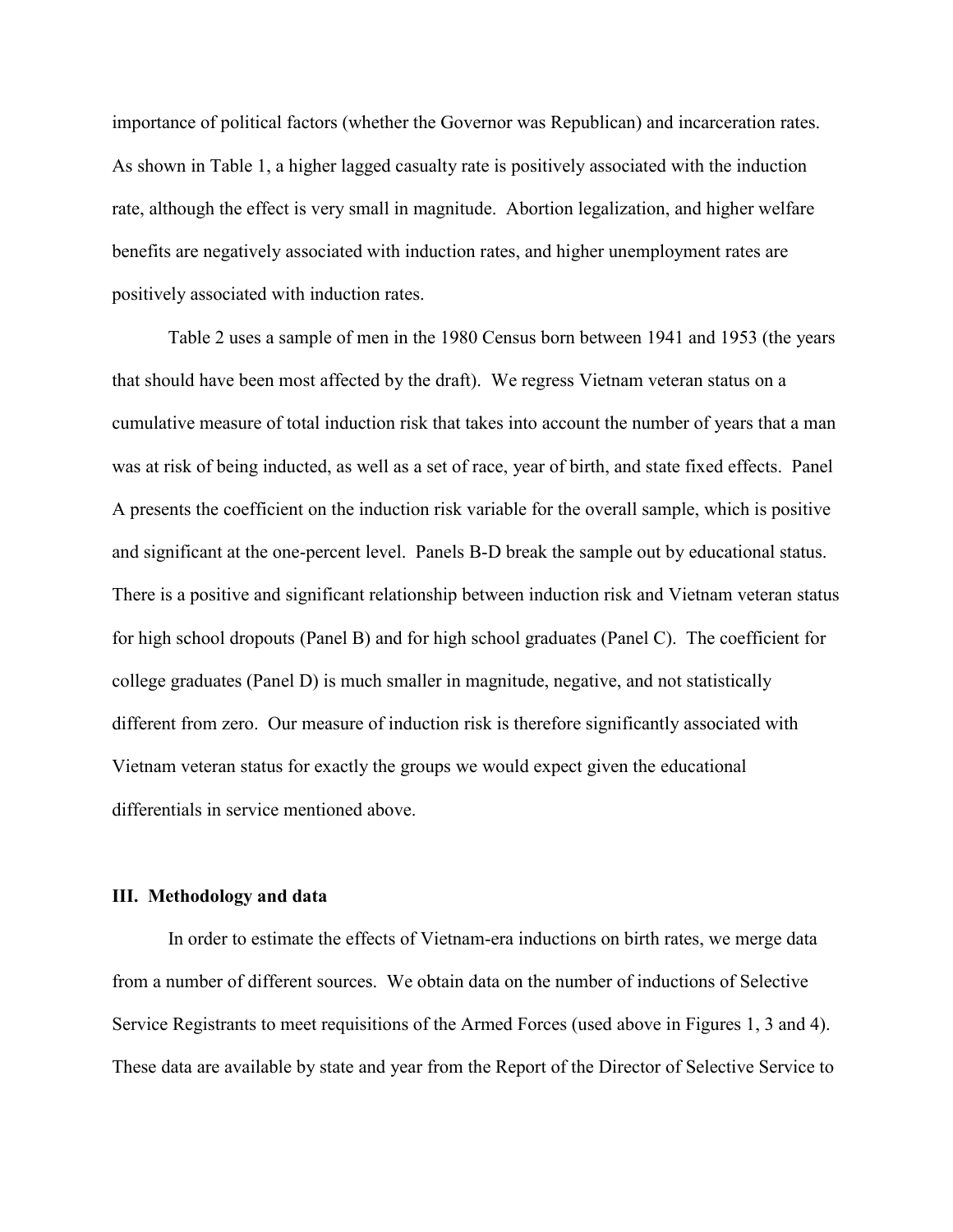the US Congress, various years. Data are reported annually for fiscal years through 1967 (where fiscal year  $1967 =$  July 1,  $1966 -$  June 30, 1967) and semi-annually from July 1, 1967 onward.<sup>[17](#page-12-0)</sup> The inductions data report the flow of men who were drafted in each year, but for our purposes, we would like an estimate of the stock of individuals who were away in a given year, which will include those inducted that year as well as those inducted in previous years who are still serving. As described above, draftees served two-year terms, so we calculate estimates of the draftees who were away from home by summing the inductions for the current fiscal year and one year lagged (so, our number of draftees for 1969 is equal to the sum of those inducted in 1968 and 1969). Our results are robust to summing inductions over three years instead of two, as well as to using the one year flow of inductions. The draft was suspended in February of 1973, and troops pulled out of Vietnam in March of 1973, so births should not be affected by inductions beginning in the first quarter of 1974 (births are affected about 9 months after the shock to the number of men inducted in a state). As a result, we set inductions equal to zero for all years 1974 and later. We calculate denominators for drafted men with population data from the Surveillance Epidemiology and End Results (SEER) database from the National Cancer Institute. We sum population counts by state and individual year of age for males between the ages of 19 and 25.

 Our data on births come from Vital Statistics Detail Natality Data (DND), gathered by the National Center for Health Statistics. We use the DND data from 1969-1979. The DND are a near universe of births in the US, and contain information compiled from state birth certificates. Using the DND, we calculate birth counts by single year of age of the mother, race of the mother (white, black, and other), month of birth, and mother's state of residence. We use the same

<span id="page-12-0"></span><sup>&</sup>lt;sup>17</sup> These data were used at the national level by year by Card and Lemieux (2000, 2001) to estimate the effects of draft risk on college attendance of young men. Malamud and Wozniak (2010) use state- and year-level variation to instrument for college education in their analysis of geographic mobility.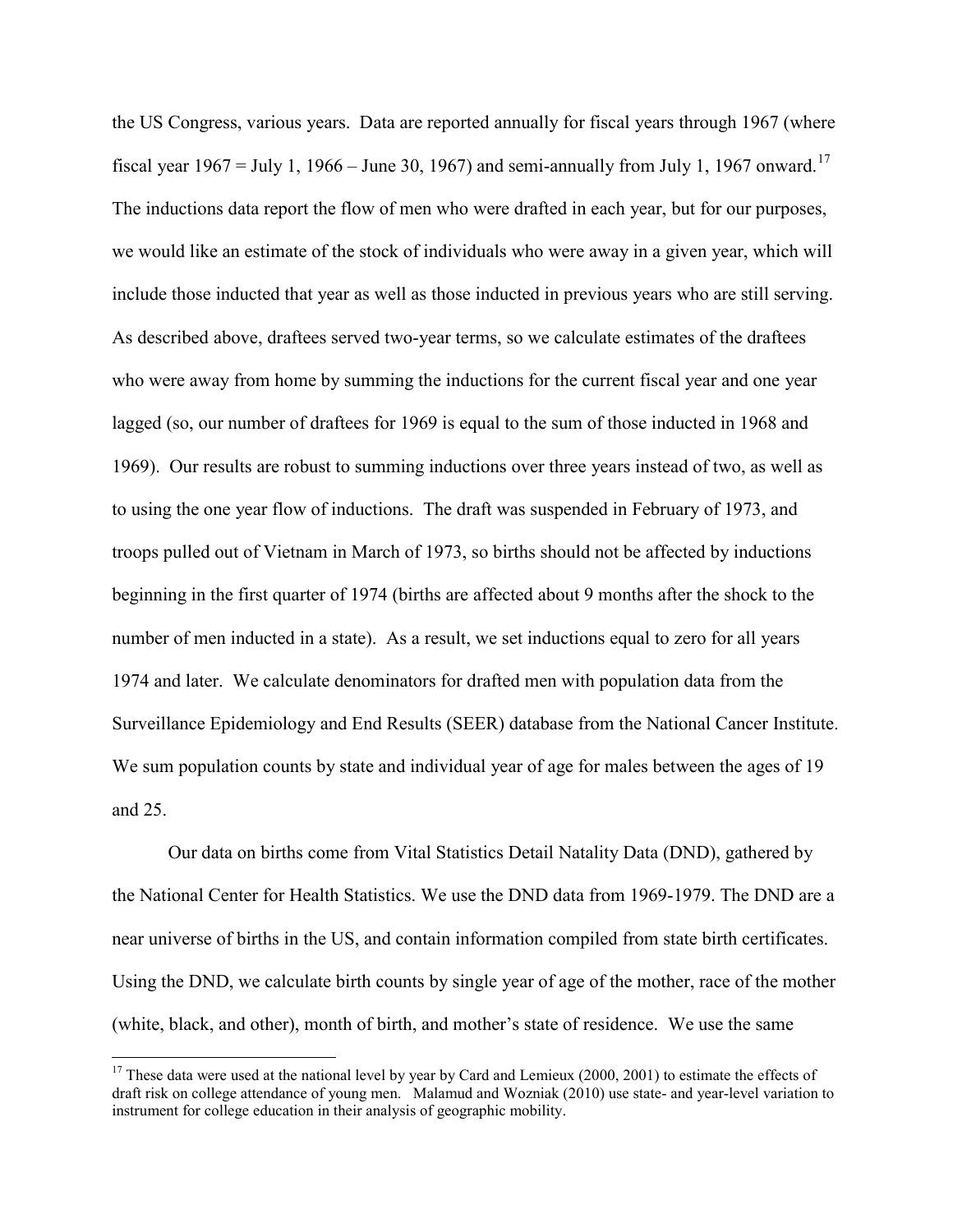SEER population data described above to calculate denominators to transform our birth counts into birth rates (per 1000 women). We also compile counts of the number of married and unmarried births, and the number of high school dropout births, high school graduate births, and births to women with any college for the balanced panel of states which report education or marital status consistently over our panel.<sup>[18](#page-13-0)</sup> Ideally, we would have the appropriate denominators for births by marital status and education of mother, but since they are only available during decennial census years, we present births in each category per 1000 women in the total population of that age. Summary statistics for various birth measures are presented in Table 3, with Column 1 containing averages of the birth rates for women 15-30, and Column 2 for women 31-49. The birth rate for the younger women is approximately 8.1 births per 1000 women, while for older women it is much lower at 1.7 births per 1000 women. Close to half of births to women 15-30 are first births. We also see that for women 15-30 in states which report marital status consistently over our time period, more than 80% of births to women 15-30 are marital births. For women in states reporting education, approximately 30% of births are to high school dropouts (which includes women still in school), 45% are to high school graduates, and about one-fourth are to college graduates.

We also control for other policy and economic variables that existing literature suggests will affect birth rates over this time period. We control for the legalization of abortion as well as

<span id="page-13-0"></span><sup>&</sup>lt;sup>18</sup> States which did not collect information on education of mother for at least one year in 1969-1979 include Alabama, Arkansas, California, Connecticut, Delaware, DC, Florida, Georgia, Idaho, Maryland, New Mexico, Pennsylvania, Texas, and Washington. States which did not collect information on marital status or illegitimacy for at least one year in 1969-1979 include California, Connecticut, Georgia, Idaho Maryland, Massachusetts, Michigan, Montana, Nevada, New Mexico, New York, Ohio, Texas, and Vermont. Note that birth certificates are collected from states where the births occurred, so some births in particular states of residence are missing information because the state of occurrence is not one collecting the relevant information. Also note that a tiny share of women do not report information on race; we drop those observations from our counts.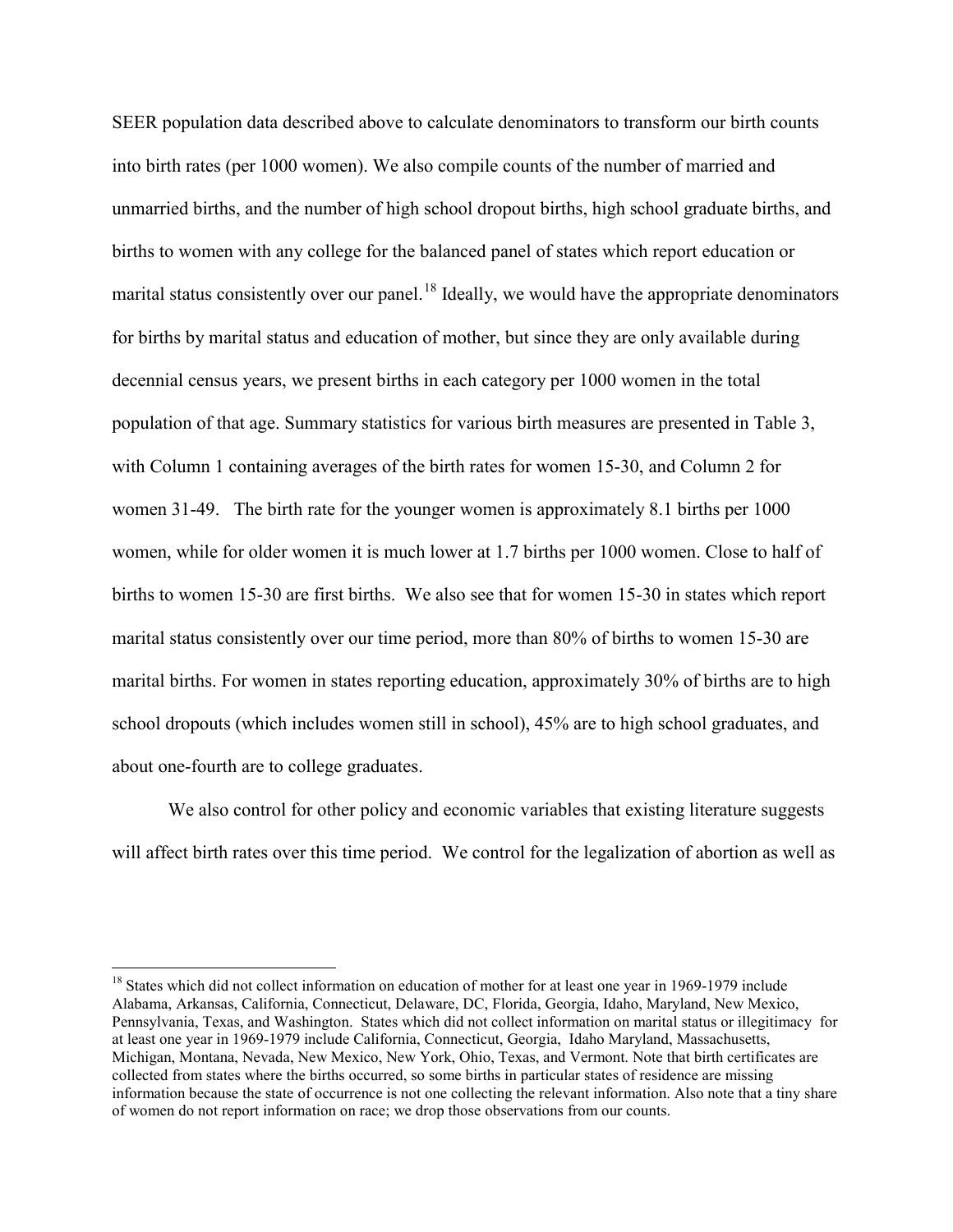early legal access to oral contraceptives.  $19,20$  $19,20$  We also control for public assistance generosity with the real maximum amount of benefits from the Aid to Families with Dependent Children (AFDC) program for a family of four. We control for labor market conditions with the unemployment rate, real weekly earnings for manufacturing, and real personal income per capita. Means for these policy and economic variables are reported in Table 4.

We estimate regressions of the form:

 $ln(birthrate)_{\text{ist}}$ 

 $= \beta_1$ Inductions<sub>s,t-1</sub> +  $\beta_2$ Abortion<sub>s,t-1</sub> +  $\beta_3$ Pill<sub>s,t-1</sub> +  $Z_{st} \alpha + \gamma_s + \vartheta_t + \varepsilon_{ist}$ 

The dependent variable is the natural log of the birth rate.<sup>21</sup> The Z vector controls for the economic and policy conditions discussed above that vary by state and year. The abortion laws are turned on 6 months before the birth (to allow for the vast bulk of abortions which occur in the first trimester). The other controls are merged into the data according to the calendar year of conception (which is assumed to occur 9 months before the birth). Finally, the key independent variable of interest, inductions, is merged in by fiscal year of conception.<sup>[22](#page-14-3)</sup> In addition to fixed effects for single year of age of the woman and race (where relevant), we control for state of residence and year and month of birth fixed effects or, in some specifications, year by month or year of conception and month fixed effects.<sup>[23](#page-14-4)</sup> We weight regressions to be populationrepresentative with the SEER population counts, and we present robust standard errors clustered at the state level.

<span id="page-14-0"></span><sup>&</sup>lt;sup>19</sup> We assume that abortion was legal beginning in California in September, 1969, in Hawaii in March of 1970, in New York and Alaska in July of 1970, in Washington in December of 1970, and in Washington DC in April of 1971in 1970, New Jersey and Vermont in 1972, and all other states in 1973 (see Guldi, 2008; and Joyce et al., 2011).<br><sup>20</sup> Timing of early legal access to oral contraceptives by state comes from Bailey, 2006, Table 1.

<span id="page-14-2"></span><span id="page-14-1"></span><sup>&</sup>lt;sup>21</sup> In the next version of this paper, we plan to examine other aspects of family formation using a number of other data sets, including the 1980 and 1990 Decennial Censuses.<br><sup>22</sup> In later specifications we will explore alternate coding for access to abortion and contraceptives for young women.<br><sup>23</sup> Summary statistics for the individual

<span id="page-14-3"></span>

<span id="page-14-4"></span>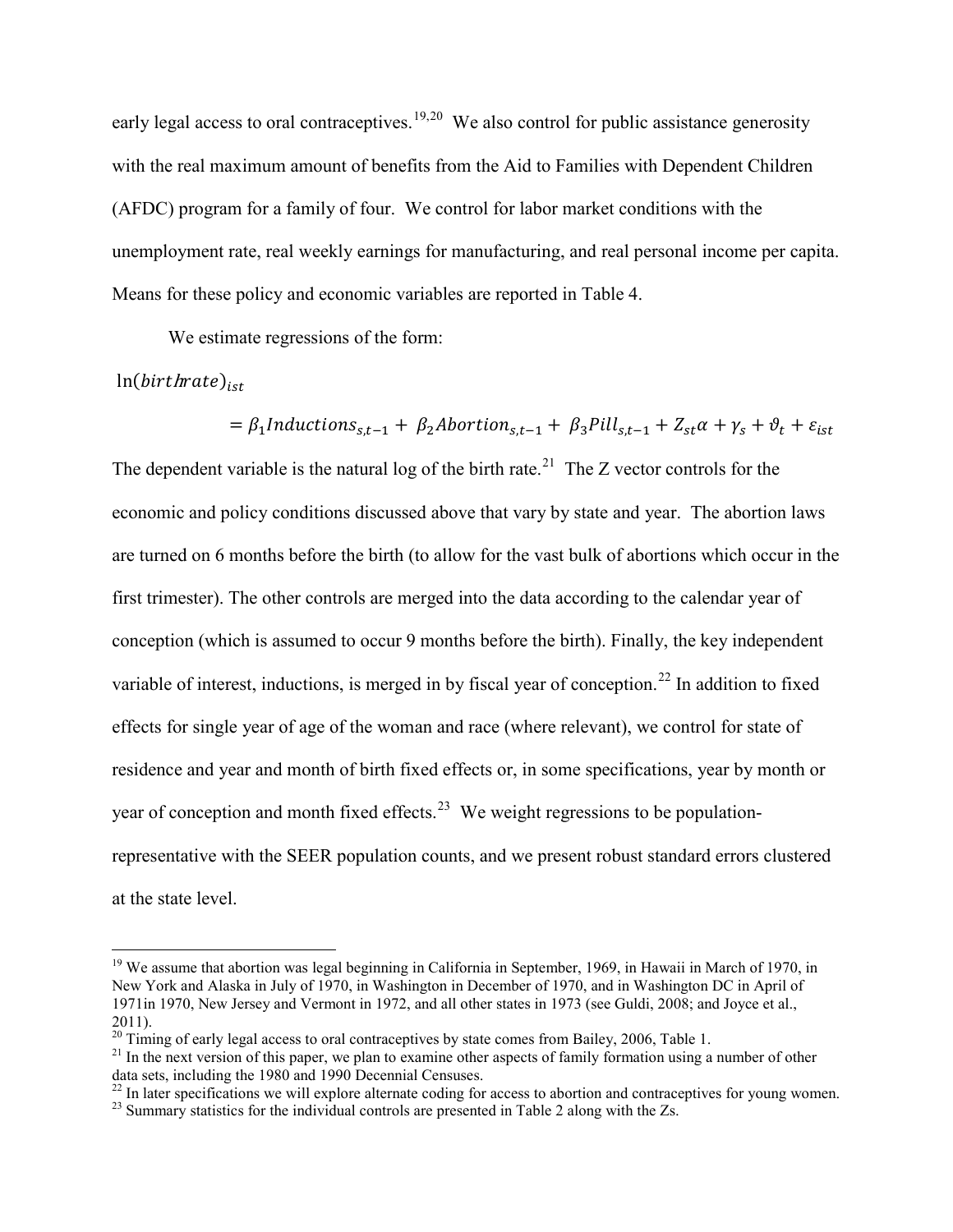# **IV. Results**

Table 5 presents our first set of results for all women 15-30. Each column presents selected coefficients from one regression. The specification reported in the first column includes our key independent variable, the sum of the last 2 years' inductions per 100 men aged 19-25 in the woman's state, controlling only for the various fixed effects for age, race, state, year, and month. The specification in the second column adds controls for whether abortion was legal in the first trimester and for whether the state was an early pill legalizer for young women. The third column adds the other Z-vector variables: real maximum AFDC payments, the state unemployment rate, manufacturing earnings, and per capita real income. The fourth column includes the same set of controls as column 3, but replaces the year of birth and month fixed effects with year by month fixed effects.

Table 5 suggests that the share of men 19-25 drafted this year or last year is negatively associated with the birth rate for women 15-30. The coefficient ranges from -0.016 to -0.020, and is statistically significant at between the 1% and 5% level, depending on the model. Since the dependent variable is the log of the birth rate, an increase of 1 man drafted in a state per 100 men aged 19-25 leads to a 1.6-2.0 percent decrease in the birth rate. Since the average birth rate for women 15-30 is 8.8 per 1000 women, one additional man being drafted means about 0.3 fewer births per 1000 women.

To put this into perspective, the number of men drafted this year and last per 100 men 19- 25 at the state-level ranged from 5.8 in 1969 to 0.25 in 1974, and averaged 2.6 over the time period. This implies that the actual decrease in the draft rate from 1969-1974 led to an increase in the birth rate of between 3.9 and 4.7 percent. If we consider the variation across states,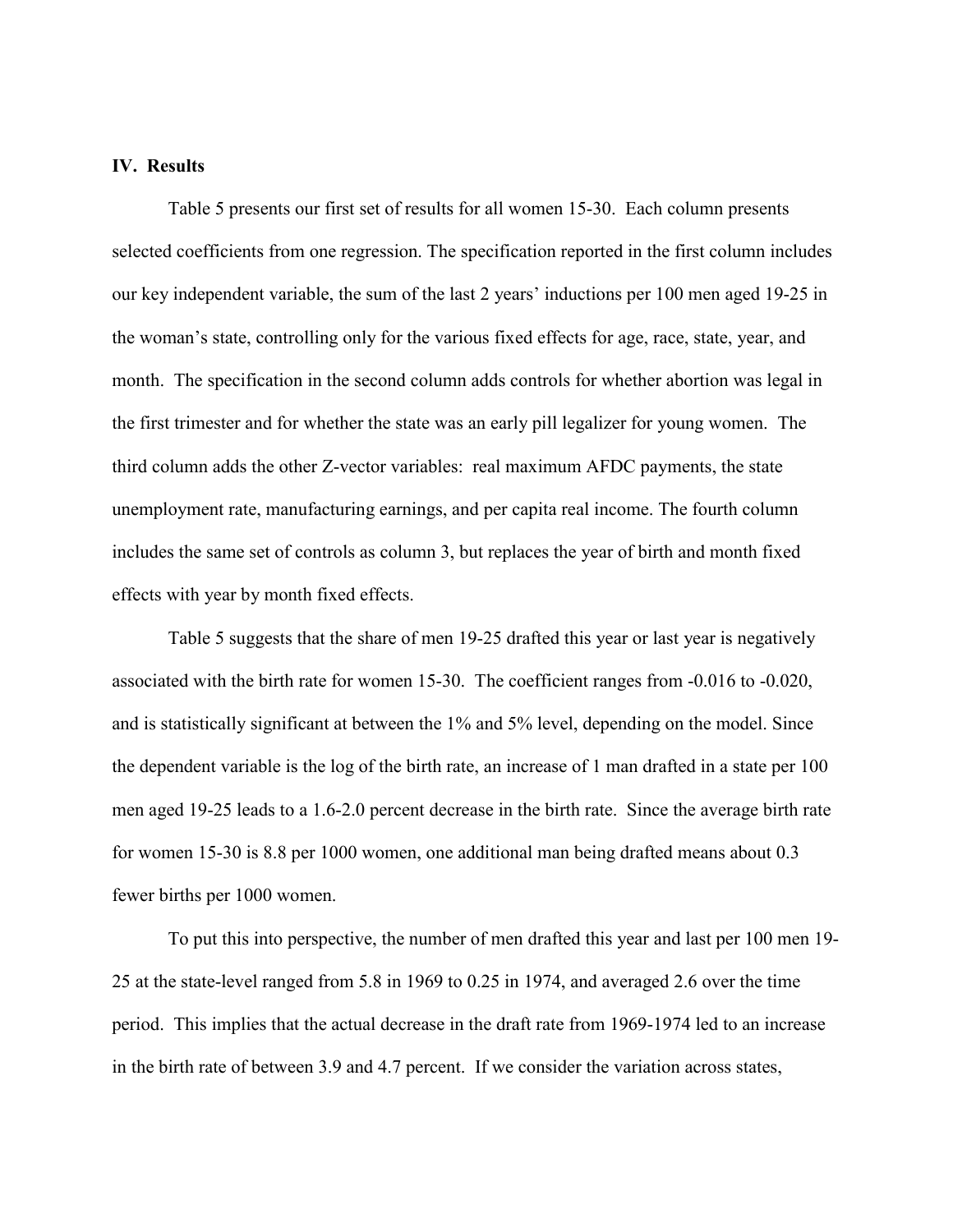suppose that the state with the median largest share of men 19-25 drafted in 1969 (Georgia, with 5.93 drafted per 100) instead moved to the level of the state with the highest share in 1969 (West Virginia, with 9.16 drafted per 100). This would lead to a decrease in birth rates of between 4.8 and 5.8 percent. A shift instead to the draft rate of the  $10<sup>th</sup>$  highest state (Ohio, with 7.11 per 100) would lead to a decrease in birth rates of between 3.1 and 3.7 percent.<sup>[24](#page-16-0)</sup>

Given typical patterns of assortative matching by age, the effects of the missing drafted men should predominantly be for women 0-2 years younger than the men who were drafted. We expect that drafted men 19-25 should primarily affect births to women aged 17-23 at conception, with some spillover possible to nearby ages. In the following set of tables, we take advantage of birth certificate data on the age of women and the reported age of fathers to stratify our regressions by age of mother and reported age of the father. In Table 6, we report coefficients on the induction rate for women aged 20-24. For all births (Panel A), the induction rate has a negative and significant effect on birth rates. Panels B-D stratify (within the 20-24 year old maternal age group) by reported age of the father. These results show that the negative effect on births found in Panel A is driven by a decrease in births where the father is 19-25 – exactly the ages that should be affected by the Vietnam draft. Panel D also provides some evidence that is suggestive of an increase in births to women 20-24 that are fathered by men older than 26. This is consistent with existing literature that finds sex ratio effects on matching - if there are fewer young men, older men are able to mate with younger women. This positive substitution effect rules out the possibility that the decreases in birth rates in our baseline results are entirely being driven by mechanical changes.

<span id="page-16-0"></span> $24$  Another way to put this into context is to compare it to the effect of abortion legalization. The estimates in columns 2-4 suggest that abortion legalization led to a decline in the birth rate of between 3.8 and 4.6 percent, similar in magnitude to the overall decline in the birth rate with the decline in the draft.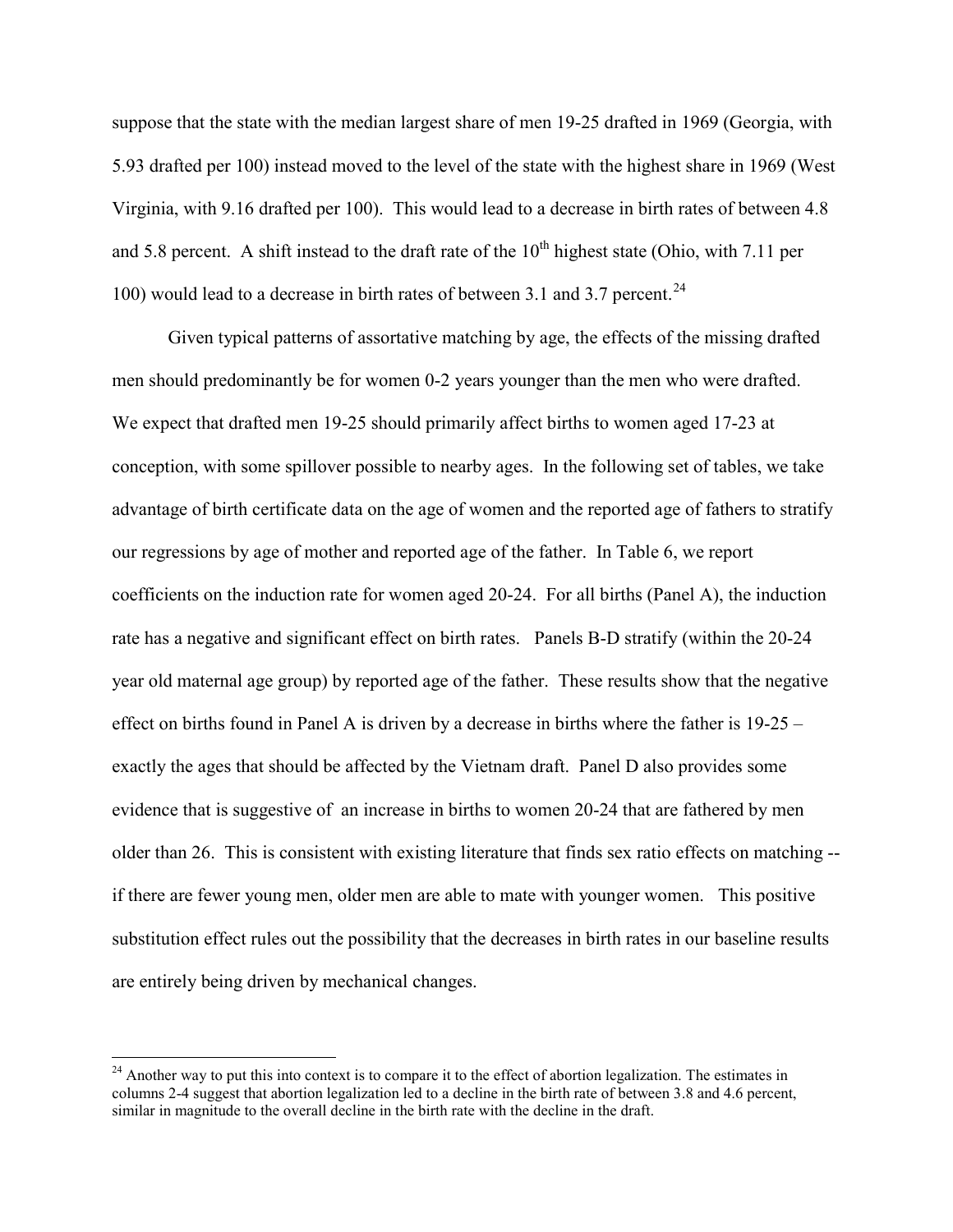In Table 7, we present corresponding results for women aged 25-29, and again find negative effects on birth rates that are driven by births where the father is draft-aged. Table 8 presents results for women ages 30-44. Here we find no significant effects on birth rates in most specifications, especially once detailed control variables are included. Column 3 suggests a significant increase in birth rates where the father is older than 26, but that coefficient is no longer significant once year-by-month fixed effects are added. This pattern of effects, including no negative effects of the number of men drafted on birth rates for older women suggests that we are not simply picking up overall trends in fertility patterns over this time period.

In Table 9, we examine births for women aged 15-19. Panel A, for all births, shows a large and significant decrease in birth rates for the youngest women. However, we find no significant results among births fathered by men younger than 18 or 19-25. All of the decrease in births to the youngest women is driven by a decrease in births where the father's age is not reported on the birth certificate.

Tables 10-13 estimate specifications for either subgroups (whites) or for births in various groups per 1000 women (first births; births by marital status), continuing to stratify by the age of the mother. Panel A of each table reports estimated effects for white women, which are almost identical to those for the full population of women in each age group. (This is not so surprising since white women represent 86% of the full sample). Panel B presents findings for first births. The estimated effects for 20-24 year olds, 25-29 year olds, and 15-19 year olds tell a similar story to our baseline results, although those for the 20-24 year olds are smaller in magnitude. There is an anomalous finding for women 31-44, where the number of men drafted per 100 men 19-25 is positively associated with the number of first births, but this is the only such result.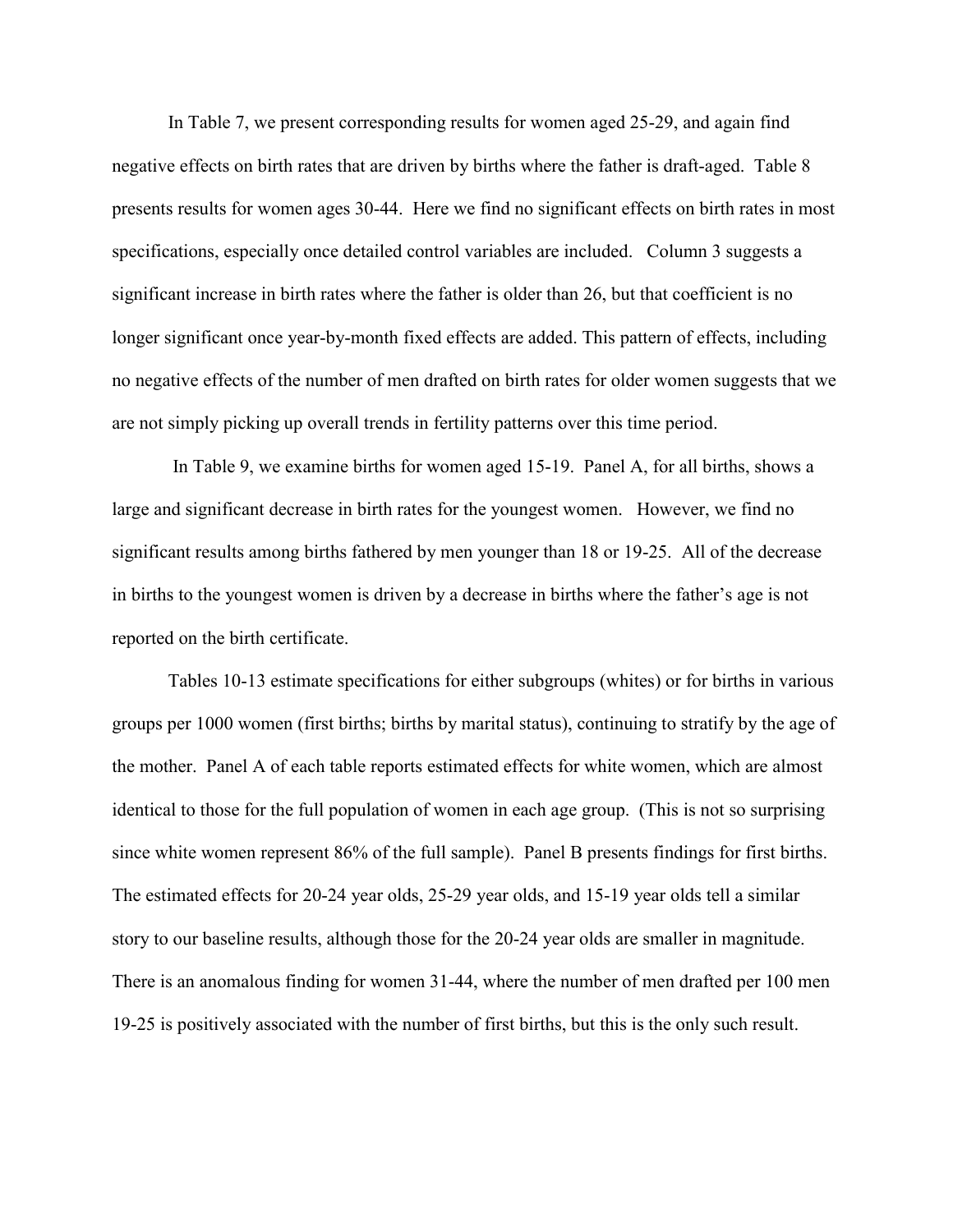Finally, Panels C and D present results for married births and unmarried births per 1000 women. An increase in the number of men drafted leads to a decrease in the married birth rate that is largest in magnitude for 15-19 year olds, then smaller but still significant for 20-24, and 25-30 year olds. Panel D of Table 13 suggests a decline in non-marital births per 1000 women in the youngest age group as well.<sup>[25](#page-18-0)</sup>

In addition to the results presented here, we have performed a number of robustness tests. First, we have explored replacing the year fixed effects with year of conception fixed effects. This has no substantive effect on our findings. Results for all groups but the oldest are robust to linear state time trends, and findings for the oldest group are still positive rather than negative, and similar in magnitude to those we show here. (We have explored these positive coefficients, and they appear to be driven by births to women 30-32. They are also insignificant and small in magnitude for this oldest group of women if we run the regressions without population weights.) Results are robust to omitting the early abortion legalizing states and to running the regressions entirely for the pre-Roe period. We have also run levels specifications (setting the number of births to 0 for empty cells), and find quite similar effects in percent terms. Results are also robust to changing our variable of interest to measure either the flow of men drafted, or the three year sum of men drafted.

## **V. Discussion and Conclusion**

<span id="page-18-0"></span><sup>&</sup>lt;sup>25</sup> We have also estimated regressions stratified by education. Since most 15-18 year olds giving birth will mechanically be high school dropouts at the time of birth, even if they later complete high school, we expect to see our results for the 15-18 year old age group primarily among high school dropouts. Our results confirm this – for 15-19 year olds, more men drafted led to fewer births to this group of women. Results for high school graduates show a negative effect on births for women 20-24, albeit only a marginally significant one. The results for college graduates are mostly insignificant, but confirm the pattern expected, with no effect for 15-19 year olds, negative point estimates for 20-24 and 25-30 year olds, no effect for older women.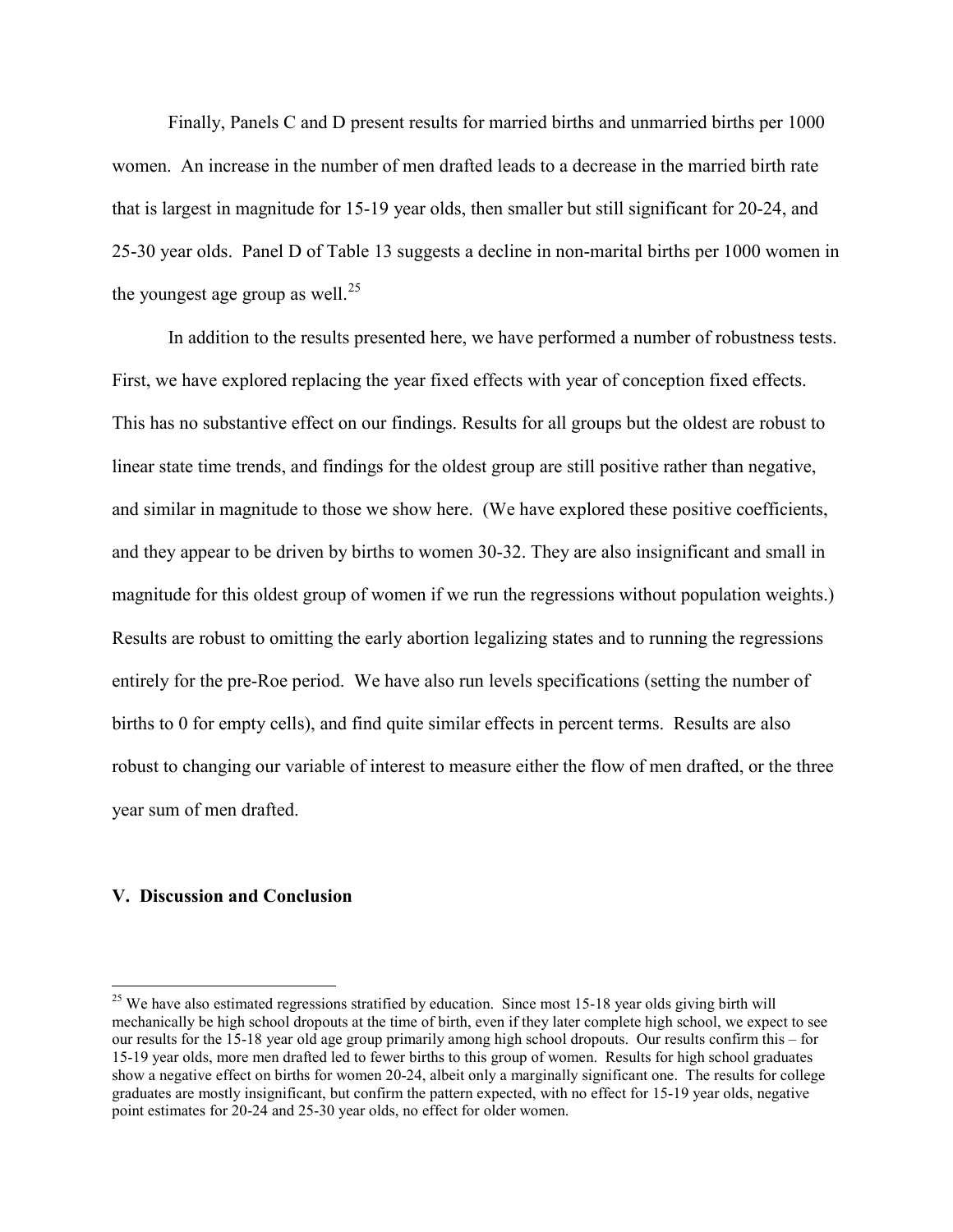In this paper, we examine the effects of Vietnam-Era inductions of men into the armed forces on family formation. We find robust evidence that higher rates of inducted men led to significantly lower birth rates. These effects are largest for women in the age groups that would be expected to be affected by the absence of draft-age men. We also find some evidence that is consistent with changes in assortative matching. Future work will look to more recent data to see if this reduction in births had long run effects on women's fertility timing and number of children ever born.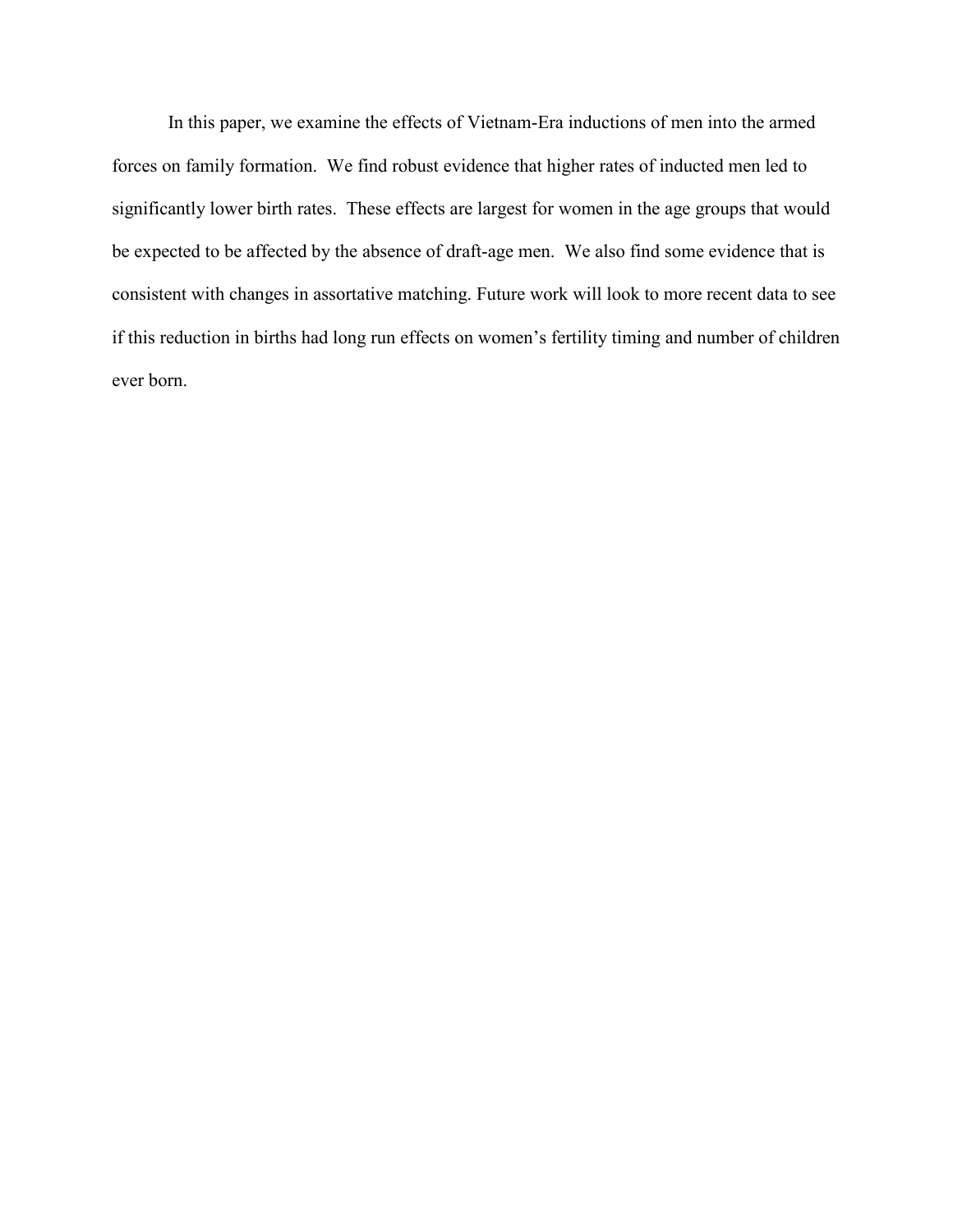## **References**

- Abramitzky, Ran, Adeline Delavande, and Luis Vasconcelos. 2010. "Marrying Up: The Role of Sex Ratio in Assortative Matching." Mimeo
- Angrist, Joshua. 2002. "How Do Sex Ratios Affect Marriage and Labor Markets? Evidence from America's Second Generation." *Quarterly Journal of Economics*.
- Angrist, Joshua D. 1991. "The Draft Lottery and Voluntary Enlistment in the Vietnam Era." *Journal of the American Statistical Association* 86(415): 584-95.
- Angrist, Joshua. 1990. "Lifetime Earnings and the Vietnam Era Draft Lottery: Evidence from Social Security Administrative Records." *American Economic Review* 80(3): 313-36.
- Angrist, Joshua and Stacy Chen. 2008. "Long-Term Consequences of Vietnam-Era Conscription: Schooling, Experience, and Earnings." NBER Working Paper 13411.
- Bailey, Martha J. 2006. "More Power to the Pill: The Impact of Contraceptive Freedom on Women's Life Cycle Labor Supply." *Quarterly Journal of Economics* 12: 289-320.
- Brainerd, Elizabeth. 2008. "Uncounted Costs of WWII: The Effect of Changing Sex Ratios on Marriage and Fertility of Russian Women." Mimeo.
- Card, David and Thomas Lemieux. 2001. "Going to College to Avoid the Draft: The Unintended Legacy of the Vietnam War." *AER Papers and Proceedings* 91: 97-102.
- Card, David and Thomas Lemieux. 2000. "Going to College to Avoid the Draft: The Unintended Legacy of the Vietnam War." Mimeo.
- Charles, Kerwin Kofi and Ming Ching Luoh. 2010. "Male Incarceration, the Marriage Market, and Female Outcomes." *Review of Economics and Statistics* 92(3): 614-22.
- Conley, Dalton and Jennifer Heerwig. forthcoming. "The Long-Term Effects of Military Conscription on Mortality: Estimates from the Vietnam-Era Draft Lottery." *Demography.*
- Conley, Dalton and Jennifer Heerwig. 2011. "The War at Home: Effects of Vietnam-Era Military Service on Post-War Household Stability." NBER Working Paper 16671.
- Davis, James W. Jr and Kenneth M. Dolbeare. 1968. *Little Groups of Neighbors: The Selective Service System.* Westport, CT: Greenwood Press.
- Dobkin, Carlos, and Reza Shabani. 2009. "The Long Term Health Effects of Military Service: Evidence from the National Health Interview Survey and the Vietnam Era Draft Lottery." *Economic Inquiry* 47(1): 69-80.
- Goldin, Claudia and Lawrence F. Katz. 2002. "The Power of the Pill: Oral Contraceptives and Women's Career and Marriage Decisions." *Journal of Political Economy* 110: 730-70.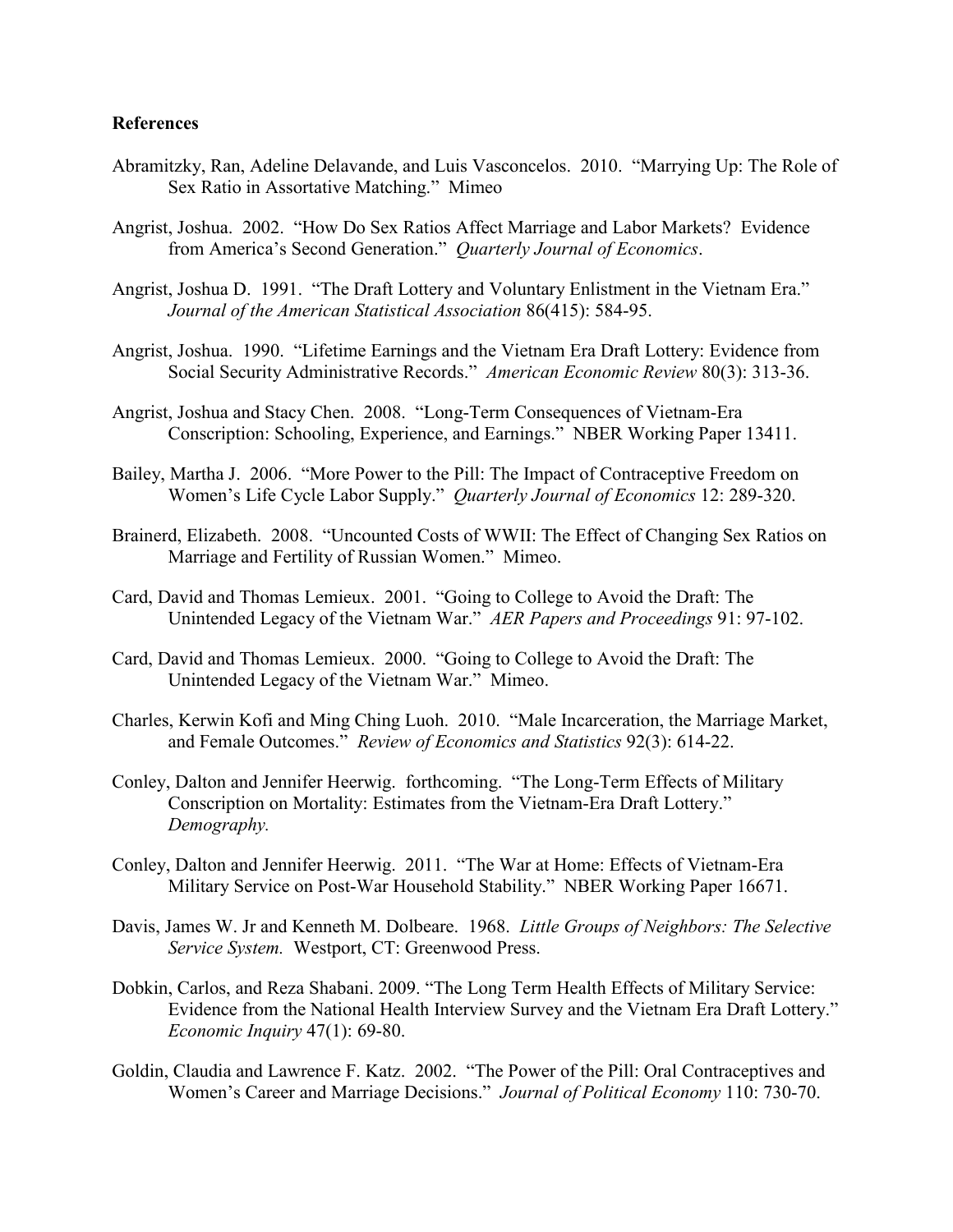- Guldi, Melanie. 2008. "Fertility Effects of Abortion and Birth Control Pill Access for Minors." *Demography* 45(4): 817-27.
- Joyce, Ted, Rouding Tan, and Yuxiu Zhang. 2011. "Changes in Birth Rates of Young Women Following Access to the Pill and Abortion in the Early 1970s." Mimeo
- Kutinova, Andrea. 2009. "Paternity Deferments and the Timing of Births: U.S. Natality During the Vietnam War." *Economic Inquiry* 47(2): 351-65.
- Kuziemko, Ilyana. 2010. "Did the Vietnam Draft Increase Human Capital Dispersion? Draft Avoidance Behavior by Race and Class." Princeton Mimeo
- Levine, Phillip B., Douglas Staiger, Thomas J. Kane, and David J. Zimmerman. 1999. "Roe v. Wade and American Fertility." *American Journal of Public Health* 89: 199-203.
- Lindo, Jason M. and Charles Stoecker. 2010. "Drawn into Violence: Evidence on 'What Makes a Criminal' from the Vietnam Draft Lotteries." Mimeo.
- Malamud, Ofer and Abigail Wozniak. 2010. "The Impact of College Education on Geographic Mobility: Identifying Education Using Multiple Components of Vietnam Draft Risk." NBER Working Paper 16463.
- Moskos, Charles C. Jr. 1973. "The American Dilemma in Uniform: Race in the Armed Forces." *Annals of the American Academy of Political and Social Science* 406:94-106.
- Moskos, Charles C. Jr. 1970. *The American Enlisted Man: The Rank and File in Today's Military.* New York: Russell Sage Foundation.
- Schwartz, Christine R. and Robert D. Mare. 1991. "Trends in Educational Assortative Marriage from 1940-2003." *Demography* 42(4): 621-646.

Tatum, Arlo and Joseph S. Tuchinsky. 1969. *Guide to the Draft.* Boston: Beacon Press.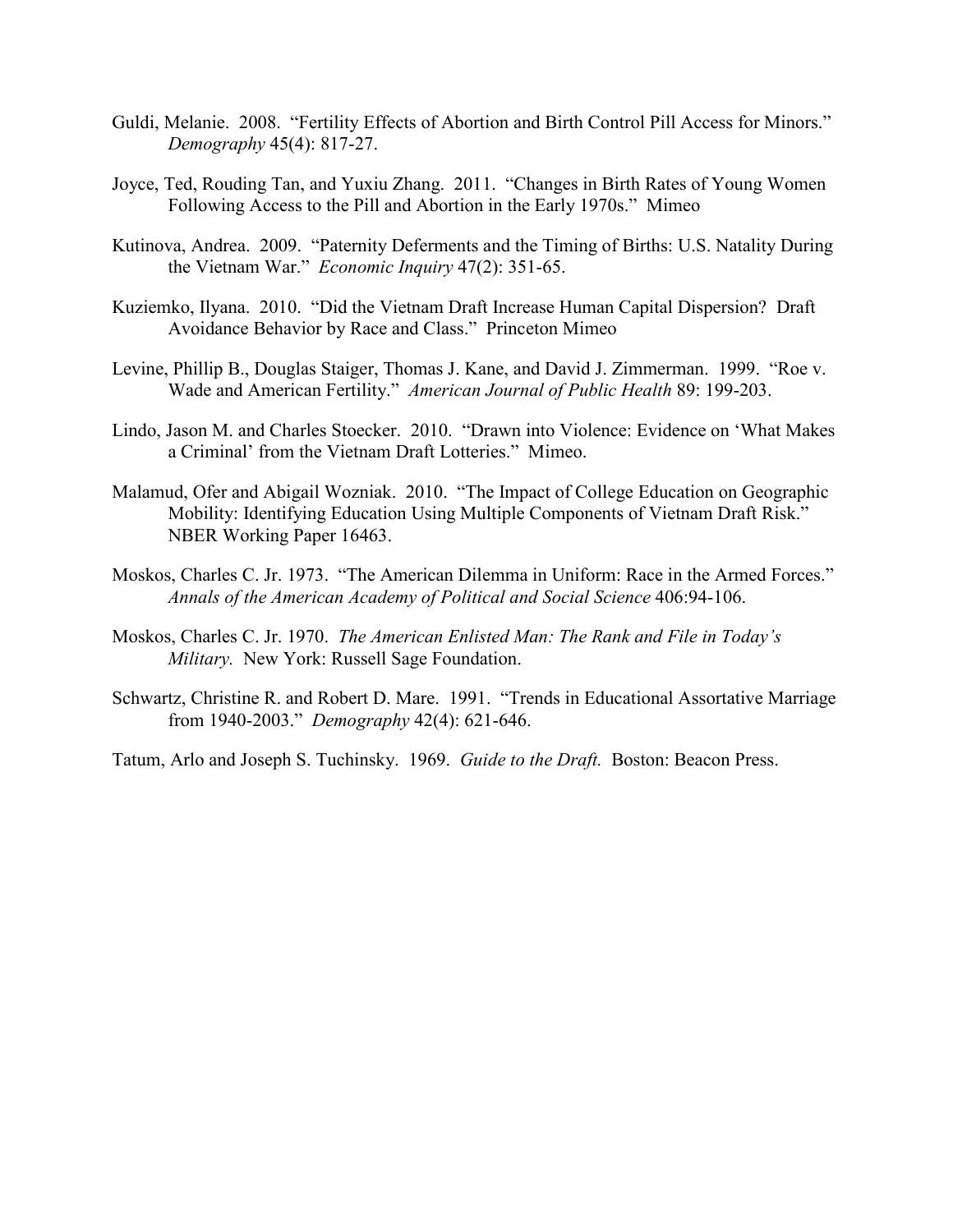

Figure 2: Sex ratio for men 19-25/women 17-23 by year, 1969–1979

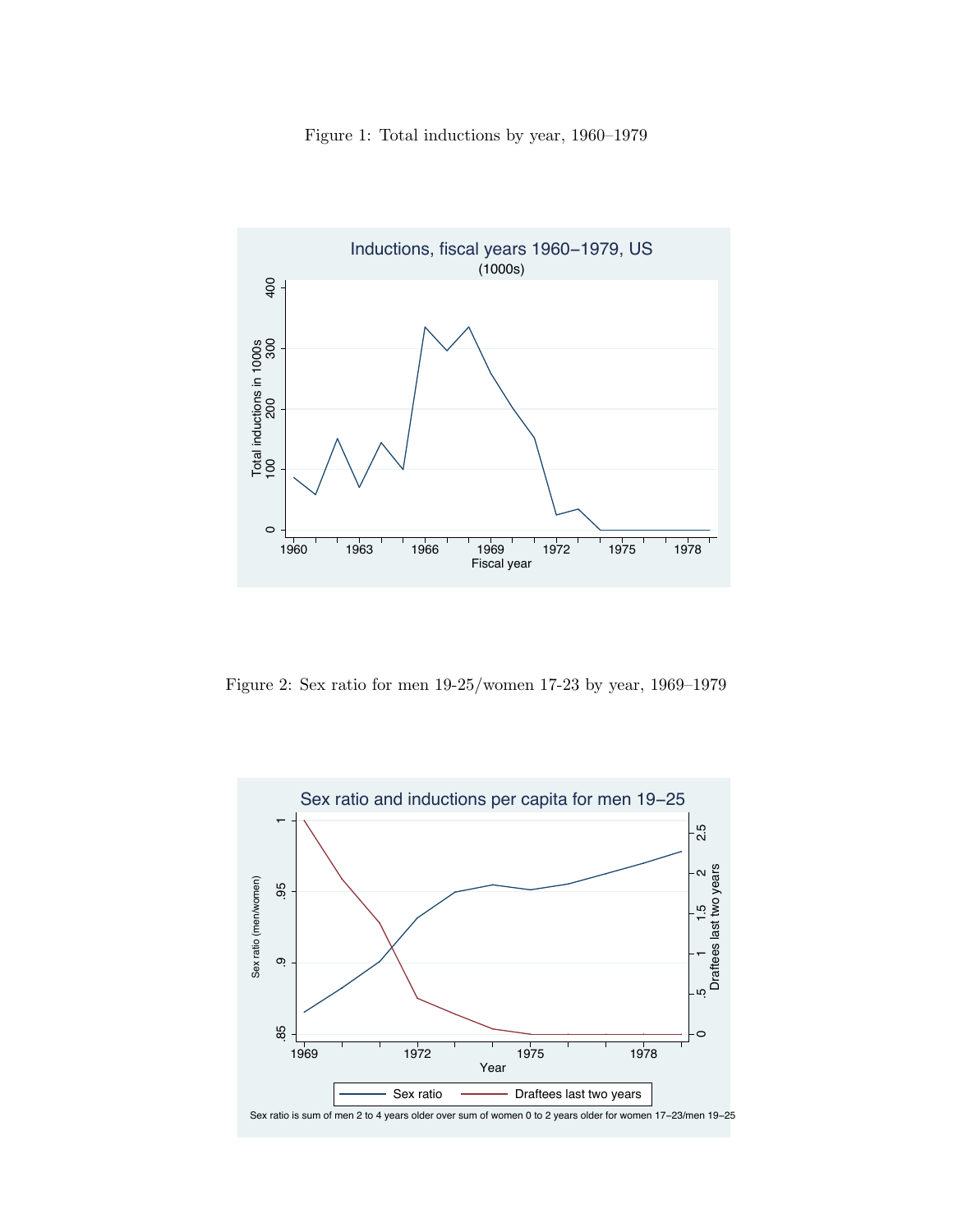

Figure 3: Inductions by year, selected states

Figure 4: Inductions over last 2 years per 100 men 19–25 in state, selected states

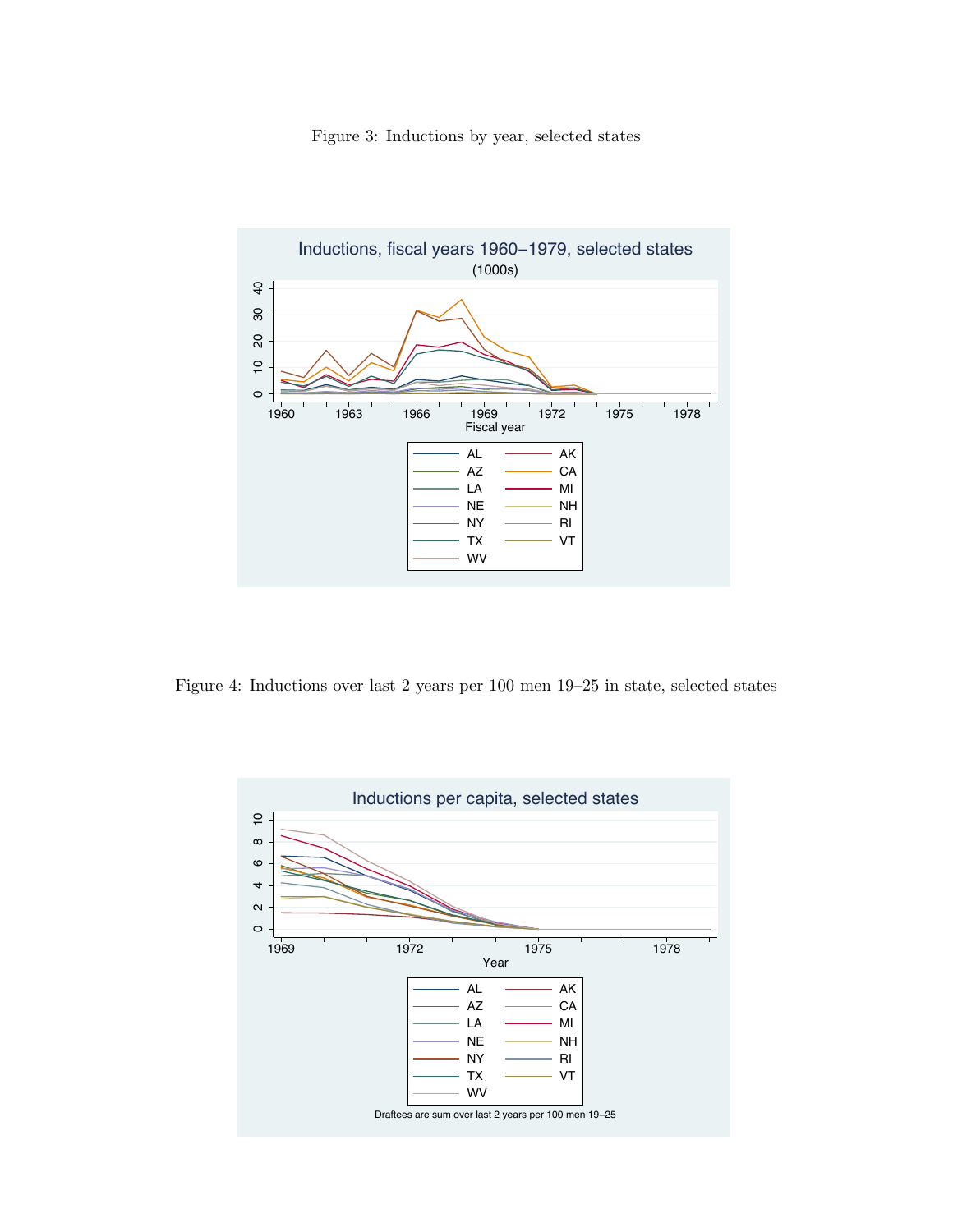Figure 5: Birth rates by age and inductions per 100 men

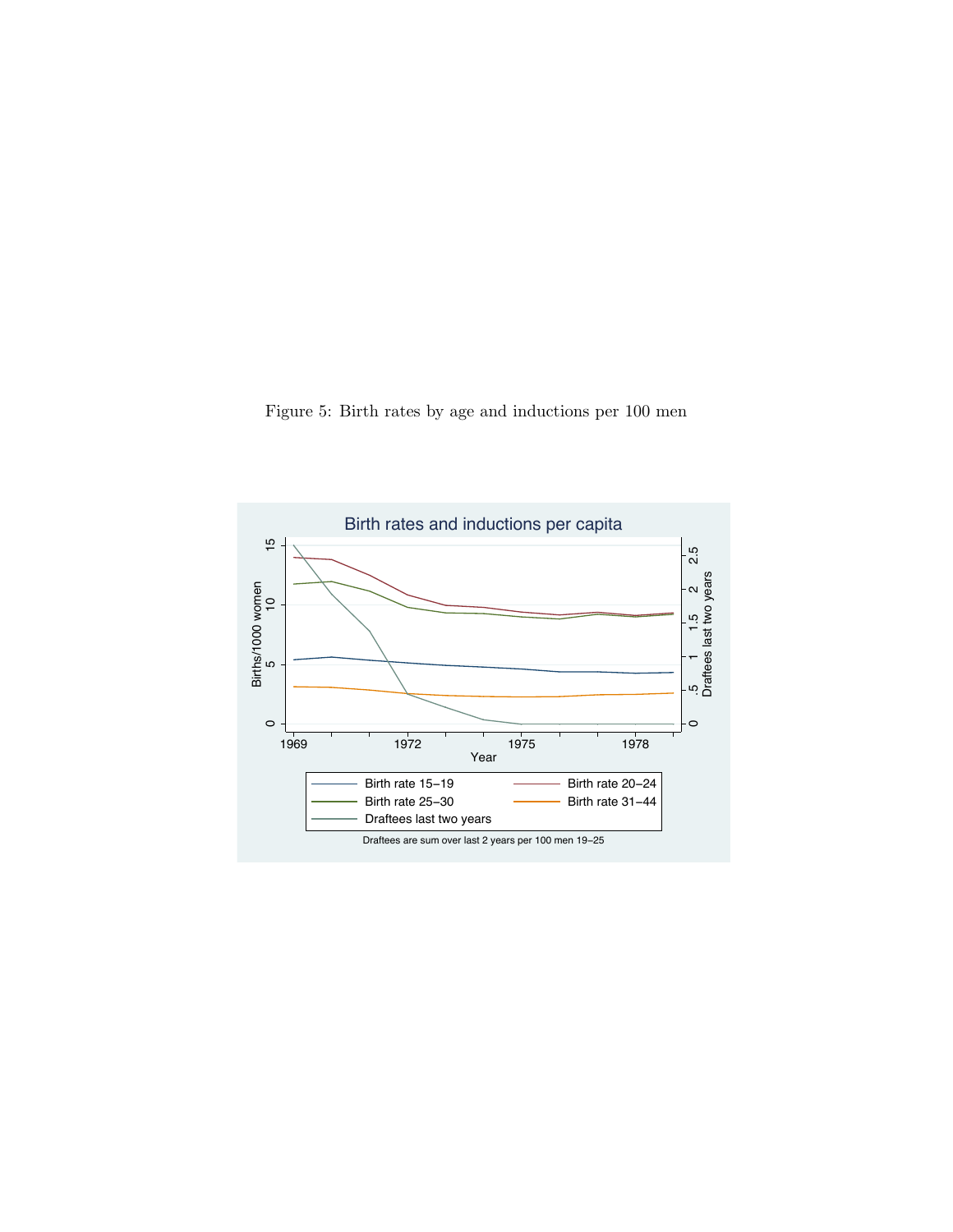|                                                                                                                                     |            | $\widehat{\mathfrak{S}}$                                                                        | $\widehat{\mathbb{C}}$ |
|-------------------------------------------------------------------------------------------------------------------------------------|------------|-------------------------------------------------------------------------------------------------|------------------------|
| lagged 1 year<br>Vietnam casualties per 100,000,                                                                                    | $1.878***$ | $1.422***$                                                                                      | $1.433***$             |
|                                                                                                                                     | (0.489)    | (0.353)                                                                                         | (0.351)                |
| Abortion legal                                                                                                                      |            | $-4.562***$                                                                                     | $-4.619***$            |
|                                                                                                                                     |            | (1.119)                                                                                         | (1.156)                |
| Unemployment rate (as share)                                                                                                        |            | $0.889***$                                                                                      | $0.905***$             |
|                                                                                                                                     |            | (0.315)                                                                                         | (0.318)                |
| 4(100s)<br>Real AFDC payments, family of                                                                                            |            | $-0.016***$                                                                                     | $-0.016***$            |
|                                                                                                                                     |            | (0.004)                                                                                         | (0.004)                |
| $(\$100s)$<br>Real weekly manufacturing wage                                                                                        |            | $-0.038$                                                                                        | $-0.041$               |
|                                                                                                                                     |            | (0.040)                                                                                         | (0.040)                |
| $(\$100s)$<br>Real personal income per capita                                                                                       |            | $-0.000$                                                                                        | $-0.000$               |
|                                                                                                                                     |            | (0.002)                                                                                         | (0.002)                |
| Governor Republican                                                                                                                 |            |                                                                                                 | 0.391                  |
|                                                                                                                                     |            |                                                                                                 | (0.433)                |
| Persons incarcerated per 100,000                                                                                                    |            |                                                                                                 | 0.004                  |
|                                                                                                                                     |            |                                                                                                 | (0.012)                |
| Table presents coefficients on controls for regressions of determinants of inductions per 100 men aged 19-25, for 1960-1973. Each   |            |                                                                                                 |                        |
| column represents one regression,                                                                                                   |            | with various controls. Regressions also include state fixed effects and year fixed effects. The |                        |
| column 1 specification includes the                                                                                                 |            | states' Vietnam casualties per 100,000 persons in the previous year. The column 2 specification |                        |
| adds controls for the unemployment rate, real maximum AFDC payments for a family of 4, real manufacturing wages per week,           |            |                                                                                                 |                        |
| real personal income per capita, and the party of the state's governor. The column 3 specification adds a control for the number    |            |                                                                                                 |                        |
| of persons incarcerated per 100,000 in the state. Standard errors clustered at the state level. Regressions are weighted by the     |            |                                                                                                 |                        |
| number of men 19–25, constructed from the 1960 census to 1968, and from SEER after 1968. *** $p < .01$ ,** $p < .05$ ,* $p < .10$ . |            |                                                                                                 |                        |

Table 1: Determinants of inductions/100 men 19–25, 1960-1973 Table 1: Determinants of inductions/100 men 19–25, 1960-1973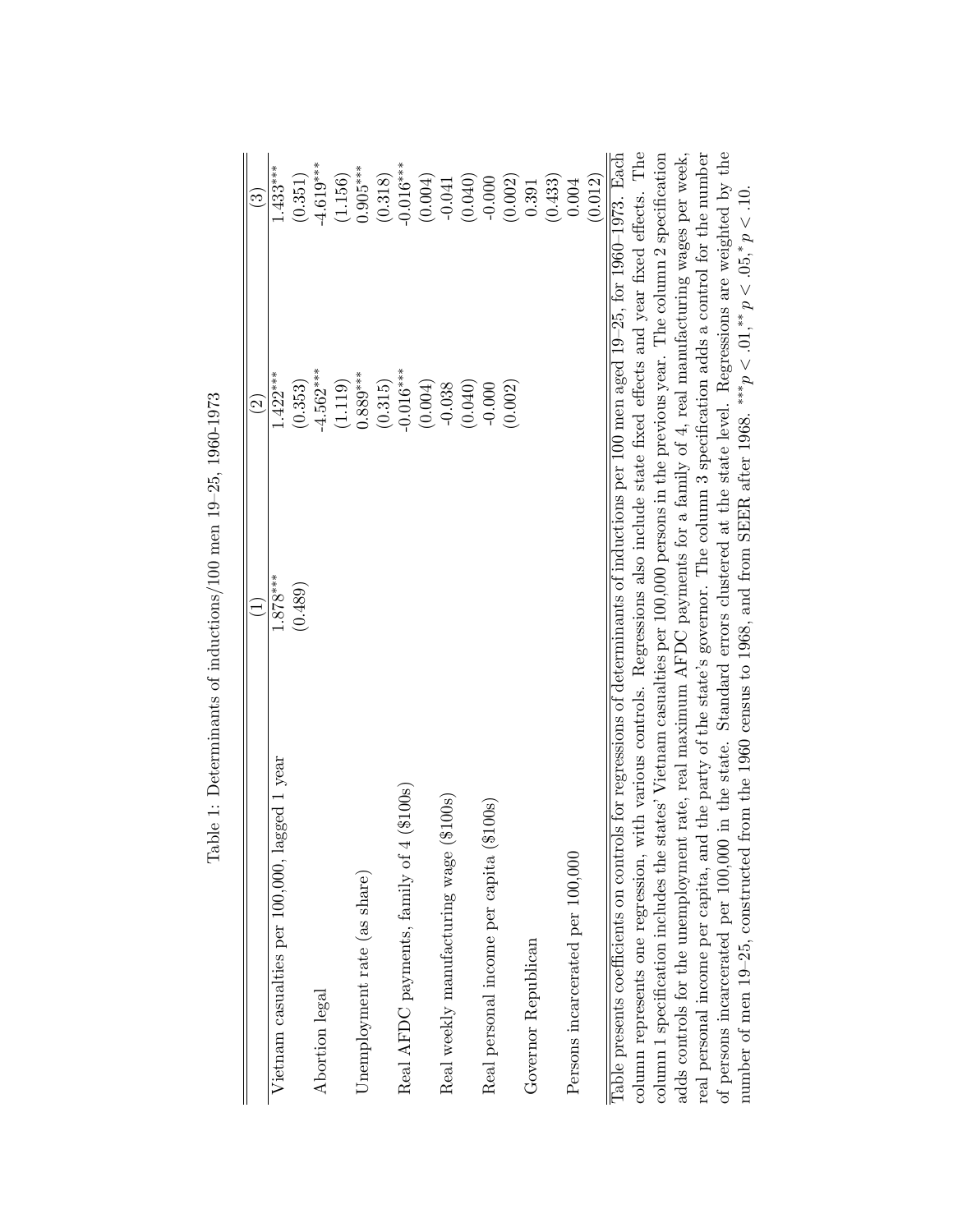| $A$ : Sample is all men born $1941 - 1953$                                                                                              |  |
|-----------------------------------------------------------------------------------------------------------------------------------------|--|
| $1.639***$<br>Induction risk                                                                                                            |  |
| (0.247)                                                                                                                                 |  |
| $B$ : Sample is HS dropout men born $1941 - 1953$                                                                                       |  |
| $1.000*$<br>Induction risk                                                                                                              |  |
| (0.532)                                                                                                                                 |  |
| $C: Sample$ is $HS$ graduate men born $1941$ - $1953$                                                                                   |  |
| $1.836***$<br>Induction risk                                                                                                            |  |
| (0.241)                                                                                                                                 |  |
| $D$ : Sample is men with some college born $1941$ – $1953$                                                                              |  |
| $-0.175$<br>Induction risk                                                                                                              |  |
| (0.389)                                                                                                                                 |  |
| on controls for regressions of determinants of Vietnam-era veteran status among men born<br>Table presents selected coefficients        |  |
| 1941–1953 using 1980 Census data. The coefficient presented is on the state level induction risk across years men were at risk          |  |
| of being drafted (sum of inductions over male population at risk). Before the 1970, men were at risk while ages 19-24, in 1970          |  |
| they were at risk if they had a low draft number and were $19-24$ , and after $1970$ , they were at risk the calendar year they turned  |  |
| based on approximate year of birth assigned according to age on Census day in 1980. Each<br>20. The years of risk are assigned          |  |
| different group of men (all men, high school dropouts, high school graduates, and men with<br>panel represents a regression for a       |  |
| state of birth and year of birth fixed effects, as well as a dunnny for race being black or other<br>some college). Regressions include |  |
| non-white race. Later revisions will adjust at risk ages to be 19-25, and to account for quarter of birth as well as assessing          |  |

exposure to other contextual variables. Standard errors clustered at the state of birth level. ∗∗∗*p<.*01*,*∗∗ *p<.*05*,*

 ${}^{*}p < 10$ .

Table 2: Determinants of Vietnam-era veteran status as a function of induction risk, overall and by men's educational attainment, 1980 Census Table 2: Determinants of Vietnam-era veteran status as a function of induction risk, overall and by men's educational attainment, 1980 Census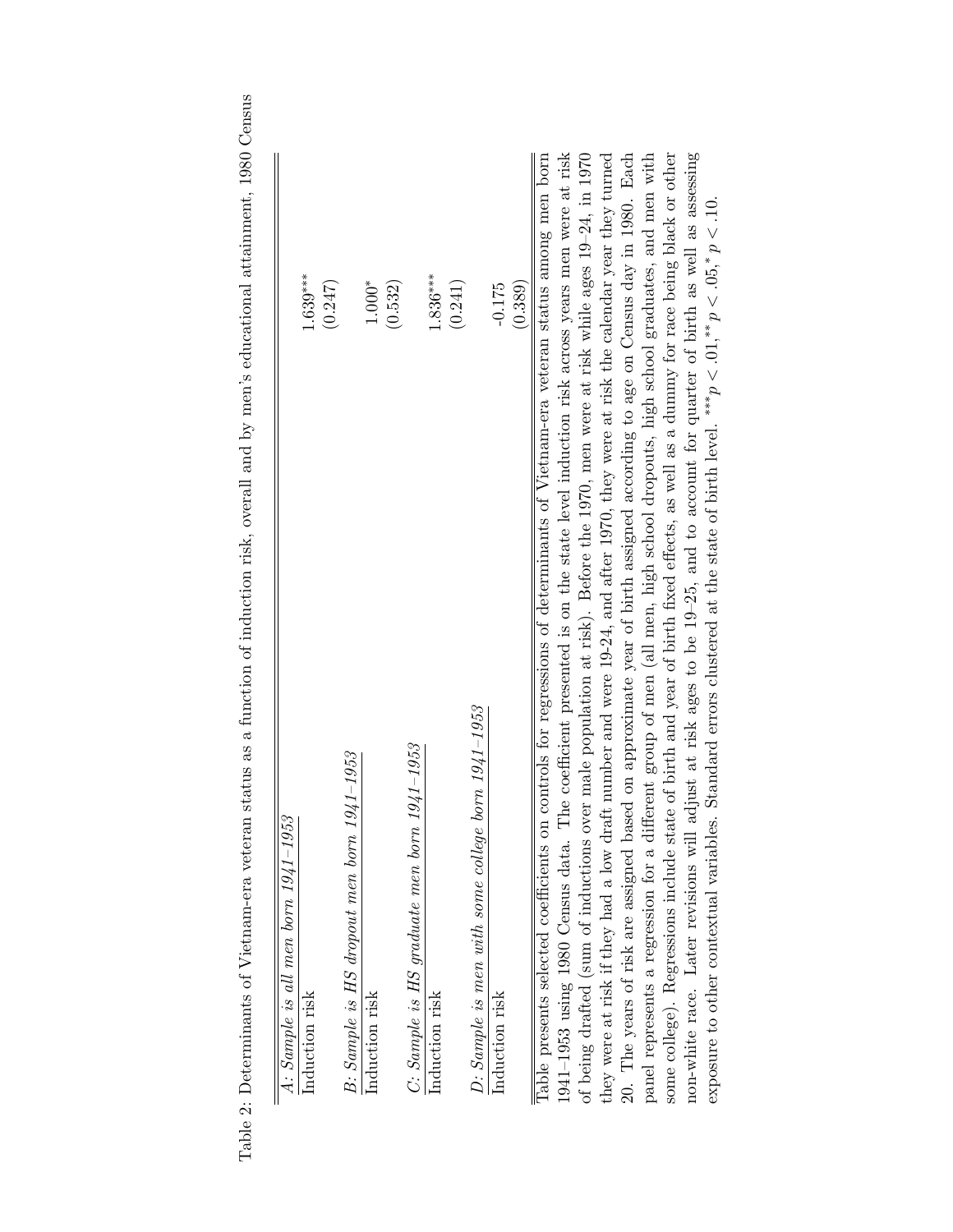|                                                                       | Women $15-29$ | Women $30-44$ |
|-----------------------------------------------------------------------|---------------|---------------|
| Birth rate (births/1000 women)                                        | 8.22          | $2.59\,$      |
| First birth rate (first births/1000 women)                            | 3.81          | 0.33          |
| Birth rate, father $\leq 18$ (births to fathers $\leq 18/1000$ women) | 0.22          | 0.00          |
| Birth rate, father $19-25$ (births to fathers $19-25/1000$ women)     | 3.40          | 0.04          |
| Birth rate, father $\geq 26$ (births to fathers $\geq 26/1000$ women) | 3.68          | 2.43          |
| Birth rate, father's age is missing                                   | 0.93          | 0.11          |
| Married birth rate (married births/1000 women)                        | 7.00          | 2.38          |
| Unmarried birth rate (unmarried births/1000 women)                    | 1.26          | 0.14          |
| Marital status not reported by state, births data                     | 0.44          | 0.45          |
| High school dropout birth rate (dropout births/1000 women)            | 2.35          | 0.60          |
| High school graduate birth rate (grad. births/1000 women)             | 3.77          | 1.06          |
| Any college birth rate (any college births/1000 women)                | 1.93          | 0.90          |
| Education not reported by state, births data                          | 0.37          | 0.37          |
| N                                                                     | 302940        | 302940        |

Table 3: Means, birth outcomes, 1969–1979

Summary statistics from collapsed Detailed Natality files and SEER population data for 1969–1979. Birth rates are births per 1000 women. Numerators for birth rates are number of births in the women's age (single year) by race (white, black, or other) by state of residence by birth month by year cell, or for education/marital status/parity/age of father groups, births to women of that type/with men of that type in that cell. Denominators are population in that age by race by state by year cell from SEER. Births by marital status and education only reported for states reporting for full 1969–1979 period. Column 1 is means for women aged 15–29, column 2 for women 30–44. Statistics weighted by female population in cell.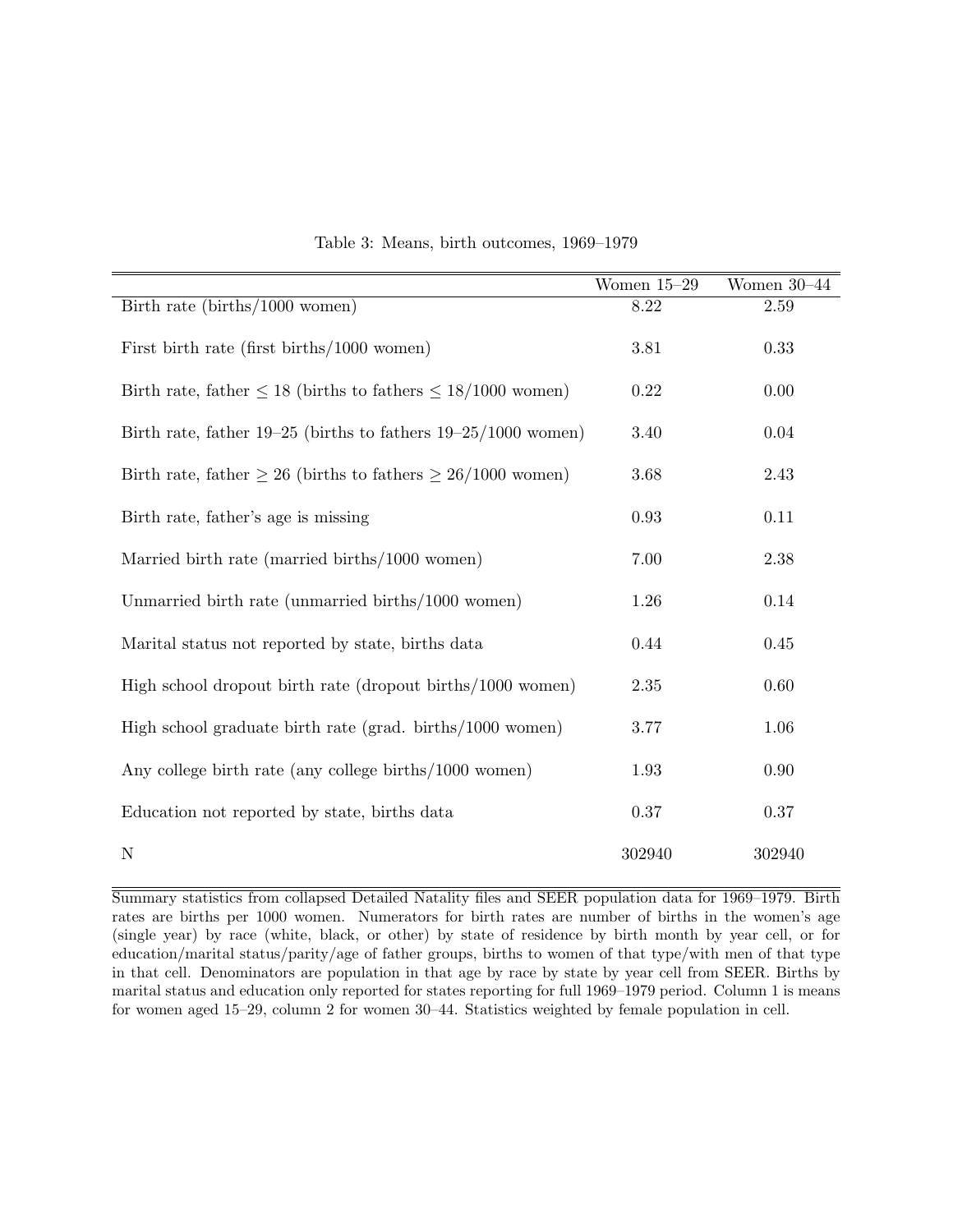|                                                           | Women $15-29$ | Women $30-44$ |
|-----------------------------------------------------------|---------------|---------------|
| Sex ratio (men $2-4$ years older/women $0-2$ years older) | 0.939         | 0.931         |
|                                                           |               |               |
| White                                                     | 0.86          | 0.87          |
|                                                           |               |               |
| <b>Black</b>                                              | 0.13          | 0.11          |
| Other race                                                | $0.02\,$      | $0.02\,$      |
|                                                           |               |               |
| Race unknown                                              | 0.00          | 0.00          |
| Woman's age                                               | 21.6          | 36.7          |
|                                                           |               |               |
| Men drafted/male population $19-25$                       | 0.555         | 0.576         |
|                                                           |               |               |
| Men drafted past 2 years/male population $19-25$          | 1.330         | 1.377         |
| Vietnam casualties per 100,000, lagged 1 year             | 1.905         | 1.967         |
|                                                           |               |               |
| Abortion legal                                            | 0.672         | 0.664         |
|                                                           | 0.059         | 0.059         |
| Unemployment rate (as share)                              |               |               |
| Real AFDC payments, family of 4 (\$100s)                  | 2.14          | $2.15\,$      |
|                                                           |               |               |
| Real weekly manufacturing wage (\$100s)                   | 1.44          | 1.44          |
| Real personal income per capita (\$100s)                  | 44.88         | 44.99         |
|                                                           |               |               |
| $\mathbf N$                                               | 302940        | 302940        |

Table 4: Means, controls, 1969–1979

Summary statistics for control variables from SEER population data and various sources for 1969–1979. Induction rates merged in by fiscal year of conception (9 months before birth), abortion laws merged in by month at end of first trimester (6 months before birth), and pill laws and other controls merged in by month of conception (9 months before birth). Birth rates are per 1000 woman in age/race/state of residence/birth month/year cell. Column 1 is means for women aged 15–29, column 2 for women 30–44. Statistics weighted by female population in cell.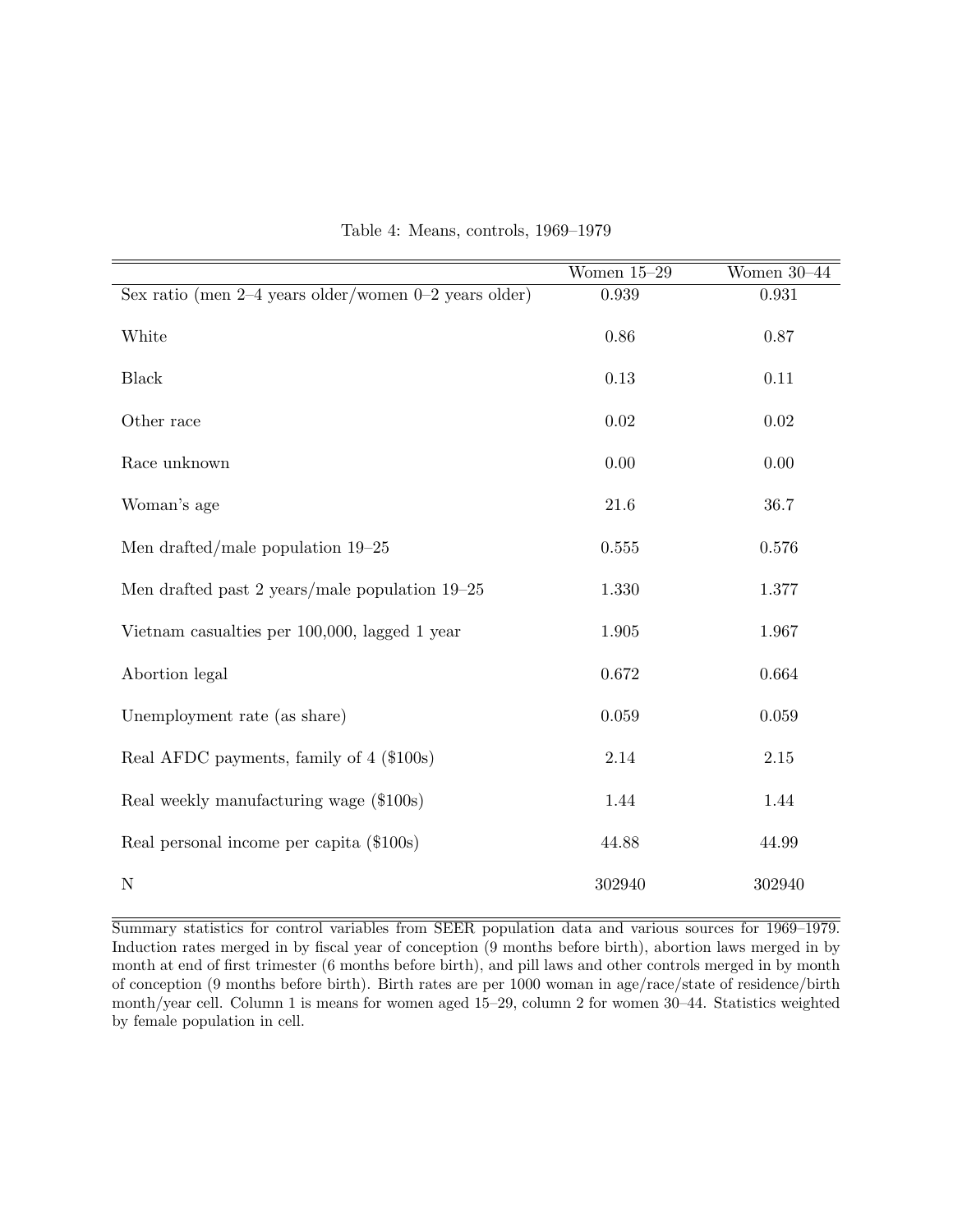|                                                                                                                                          | $\widehat{\Xi}$ | $\widehat{c}$ | $\widehat{\mathbb{C}}$                                                                            | $(\pm)$     |
|------------------------------------------------------------------------------------------------------------------------------------------|-----------------|---------------|---------------------------------------------------------------------------------------------------|-------------|
| Men drafted past 2 years/male population 19-25                                                                                           | $-0.017**$      | $-0.020***$   | $-0.016***$                                                                                       | $-0.018***$ |
|                                                                                                                                          | (0.006)         | (0.006)       | (0.004)                                                                                           | (0.005)     |
| Vietnam casualties per 100,000, lagged 1 year                                                                                            | $-0.002$        | $-0.002$      | $-0.002$                                                                                          | $-0.006$    |
|                                                                                                                                          | (0.003)         | (0.003)       | (0.002)                                                                                           | (0.006)     |
| Black                                                                                                                                    | $0.475***$      | $0.475***$    | $0.475***$                                                                                        | $0.475***$  |
|                                                                                                                                          | (0.029)         | (0.029)       | (0.029)                                                                                           | (0.029)     |
| Other race                                                                                                                               | $-0.062$        | $-0.062$      | $-0.063$                                                                                          | $-0.063$    |
|                                                                                                                                          | (0.135)         | (0.135)       | (0.135)                                                                                           | (0.135)     |
| Abortion legal                                                                                                                           |                 | $-0.047***$   | $-0.039***$                                                                                       | $-0.039***$ |
|                                                                                                                                          |                 | (0.009)       | (0.008)                                                                                           | (0.011)     |
| Early legal pill access (Bailey)                                                                                                         |                 |               |                                                                                                   |             |
| Unemployment rate (as share)                                                                                                             |                 |               | $-1.381***$                                                                                       | $-1.895***$ |
|                                                                                                                                          |                 |               | (0.346)                                                                                           | (0.412)     |
| $4~(\$100\rm s)$<br>Real AFDC payments, family of                                                                                        |                 |               | $0.026***$                                                                                        | $0.020*$    |
|                                                                                                                                          |                 |               | (0.011)                                                                                           | (0.011)     |
| (\$100s)<br>Real weekly manufacturing wage                                                                                               |                 |               | $-0.059$                                                                                          | $-0.005$    |
|                                                                                                                                          |                 |               | (0.083)                                                                                           | (0.098)     |
| $(\$100s)$<br>Real personal income per capita                                                                                            |                 |               | $0.005\,$                                                                                         | 0.004       |
|                                                                                                                                          |                 |               | (0.003)                                                                                           | (0.003)     |
| Table presents coefficients on controls for regressions of determinants of births per 1000 women 15-29, for 1969-1979. Each              |                 |               |                                                                                                   |             |
| column represents one regression.                                                                                                        |                 |               | Regressions include state of residence at birth fixed effects, year of birth fixed effects, month |             |
| of birth fixed effects, age fixed effects, and fixed effects for race being black or other. The column 1 specification includes the last |                 |               |                                                                                                   |             |
| two year's inductions per man 19-25 and lagged casualties in Vietnam per 100,000. The column 2 specification adds controls for           |                 |               |                                                                                                   |             |
| abortion legalization and early pill access. The column 3 specification adds controls for the unemployment rate, real maximum            |                 |               |                                                                                                   |             |
| AFDC payments for a family of 4, real manufacturing wages per week, and real personal income per capita. The column 4                    |                 |               |                                                                                                   |             |
| specification includes the same individual and state controls as column 3 but includes year by month fixed effects. Standard             |                 |               |                                                                                                   |             |
| errors clustered at the state level.                                                                                                     |                 |               | Regressions are weighted by female population in age/race/year/state cell from SEER. N is         |             |

262,132. ∗∗∗*p<.*01*,*∗∗ *p<.*05*,*

 ${}^{*}p < 10.$ 

Table 5: Determinants of births/1000 women 15-29, Natality data, 1969-1979 Table 5: Determinants of births/1000 women 15–29, Natality data, 1969-1979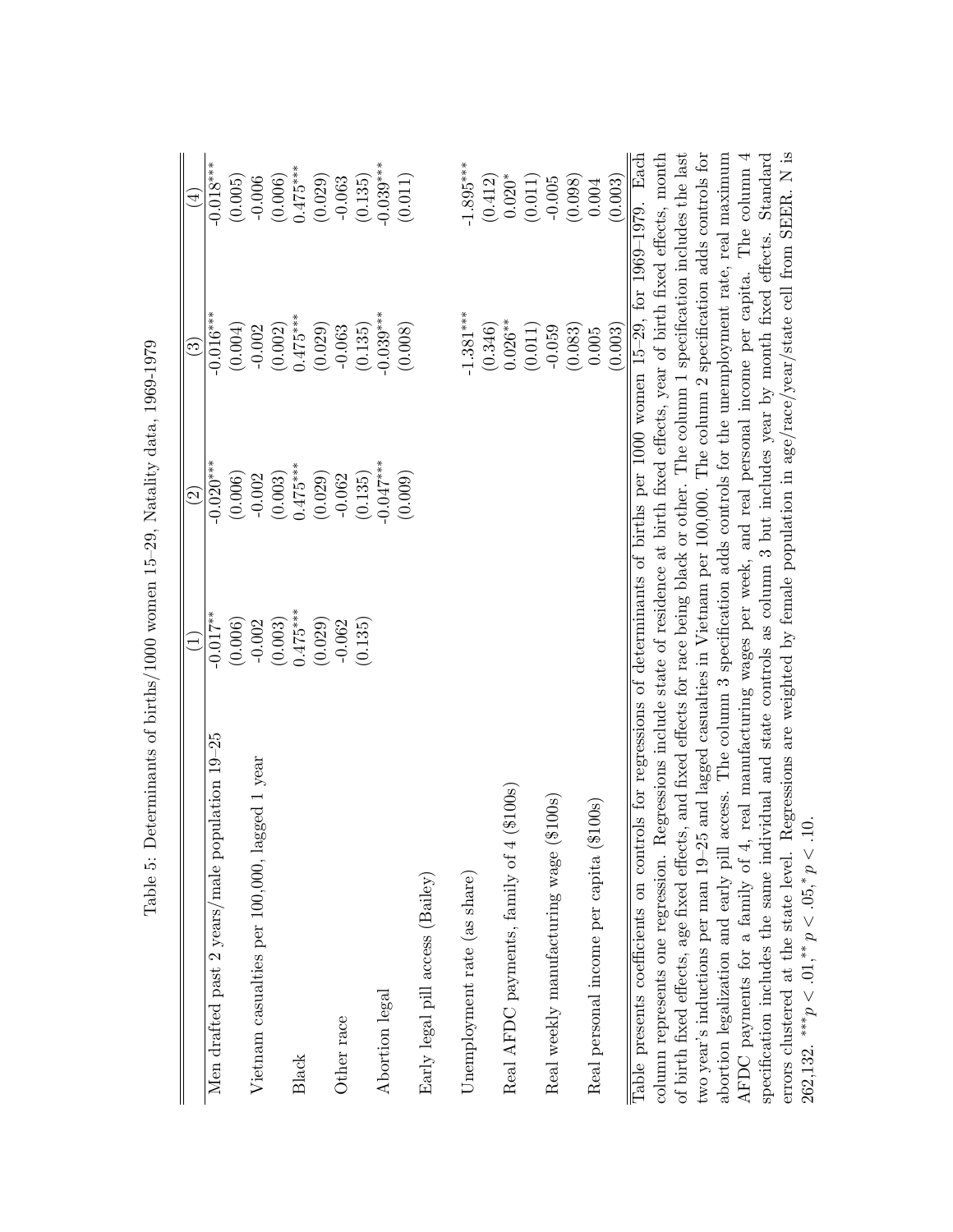| Table 6:                                                                                                                                | $\widehat{\Xi}$       | $\widehat{c}$ | Determinants of births/1000 women, women aged 20-24, Natality data, 1969-1979<br>ව | $\widehat{(\pm)}$   |
|-----------------------------------------------------------------------------------------------------------------------------------------|-----------------------|---------------|------------------------------------------------------------------------------------|---------------------|
| A: All births                                                                                                                           |                       |               |                                                                                    |                     |
| Men drafted past $2$ years/male population $19-25$                                                                                      | $-0.012$              | $-0.015**$    | $-0.011**$                                                                         | $-0.014**$          |
|                                                                                                                                         | (0.008)               | (0.007)       | (0.005)                                                                            | (0.006)             |
| year<br>agged 1<br>Vietnam casualties per 100,000, la                                                                                   | $-0.005$              | $-0.006*$     | $-0.005**$                                                                         | $-0.023***$         |
|                                                                                                                                         | (0.003)               | (0.003)       | (0.002)                                                                            | (0.005)             |
| $B: Births$ where men $\leq 18$                                                                                                         |                       |               |                                                                                    |                     |
| Men drafted past 2 years/male population 19–25                                                                                          | $0.057*$              | 0.036         | 0.015                                                                              | 0.014               |
|                                                                                                                                         | (0.031)               | (0.022)       | (0.017)                                                                            | (0.020)             |
| gged 1 year<br>Vietnam casualties per $100,000$ , la                                                                                    | $-0.004$              | $-0.007$      | $-0.003$                                                                           | $-0.000$            |
|                                                                                                                                         | (0.011)               | (0.010)       | (0.007)                                                                            | (0.025)             |
| $C: Births$ where men $19-25$                                                                                                           |                       |               |                                                                                    |                     |
| Men drafted past 2 years/male population 19-25                                                                                          | $-0.018$              | $-0.022**$    | $-0.018**$                                                                         | $-0.018**$          |
|                                                                                                                                         | (0.011)               | (0.010)       | (0.007)                                                                            | (0.009)             |
| gged 1 year<br>Vietnam casualties per 100,000, la                                                                                       | $-0.010**$            | $-0.010**$    | $-0.010***$                                                                        | $-0.028***$         |
|                                                                                                                                         | (0.004)               | (0.004)       | (0.003)                                                                            | (0.006)             |
| $D: Births$ where men $> 26$                                                                                                            |                       |               |                                                                                    |                     |
| Men drafted past 2 years/male population 19-25                                                                                          | 0.011                 | 0.009         | $0.011***$                                                                         | $0.012*$            |
|                                                                                                                                         | (0.009)               | (0.007)       | (0.005)                                                                            | (0.006)             |
| gged 1 year<br>Vietnam casualties per 100,000, la                                                                                       | $-0.003$              | $-0.003$      | $-0.003$                                                                           | $-0.022$ ***        |
|                                                                                                                                         | (0.003)               | (0.003)       | (0.002)                                                                            | (0.004)             |
| $E$ : Births where father's age is missing                                                                                              |                       |               |                                                                                    |                     |
| Men drafted past 2 years/male population 19-25                                                                                          | $-0.004$              | $-0.009$      | 0.005                                                                              | $-0.000$            |
|                                                                                                                                         | (0.023)               | (0.022)       | (0.024)                                                                            | (0.029)             |
| gged 1 year<br>Vietnam casualties per $100,000$ , la                                                                                    | 0.007                 | 0.006         | 0.008                                                                              | $-0.018$            |
|                                                                                                                                         | (0.011)               | (0.012)       | (0.011)                                                                            | (0.029)             |
| Table presents coefficients on controls for regressions of determinants of births where the father is the age denoted in the panel      |                       |               |                                                                                    |                     |
| per 1000 women of various ages, for 1969-1979.                                                                                          | Each panel represents |               | a different age group of women (15-19,                                             | $20 - 24, 25 - 29,$ |
| each panel represents one regression.<br>and 30-44). Each column within                                                                 |                       |               | Regressions include state of residence at birth fixed                              |                     |
| effects, year of birth fixed effects, month of birth fixed effects, age fixed effects, and fixed effects for race being black or other. |                       |               |                                                                                    |                     |
| The column 1 specification includes the last two year's inductions per man 19-25 and the number of casualties in Vietnam per            |                       |               |                                                                                    |                     |
| 100,000. The column 2 specification adds controls for abortion legalization and early pill access. The column 3 specification adds      |                       |               |                                                                                    |                     |
| controls for the unemployment rate, real maximum AFDC payments for a family of $4$ , real manufacturing wages per week, and             |                       |               |                                                                                    |                     |
| real personal income per capita. The column 4 specification includes the same individual and state controls as column 3 but             |                       |               |                                                                                    |                     |
| includes year by month fixed effects. Standard errors clustered at the state level. Regressions are weighted by female population       |                       |               |                                                                                    |                     |
| in age/race/year/state cell from SEER. *** $p < .01$ ,** $p < .05$ ,* $p < .10$ .                                                       |                       |               |                                                                                    |                     |
|                                                                                                                                         |                       |               |                                                                                    |                     |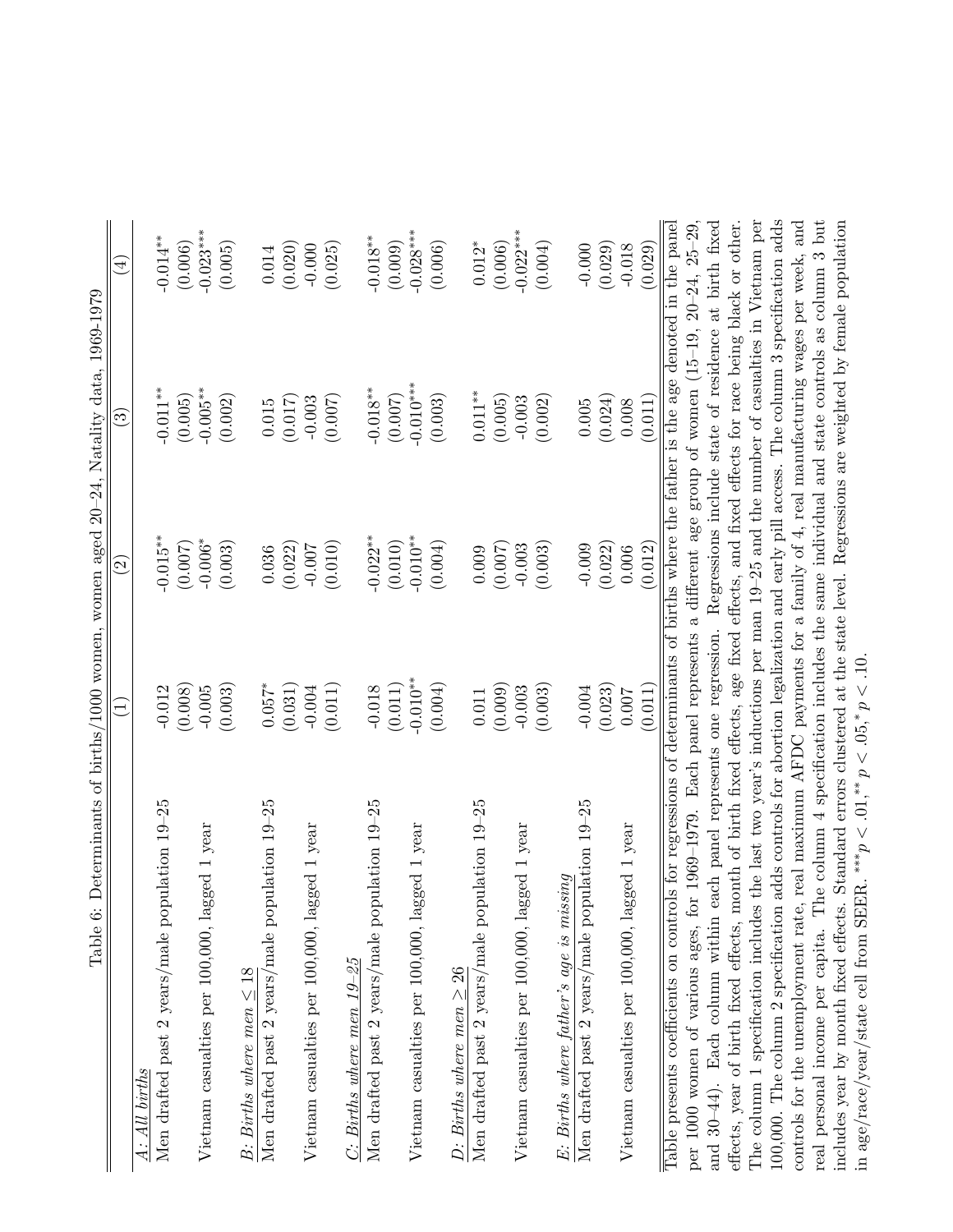| Table 7:                                                                                                                                | $\widehat{\Xi}$       | $\widehat{\mathfrak{O}}$ | Determinants of births/1000 women, women aged 25-29, Natality data, 1969-1979<br>ව | $(\pm)$             |
|-----------------------------------------------------------------------------------------------------------------------------------------|-----------------------|--------------------------|------------------------------------------------------------------------------------|---------------------|
| A: All births                                                                                                                           |                       |                          |                                                                                    |                     |
| Men drafted past 2 years/male population 19-25                                                                                          | $-0.009$              | $-0.011$                 | $-0.007$                                                                           | $-0.011*$           |
|                                                                                                                                         | (0.007)               | (0.007)                  | (0.005)                                                                            | (0.006)             |
| year<br>Vietnam casualties per 100,000, lagged 1                                                                                        | $-0.003$              | $-0.003*$                | $-0.003*$                                                                          | $-0.013***$         |
|                                                                                                                                         | (0.002)               | (0.002)                  | (0.002)                                                                            | (0.004)             |
| $B: Births$ where men $\leq 18$                                                                                                         |                       |                          |                                                                                    |                     |
| Men drafted past 2 years/male population $19-25$                                                                                        | $0.081*$              | $0.049*$                 | $0.015\,$                                                                          | $-0.013$            |
|                                                                                                                                         | (0.043)               | (0.029)                  | (0.021)                                                                            | (0.032)             |
| Vietnam casualties per 100,000, lagged 1 year                                                                                           | $-0.017$              | $-0.018$                 | $-0.001$                                                                           | 0.018               |
|                                                                                                                                         | (0.016)               | (0.014)                  | (0.011)                                                                            | (0.045)             |
| $C: Births$ where men $19-25$                                                                                                           |                       |                          |                                                                                    |                     |
| Men drafted past 2 years/male population 19-25                                                                                          | $-0.014$              | $-0.020*$                | $-0.017*$                                                                          | $-0.020*$           |
|                                                                                                                                         | (0.013)               | (0.011)                  | (0.010)                                                                            | (0.012)             |
| Vietnam casualties per 100,000, lagged 1 year                                                                                           | $-0.009***$           | $-0.010**$               | $-0.010***$                                                                        | $-0.012$            |
|                                                                                                                                         | (0.004)               | (0.004)                  | (0.003)                                                                            | (0.009)             |
| $D: Births$ where men $> 26$                                                                                                            |                       |                          |                                                                                    |                     |
| Men drafted past 2 years/male population 19-25                                                                                          | $-0.007$              | $-0.009$                 | $-0.005$                                                                           | $-0.008$            |
|                                                                                                                                         | (0.007)               | (0.007)                  | (0.005)                                                                            | (0.006)             |
| Vietnam casualties per 100,000, lagged 1 year                                                                                           | $-0.002$              | $-0.002$                 | $-0.002$                                                                           | $-0.013***$         |
|                                                                                                                                         | (0.002)               | (0.002)                  | (0.002)                                                                            | (0.004)             |
| $E$ : Births where father's age is missing                                                                                              |                       |                          |                                                                                    |                     |
| Men drafted past 2 years/male population 19-25                                                                                          | 0.044                 | 0.040                    | 0.059                                                                              | 0.062               |
|                                                                                                                                         | (0.038)               | (0.039)                  | (0.042)                                                                            | (0.050)             |
| Vietnam casualties per 100,000, lagged 1 year                                                                                           | $-0.054***$           | $-0.054***$              | $-0.053***$                                                                        | $-0.129***$         |
|                                                                                                                                         | (0.026)               | (0.026)                  | (0.024)                                                                            | (0.063)             |
| Table presents coefficients on controls for regressions of determinants of births where the father is the age denoted in the panel      |                       |                          |                                                                                    |                     |
| per 1000 women of various ages, for 1969–1979.                                                                                          | Each panel represents |                          | a different age group of women (15-19,                                             | $20 - 24, 25 - 29,$ |
| each panel represents one regression.<br>and 30-44). Each column within                                                                 |                       |                          | Regressions include state of residence at birth fixed                              |                     |
| effects, year of birth fixed effects, month of birth fixed effects, age fixed effects, and fixed effects for race being black or other. |                       |                          |                                                                                    |                     |
| The column 1 specification includes the last two year's inductions per man 19-25 and the number of casualties in Vietnam per            |                       |                          |                                                                                    |                     |
| 100,000. The column 2 specification adds controls for abortion legalization and early pill access. The column 3 specification adds      |                       |                          |                                                                                    |                     |
| controls for the unemployment rate, real maximum AFDC payments for a family of $4$ , real manufacturing wages per week, and             |                       |                          |                                                                                    |                     |
| The column 4 specification includes the same individual and state controls as column 3 but<br>real personal income per capita.          |                       |                          |                                                                                    |                     |
| includes year by month fixed effects. Standard errors clustered at the state level. Regressions are weighted by female population       |                       |                          |                                                                                    |                     |
| in age/race/year/state cell from SEER. *** $p < .01$ ,** $p < .05$ ,* $p < .10$ .                                                       |                       |                          |                                                                                    |                     |
|                                                                                                                                         |                       |                          |                                                                                    |                     |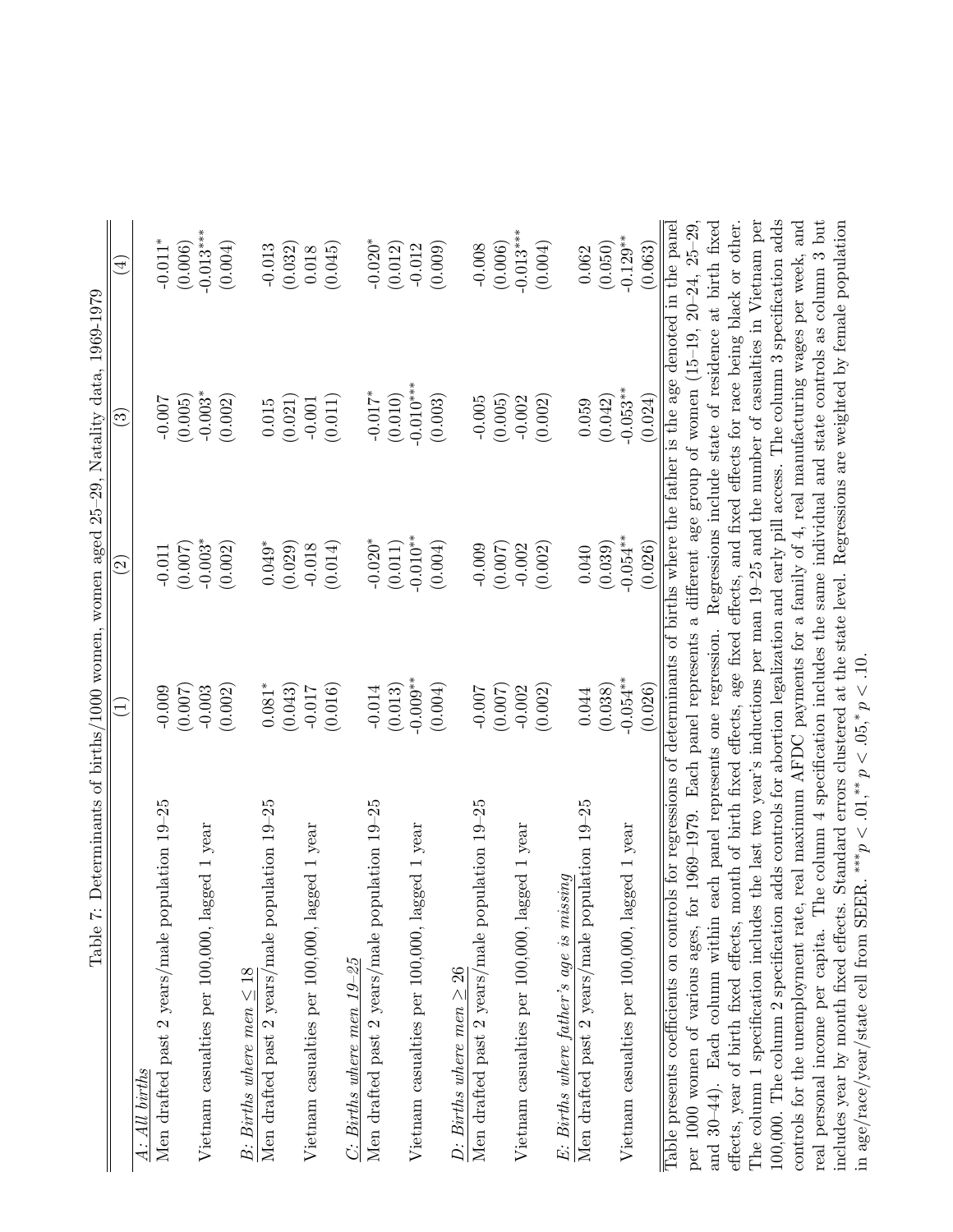| Table 8:                                                                                                                                |                                         |                      | Determinants of births/1000 women, women aged 30-44, Natality data, 1969-1979      |                     |
|-----------------------------------------------------------------------------------------------------------------------------------------|-----------------------------------------|----------------------|------------------------------------------------------------------------------------|---------------------|
|                                                                                                                                         |                                         | $\widetilde{\Omega}$ | $\widetilde{\mathbb{C}}$                                                           | $\bigoplus$         |
| A: All births                                                                                                                           |                                         |                      |                                                                                    |                     |
| $-25$<br>Men drafted past 2 years/male population 19                                                                                    | $0.027***$                              | $0.020*$             | $0.016^{\ast}$                                                                     | 0.005               |
|                                                                                                                                         | (0.013)                                 | (0.011)              | (0.009)                                                                            | (0.010)             |
| year<br>$\overline{\phantom{0}}$<br>agged.<br>Vietnam casualties per 100,000, la                                                        | 0.003                                   | $0.001\,$            | 0.002                                                                              | $-0.004$            |
|                                                                                                                                         | (0.004)                                 | (0.003)              | (0.003)                                                                            | (0.009)             |
| $B: Births$ where men $\leq 18$                                                                                                         |                                         |                      |                                                                                    |                     |
| Men drafted past 2 years/male population 19-25                                                                                          | 0.048                                   | 0.025                | 0.005                                                                              | $-0.032$            |
|                                                                                                                                         | (0.045)                                 | (0.040)              | (0.032)                                                                            | (0.055)             |
| year<br>Vietnam casualties per 100,000, lagged                                                                                          | $-0.006$                                | $-0.003$             | 0.009                                                                              | 0.059               |
|                                                                                                                                         | (0.026)                                 | (0.024)              | (0.022)                                                                            | (0.049)             |
| $C: Births$ where men $19-25$                                                                                                           |                                         |                      |                                                                                    |                     |
| $-25$<br>Men drafted past 2 years/male population 19                                                                                    | $0.064*$                                | $0.044*$             | $0.030\,$                                                                          | 0.026               |
|                                                                                                                                         | (0.038)                                 | (0.026)              | (0.022)                                                                            | (0.024)             |
| year<br>Vietnam casualties per 100,000, lagged                                                                                          | $-0.009$                                | $-0.011$             | $-0.007$                                                                           | 0.012               |
|                                                                                                                                         | (0.010)                                 | (0.011)              | (0.009)                                                                            | (0.026)             |
| $D: Births$ where men $\geq 26$                                                                                                         |                                         |                      |                                                                                    |                     |
| $-25$<br>Men drafted past 2 years/male population 19                                                                                    | $0.028**$                               | $0.021*$             | $0.017^{\ast}$                                                                     | 0.006               |
|                                                                                                                                         | (0.013)                                 | (0.012)              | (0.009)                                                                            | (0.011)             |
| year<br>Vietnam casualties per 100,000, lagged                                                                                          | 0.003                                   | $0.001\,$            | 0.002                                                                              | $-0.004$            |
|                                                                                                                                         | (0.004)                                 | (0.003)              | (0.003)                                                                            | (0.009)             |
| E: Births where father's age is missing                                                                                                 |                                         |                      |                                                                                    |                     |
| $-25$<br>Men drafted past 2 years/male population 19                                                                                    | $-0.024$                                | $-0.061$             | $-0.066$                                                                           | $-0.062$            |
|                                                                                                                                         | (0.054)                                 | (0.047)              | (0.053)                                                                            | (0.070)             |
| year<br>Vietnam casualties per 100,000, lagged 1                                                                                        | 0.010                                   | 0.004                | $-0.001$                                                                           | 0.023               |
|                                                                                                                                         | (0.024)                                 | (0.025)              | (0.022)                                                                            | (0.059)             |
| Table presents coefficients on controls for regressions of determinants of births where the father is the age denoted in the panel      |                                         |                      |                                                                                    |                     |
| per 1000 women of various ages, for 1969-1979.                                                                                          | $\mathfrak{a}$<br>Each panel represents |                      | different age group of women $(15-19,$                                             | $20 - 24, 25 - 29,$ |
| each panel represents one regression.<br>and 30-44). Each column within                                                                 |                                         | Regressions include  | state of residence                                                                 | at birth fixed      |
| effects, year of birth fixed effects, month of birth fixed effects, age fixed effects, and fixed effects for race being black or other. |                                         |                      |                                                                                    |                     |
| The column 1 specification includes the last two year's inductions per man 19–25 and the number of casualties in Vietnam per            |                                         |                      |                                                                                    |                     |
| 100,000. The column 2 specification adds controls for abortion legalization and early pill access. The column 3 specification adds      |                                         |                      |                                                                                    |                     |
| controls for the unemployment rate, real maximum AFDC payments for a family of 4, real manufacturing wages per week, and                |                                         |                      |                                                                                    |                     |
| The column<br>real personal income per capita. I                                                                                        |                                         |                      | 4 specification includes the same individual and state controls as column 3        | but                 |
| includes year by month fixed effects. Standard                                                                                          |                                         |                      | errors clustered at the state level. Regressions are weighted by female population |                     |
| in age/race/year/state cell from SEER. *** $p < .01$ , ** $p < .05$ , * $p < .10$ .                                                     |                                         |                      |                                                                                    |                     |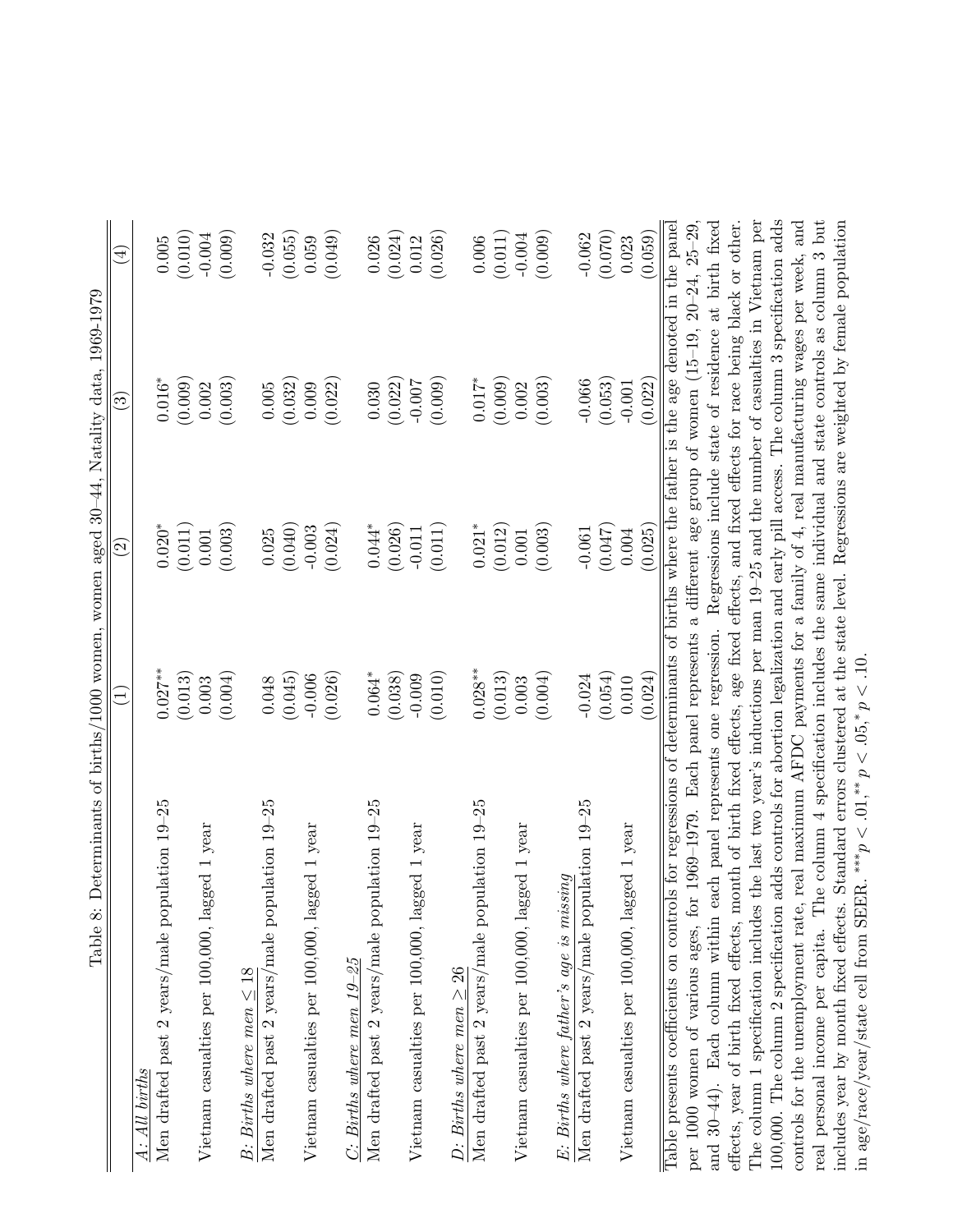| Table 9:                                                                                                                                |                       |                          | Determinants of births/1000 women, women aged 15-19, Natality data, 1969-1979 |                              |
|-----------------------------------------------------------------------------------------------------------------------------------------|-----------------------|--------------------------|-------------------------------------------------------------------------------|------------------------------|
|                                                                                                                                         | $\widehat{\Xi}$       | $\widehat{\mathfrak{S}}$ | ව                                                                             | $\left( \frac{4}{3} \right)$ |
| A: All births                                                                                                                           |                       |                          |                                                                               |                              |
| Men drafted past 2 years/male population 19-25                                                                                          | $0.028***$            | $0.032***$               | $-0.027***$                                                                   | $-0.025***$                  |
|                                                                                                                                         | (0.010)               | (0.011)                  | (0.008)                                                                       | (0.009)                      |
| year<br>gged 1<br>Vietnam casualties per 100,000, la                                                                                    | $-0.002$              | $-0.003$                 | $-0.004$                                                                      | $-0.000$                     |
|                                                                                                                                         | (0.004)               | (0.004)                  | (0.004)                                                                       | (0.010)                      |
| $B: Births$ where men $\leq 18$                                                                                                         |                       |                          |                                                                               |                              |
| Men drafted past 2 years/male population $19-25$                                                                                        | $-0.010$              | $-0.016$                 | $-0.025$                                                                      | $-0.024$                     |
|                                                                                                                                         | (0.028)               | (0.029)                  | (0.019)                                                                       | (0.023)                      |
| year<br>gged 1<br>Vietnam casualties per 100,000, la                                                                                    | 0.003                 | 0.002                    | $-0.002$                                                                      | $0.011\,$                    |
|                                                                                                                                         | (0.005)               | (0.006)                  | (0.006)                                                                       | (0.015)                      |
| $C: Births$ where men $19-25$                                                                                                           |                       |                          |                                                                               |                              |
| Men drafted past 2 years/male population $19-25$                                                                                        | $-0.002$              | $-0.007$                 | $-0.006$                                                                      | $-0.005$                     |
|                                                                                                                                         | (0.018)               | (0.018)                  | (0.013)                                                                       | (0.015)                      |
| year<br>gged 1<br>Vietnam casualties per 100,000, la                                                                                    | $-0.003$              | $-0.004$                 | $-0.006$                                                                      | 0.003                        |
|                                                                                                                                         | (0.005)               | (0.005)                  | (0.004)                                                                       | (0.014)                      |
| $D: Births$ where men $\geq 26$                                                                                                         |                       |                          |                                                                               |                              |
| Men drafted past 2 years/male population 19-25                                                                                          | 0.030                 | 0.025                    | 0.014                                                                         | 0.026                        |
|                                                                                                                                         | (0.020)               | (0.017)                  | (0.012)                                                                       | (0.017)                      |
| year<br>gged 1<br>Vietnam casualties per 100,000, la                                                                                    | $-0.007$              | $-0.008$                 | $-0.010*$                                                                     | $-0.007$                     |
|                                                                                                                                         | (0.006)               | (0.006)                  | (0.006)                                                                       | (0.016)                      |
| $E$ : Births where father's age is missing                                                                                              |                       |                          |                                                                               |                              |
| Men drafted past $2$ years/male population $19-25$                                                                                      | $-0.065***$           | $-0.068***$              | $-0.056***$                                                                   | $-0.061***$                  |
|                                                                                                                                         | (0.013)               | (0.014)                  | (0.013)                                                                       | (0.018)                      |
| gged 1 year<br>Vietnam casualties per 100,000, la                                                                                       | $-0.005$              | $-0.006$                 | $-0.008$                                                                      | $-0.016$                     |
|                                                                                                                                         | (0.008)               | (0.008)                  | (0.008)                                                                       | (0.020)                      |
| Table presents coefficients on controls for regressions of determinants of births where the father is the age denoted in the panel      |                       |                          |                                                                               |                              |
| per 1000 women of various ages, for 1969-1979.                                                                                          | Each panel represents |                          | a different age group of women $(15-19,$                                      | $20 - 24, 25 - 29,$          |
| each panel represents one regression.<br>and 30-44). Each column within                                                                 |                       |                          | Regressions include state of residence at birth fixed                         |                              |
| effects, year of birth fixed effects, month of birth fixed effects, age fixed effects, and fixed effects for race being black or other. |                       |                          |                                                                               |                              |
| The column 1 specification includes the last two year's inductions per man 19-25 and the number of casualties in Vietnam per            |                       |                          |                                                                               |                              |
| 100,000. The column 2 specification adds controls for abortion legalization and early pill access. The column 3 specification adds      |                       |                          |                                                                               |                              |
| controls for the unemployment rate, real maximum AFDC payments for a family of $4$ , real manufacturing wages per week, and             |                       |                          |                                                                               |                              |
| real personal income per capita. The column                                                                                             |                       |                          | 4 specification includes the same individual and state controls as column 3   | but                          |
| includes year by month fixed effects. Standard errors clustered at the state level. Regressions are weighted by female population       |                       |                          |                                                                               |                              |
| in age/race/year/state cell from SEER. *** $p < .01$ , ** $p < .05$ , * $p < .10$ .                                                     |                       |                          |                                                                               |                              |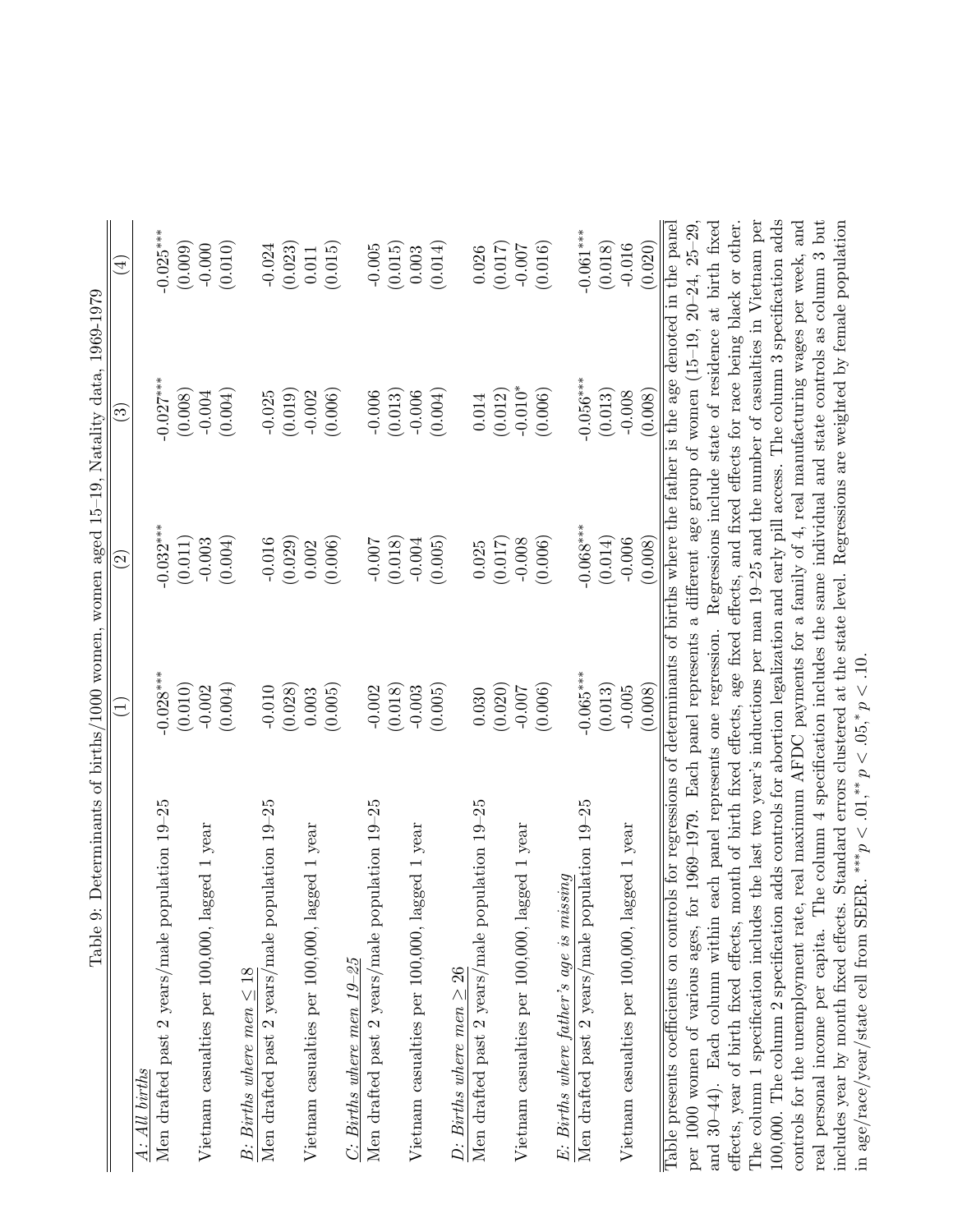|                                                                                                                                     | $\widetilde{\Xi}$ | $\widetilde{\mathcal{S}}$ | ව                                                                                                      | $\widehat{A}$ |
|-------------------------------------------------------------------------------------------------------------------------------------|-------------------|---------------------------|--------------------------------------------------------------------------------------------------------|---------------|
| $A$ : Birth rate of white women $20-24$                                                                                             |                   |                           |                                                                                                        |               |
| Men drafted past 2 years/male population 19–25                                                                                      | $-0.013$          | $-0.017***$               | $-0.012**$                                                                                             | $-0.014*$     |
|                                                                                                                                     | (0.009)           | (0.008)                   | (0.006)                                                                                                | (0.007)       |
| lagged 1 year<br>Vietnam casualties per $100,000,1$                                                                                 | $-0.006*$         | $-0.007*$                 | $-0.000$ **                                                                                            | $-0.026***$   |
|                                                                                                                                     | (0.004)           | (0.004)                   | (0.003)                                                                                                | (0.006)       |
| $B$ : First births/1000 women $20-24$                                                                                               |                   |                           |                                                                                                        |               |
| Men drafted past 2 years/male population 19-25                                                                                      | $-0.008$          | $-0.013*$                 | $-0.012*$                                                                                              | $-0.021$      |
|                                                                                                                                     | (0.008)           | (0.007)                   | (0.007)                                                                                                | (0.012)       |
| Vietnam casualties per 100,000, lagged 1 year                                                                                       | 0.003             | 0.002                     | 0.004                                                                                                  | $-0.014$      |
|                                                                                                                                     | (0.008)           | (0.008)                   | (0.008)                                                                                                | (0.016)       |
| $C:$ Married births/1000 women $20-24$                                                                                              |                   |                           |                                                                                                        |               |
| Men drafted past 2 years/male population 19-25                                                                                      | $-0.020*$         | $-0.021*$                 | $-0.010$                                                                                               | $-0.012$      |
|                                                                                                                                     | (0.010)           | (0.010)                   | (0.007)                                                                                                | (0.008)       |
| lagged 1 year<br>Vietnam casualties per 100,000,                                                                                    | $-0.008$          | $-0.008$                  | $-0.007$ **                                                                                            | $-0.026***$   |
|                                                                                                                                     | (0.005)           | (0.005)                   | (0.003)                                                                                                | (0.007)       |
| $D:$ Unmarried births/1000 women 20-24                                                                                              |                   |                           |                                                                                                        |               |
| Men drafted past 2 years/male population $19-25$                                                                                    | 0.021             | 0.019                     | 0.021                                                                                                  | $0.015\,$     |
|                                                                                                                                     | (0.017)           | (0.017)                   | (0.013)                                                                                                | (0.017)       |
| lagged 1 year<br>Vietnam casualties per 100,000, l                                                                                  | $0.020**$         | $0.020**$                 | $0.017***$                                                                                             | $-0.001$      |
|                                                                                                                                     | (0.008)           | (0.008)                   | (0.006)                                                                                                | (0.013)       |
| Table presents coefficients on controls for regressions of determinants of various kinds of births per 1000 women aged 20–24 of     |                   |                           |                                                                                                        |               |
| various race/ethnicities, for 1969–1979. Regressions in panel A model the birth rate for white women $20-24$ . Regressions in panel |                   |                           |                                                                                                        |               |
| B model first births per 1000 women 20-24. Regressions in panel C model married births per 1000 women 20-24. Regressions in         |                   |                           |                                                                                                        |               |
| panel D model unmarried births per 1000 women 20-24. Each column within each panel represents one regression. Regressions           |                   |                           |                                                                                                        |               |
| include state of residence at birth                                                                                                 |                   |                           | fixed effects, year of birth fixed effects, month of birth fixed effects, age fixed effects, and fixed |               |
| effects for race being black or other. The column 1 specification includes the last two year's inductions per man 19-25 and the     |                   |                           |                                                                                                        |               |
| lagged number of Vietnam casualties per 100,000. The column 2 specification adds controls for abortion legalization and early       |                   |                           |                                                                                                        |               |
| pill access. The column 3 specification adds controls for the unemployment rate, real maximum AFDC payments for a family            |                   |                           |                                                                                                        |               |
| of 4, real manufacturing wages per week, and real personal income per capita. The column 4 specification includes the same          |                   |                           |                                                                                                        |               |
| individual and state controls as column 3 but includes year by month fixed effects. Standard errors clustered at the state level.   |                   |                           |                                                                                                        |               |
| Regressions are weighted by female population in age/race/year/state cell from SEER. *** $p < 0.01$ , ** $p < 0.05$ , * $p < 10$ .  |                   |                           |                                                                                                        |               |

Table 10: Robustness, determinants of births per/1000 women 20-24 of various types, Natality data, 1969-1979 Table 10: Robustness, determinants of births per/1000 women 20–24 of various types, Natality data, 1969-1979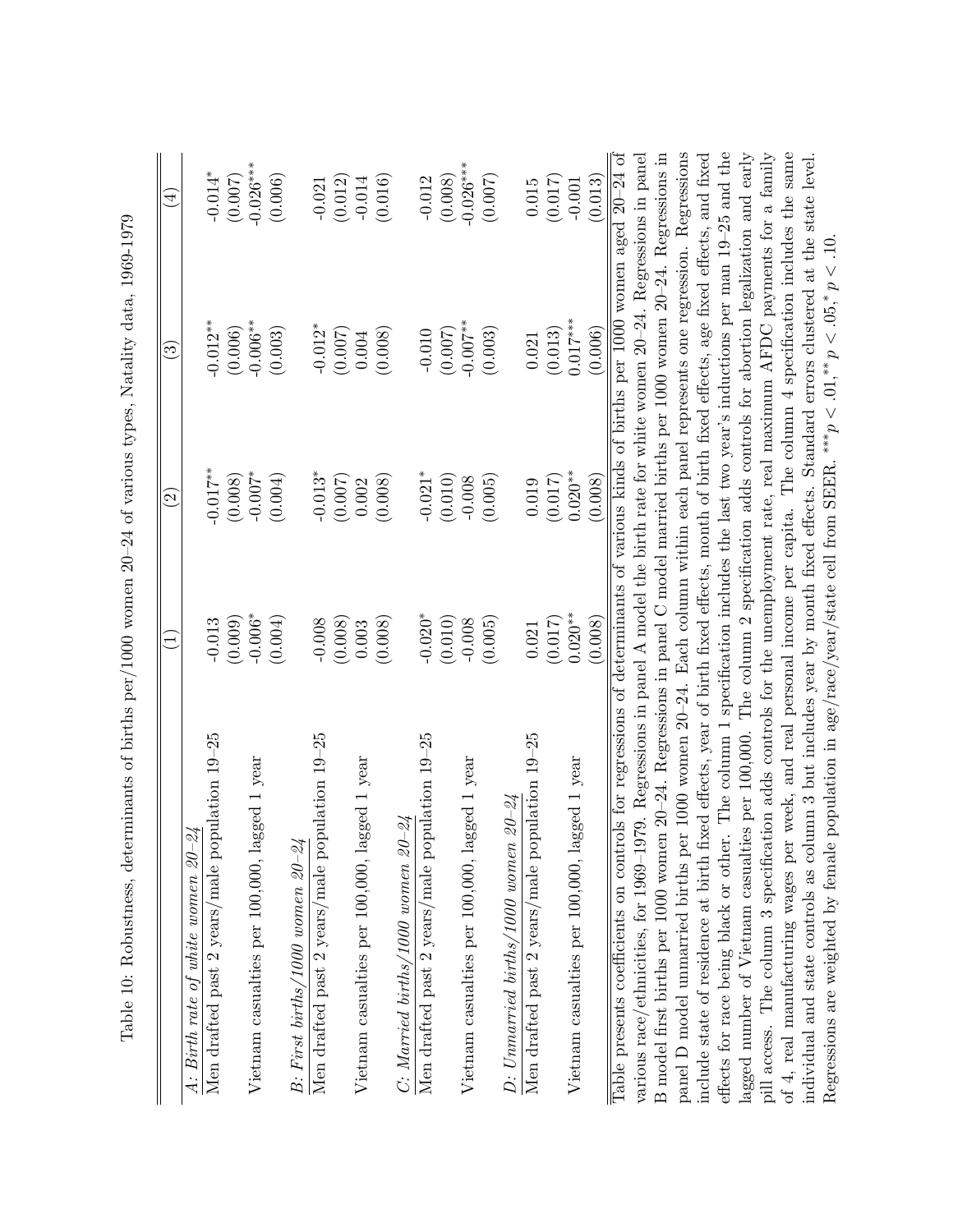|                                                                                                                                               | $\widetilde{\Xi}$ | $\widetilde{\mathcal{S}}$ | $\stackrel{<}{\infty}$ | $\widehat{\mathbb{F}}$ |
|-----------------------------------------------------------------------------------------------------------------------------------------------|-------------------|---------------------------|------------------------|------------------------|
| A: Birth rate of white women $25-29$                                                                                                          |                   |                           |                        |                        |
| Men drafted past 2 years/male population 19–25                                                                                                | $-0.011$          | $-0.013*$                 | $-0.008$               | $-0.011*$              |
|                                                                                                                                               | (0.007)           | (0.007)                   | (0.005)                | (0.006)                |
| Vietnam casualties per 100,000, lagged 1 year                                                                                                 | $-0.005*$         | $-0.005***$               | $-0.005***$            | $-0.016***$            |
|                                                                                                                                               | (0.002)           | (0.002)                   | (0.002)                | (0.005)                |
| $B$ : First births/1000 women $25-29$                                                                                                         |                   |                           |                        |                        |
| Men drafted past 2 years/male population 19-25                                                                                                | $-0.017***$       | $-0.017***$               | $-0.013***$            | $-0.019*$              |
|                                                                                                                                               | (0.007)           | (0.006)                   | (0.006)                | (0.010)                |
| Vietnam casualties per 100,000, lagged 1 year                                                                                                 | 0.001             | $0.001\,$                 | $0.001\,$              | $-0.009$               |
|                                                                                                                                               | (0.005)           | (0.005)                   | (0.005)                | (0.011)                |
| $C:$ Married births/1000 women $25-29$                                                                                                        |                   |                           |                        |                        |
| Men drafted past 2 years/male population $19-25$                                                                                              | $-0.016***$       | $-0.016***$               | $-0.008***$            | $-0.012**$             |
|                                                                                                                                               | (0.006)           | (0.006)                   | (0.004)                | (0.005)                |
| year<br>Vietnam casualties per 100,000, lagged $1\,$                                                                                          | $-0.004$          | $-0.004$                  | $-0.003*$              | $-0.011***$            |
|                                                                                                                                               | (0.003)           | (0.003)                   | (0.002)                | (0.005)                |
| $D:$ Unmarried births/1000 women 25-29                                                                                                        |                   |                           |                        |                        |
| Men drafted past 2 years/male population $19-25$                                                                                              | 0.035             | 0.032                     | 0.028                  | 0.019                  |
|                                                                                                                                               | (0.023)           | (0.024)                   | (0.020)                | (0.025)                |
| Vietnam casualties per 100,000, lagged 1 year                                                                                                 | $0.029***$        | $0.029***$                | $0.022***$             | $0.040**$              |
|                                                                                                                                               | (0.009)           | (0.010)                   | (0.007)                | (0.018)                |
| Table presents coefficients on controls for regressions of determinants of various kinds of births per 1000 women aged 25-29 of               |                   |                           |                        |                        |
| 1979. Regressions in panel A model the birth rate for white women 25-29. Regressions in panel<br>various race/ethnicities, for $1969-1$       |                   |                           |                        |                        |
| B model first births per 1000 women 25-29. Regressions in panel C model married births per 1000 women 25-29. Regressions in                   |                   |                           |                        |                        |
| panel D model unmarried births per 1000 women 25-29. Each column within each panel represents one regression. Regressions                     |                   |                           |                        |                        |
| fixed effects, year of birth fixed effects, month of birth fixed effects, age fixed effects, and fixed<br>include state of residence at birth |                   |                           |                        |                        |
| effects for race being black or other. The column 1 specification includes the last two year's inductions per man 19-25 and the               |                   |                           |                        |                        |
| lagged number of Vietnam casualties per 100,000. The column 2 specification adds controls for abortion legalization and early                 |                   |                           |                        |                        |
| pill access. The column 3 specification adds controls for the unemployment rate, real maximum AFDC payments for a family                      |                   |                           |                        |                        |
| of 4, real manufacturing wages per week, and real personal income per capita. The column 4 specification includes the same                    |                   |                           |                        |                        |
| individual and state controls as column 3 but includes year by month fixed effects. Standard errors clustered at the state level.             |                   |                           |                        |                        |
| Regressions are weighted by female population in age/race/year/state cell from SEER. *** $p < 0.01$ , ** $p < 0.05$ , * $p < 10$ .            |                   |                           |                        |                        |

Table 11: Robustness, determinants of births per/1000 women 25-29 of various types, Natality data, 1969-1979 Table 11: Robustness, determinants of births per/1000 women 25–29 of various types, Natality data, 1969-1979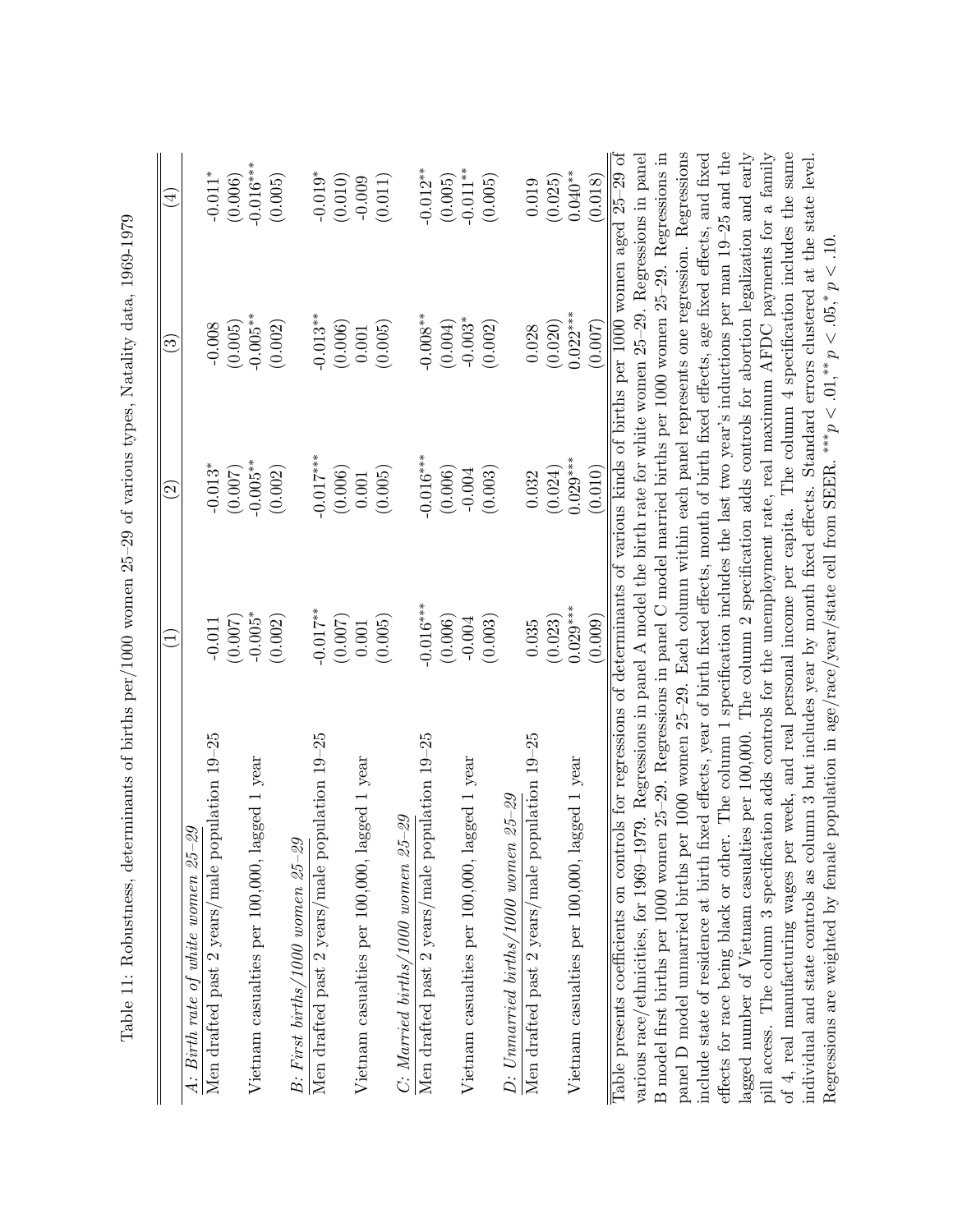|                                                                                                                                   | Ξ          | $\widetilde{\mathcal{S}}$ | $\widetilde{\mathbb{C}}$                                                                               | $(\pm)$    |
|-----------------------------------------------------------------------------------------------------------------------------------|------------|---------------------------|--------------------------------------------------------------------------------------------------------|------------|
| Men drafted past 2 years/male population 19–25<br>A: Birth rate of white women $30-44$                                            | $0.026*$   | 0.019                     | 0.015                                                                                                  | 0.005      |
|                                                                                                                                   | (0.014)    | (0.013)                   | (0.009)                                                                                                | (0.011)    |
| Vietnam casualties per 100,000, lagged 1 year                                                                                     | 0.001      | $-0.001$                  | $-0.000$                                                                                               | $-0.009$   |
|                                                                                                                                   | (0.003)    | (0.003)                   | (0.003)                                                                                                | (0.009)    |
| Men drafted past 2 years/male population 19-25<br>$B$ : First births/1000 women $30-44$                                           | $0.045***$ | $0.037***$                | $0.033***$                                                                                             | $0.021***$ |
|                                                                                                                                   | (0.009)    | (0.008)                   | (0.008)                                                                                                | (0.010)    |
| Vietnam casualties per 100,000, lagged 1 year                                                                                     | 0.005      | 0.004                     | 0.003                                                                                                  | 0.000      |
|                                                                                                                                   | (0.005)    | (0.005)                   | (0.005)                                                                                                | (0.014)    |
| $C:$ Married births/1000 women $30-44$                                                                                            |            |                           |                                                                                                        |            |
| Men drafted past 2 years/male population 19–25                                                                                    | $0.014***$ | $0.013*$                  | $0.016**$                                                                                              | 0.006      |
|                                                                                                                                   | (0.007)    | (0.007)                   | (0.007)                                                                                                | (0.009)    |
| Vietnam casualties per 100,000, lagged 1 year                                                                                     | $-0.001$   | $-0.001$                  | $-0.001$                                                                                               | $-0.009$   |
|                                                                                                                                   | (0.004)    | (0.004)                   | (0.004)                                                                                                | (0.010)    |
| $D:$ Unmarried births/1000 women $30-44$                                                                                          |            |                           |                                                                                                        |            |
| Men drafted past 2 years/male population 19-25                                                                                    | 0.039      | 0.038                     | 0.019                                                                                                  | $-0.004$   |
|                                                                                                                                   | (0.029)    | (0.030)                   | (0.016)                                                                                                | (0.022)    |
| Vietnam casualties per 100,000, lagged 1 year                                                                                     | $0.047***$ | $0.047***$                | $0.037***$                                                                                             | $0.085***$ |
|                                                                                                                                   | (0.011)    | (0.011)                   | (0.008)                                                                                                | (0.022)    |
| Table presents coefficients on controls for regressions of determinants of various kinds of births per 1000 women aged $30-44$ of |            |                           |                                                                                                        |            |
| various race/ethnicities, for $1969-1$                                                                                            |            |                           | 1979. Regressions in panel A model the birth rate for white women $30-44$ . Regressions in panel       |            |
| B model first births per 1000 women 30-44. Regressions in panel C model married births per 1000 women 30-44. Regressions in       |            |                           |                                                                                                        |            |
| panel D model unmarried births per 1000 women 30–44. Each column within each panel represents one regression. Regressions         |            |                           |                                                                                                        |            |
| include state of residence at birth                                                                                               |            |                           | fixed effects, year of birth fixed effects, month of birth fixed effects, age fixed effects, and fixed |            |
| effects for race being black or other. The column 1 specification includes the last two year's inductions per man 19-25 and the   |            |                           |                                                                                                        |            |
| lagged number of Vietnam casualties per 100,000. The column 2 specification adds controls for abortion legalization and early     |            |                           |                                                                                                        |            |
| pill access. The column 3 specification adds controls for the unemployment rate, real maximum AFDC payments for a family          |            |                           |                                                                                                        |            |
| of 4, real manufacturing wages per week, and real personal income per capita. The column 4 specification includes the same        |            |                           |                                                                                                        |            |
| individual and state controls as column 3 but includes year by month fixed effects. Standard errors clustered at the state level. |            |                           |                                                                                                        |            |
| Regressions are weighted by female population in age/race/year/state cell from SEER. *** $p < .01$ , ** $p < .05$ , * $p < .10$ . |            |                           |                                                                                                        |            |

Table 12: Robustness, determinants of births per/1000 women 30-44 of various types, Natality data, 1969-1979 Table 12: Robustness, determinants of births per/1000 women 30–44 of various types, Natality data, 1969-1979